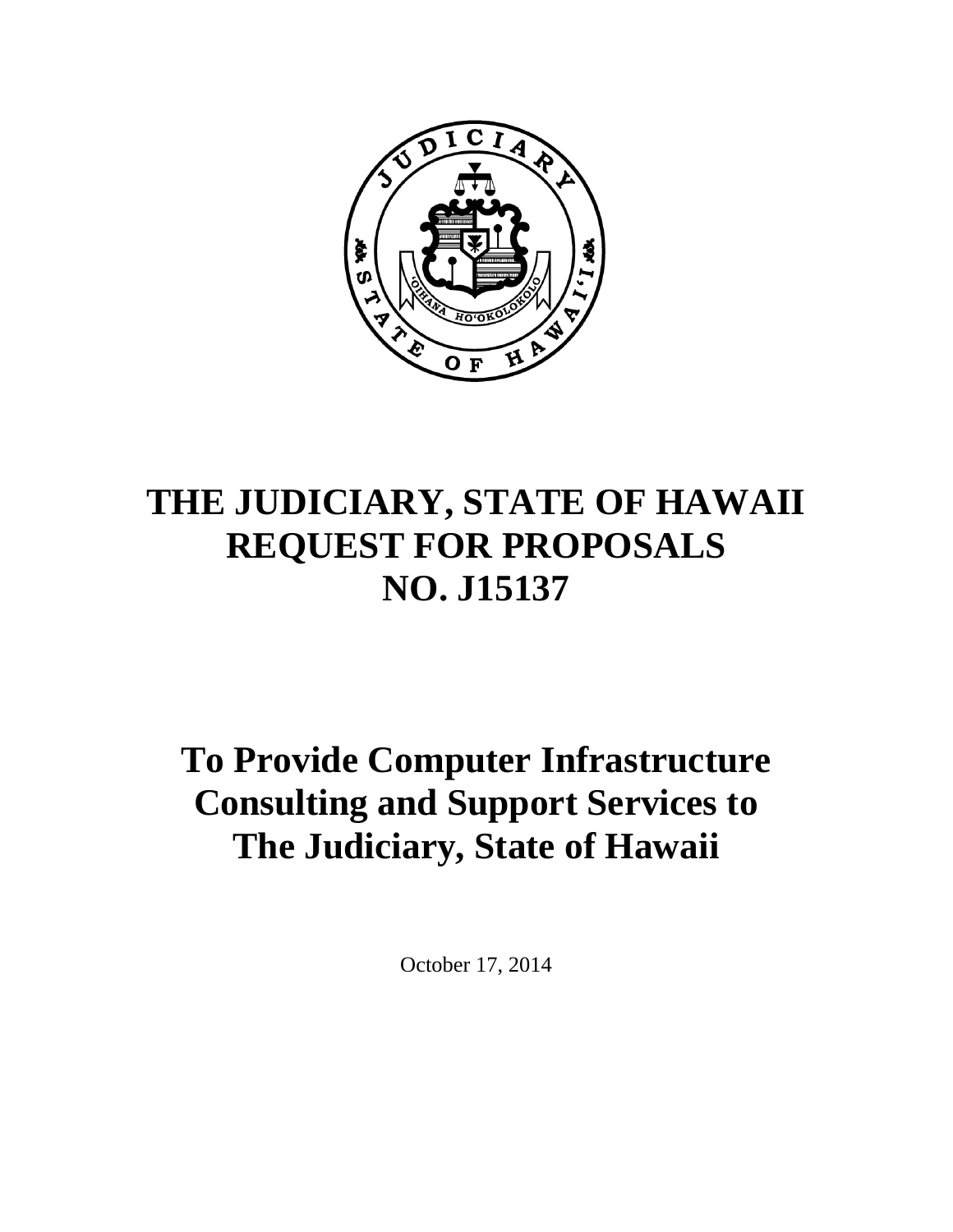#### **NOTICE TO OFFERORS**

This solicitation is provided to you for information purposes. If you are interested in responding to this solicitation, you must submit the proposal in accordance to Section 3.6 Submission of Offers of the Special Provisions and Section 4 Proposal Requirements of this Request for Proposals (RFP). **You must register**  your company by fax or e-mail for this specific solicitation. If you do not register your company, you will not receive addenda, if any, and your offer **may be** rejected and not considered for award.

| Registration:<br><b>Submit FAX or E-MAIL to:</b> | FAX No.: (808) 538-5802<br>E-mail Address: jonathan.h.wong@courts.hawaii.gov |                                                             |
|--------------------------------------------------|------------------------------------------------------------------------------|-------------------------------------------------------------|
| Provide the following information:               |                                                                              |                                                             |
| Name of Company                                  | <b>Mailing Address</b>                                                       | Name of Contact Person                                      |
| Telephone Number                                 | FAX number                                                                   | E-mail Address                                              |
| <b>Solicitation Number</b>                       |                                                                              | Fedex or equivalent account # (document will be sent by     |
|                                                  |                                                                              | U.S. Postal Service 1st class mail if this is not provided) |

THE JUDICIARY, STATE OF HAWAII REQUEST FOR PROPOSALS NO. J15137

Competitive sealed proposals **To Provide Computer Infrastructure Consulting and Support Services to The Judiciary, State of Hawaii**, will be received at:

> The Judiciary, State of Hawaii Financial Services Division Kauikeaouli Hale 1111 Alakea Street, 6th Floor Honolulu, Hawaii 96813-2807

#### up to **FEBRUARY 05, 2015, 4:00 P.M. HST**.

Offers received after the date and time specified above or at a location other than the location specified above shall not be considered. All proposals must be made on forms obtainable at the aforesaid place or from our web site at http://www.courts.state.hi.us under "General Information" and "Business with the Judiciary" and must be in accordance with the accompanying instructions.

The Judiciary will conduct a **Pre-Proposal Conference on Wednesday, November 5, 2014, at 10:00 a.m**. HST, in the JIMS Training Room, Kauikeaouli Hale, 1111 Alakea Street, 9th Floor, Honolulu, Hawaii 96813. Attendance for this pre-proposal conference is optional.

Questions relating to the technical aspects of this Request for Proposal may be directed to David Maeshiro at (808) 538-5301, email David.K.Maeshiro@courts.hawaii.gov; other questions may be directed to Jonathan Wong in the Contracts  $\overline{\&}$  Purchasing Office, at (808) 538-5805, FAX (808) 538-5802, email Jonathan.H.Wong@ courts.hawaii.gov

#### /s/ JANELL KIM

Financial Services Administrator

(Judiciary & SPO Websites: October 17, 2014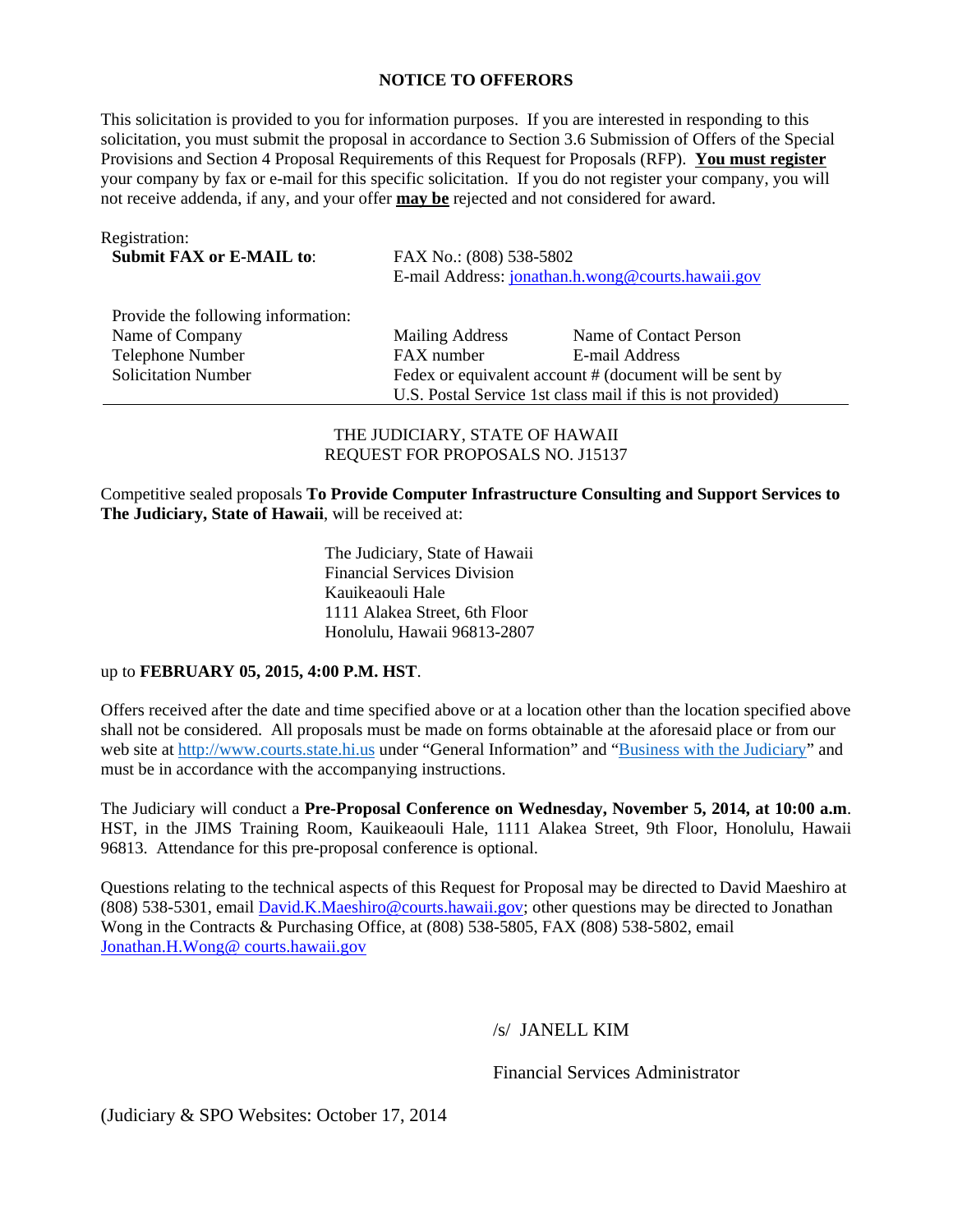# **REQUEST FOR PROPOSALS NO. J15137<br>TABLE OF CONTENTS**

| 1.1  |                                                                  |  |
|------|------------------------------------------------------------------|--|
| 1.2  |                                                                  |  |
|      |                                                                  |  |
| 2.1  |                                                                  |  |
| 2.2  |                                                                  |  |
| 2.3  |                                                                  |  |
| 2.4  |                                                                  |  |
|      |                                                                  |  |
| 3.1  |                                                                  |  |
| 3.2  |                                                                  |  |
| 3.3  |                                                                  |  |
| 3.4  |                                                                  |  |
| 3.5  |                                                                  |  |
| 3.6  |                                                                  |  |
| 3.7  |                                                                  |  |
| 3.8  |                                                                  |  |
| 3.9  |                                                                  |  |
| 3.10 |                                                                  |  |
| 3.11 |                                                                  |  |
| 3.12 |                                                                  |  |
| 3.13 |                                                                  |  |
| 3.14 |                                                                  |  |
| 3.15 |                                                                  |  |
| 3.16 |                                                                  |  |
| 3.17 |                                                                  |  |
| 3.18 |                                                                  |  |
| 3.19 | <b>CAMPAIGN CONTRIBUTIONS BY STATE AND COUNTY CONTRACTORS 36</b> |  |
| 3.20 | <b>INTERPRETATION OF PROVISIONS</b>                              |  |
|      |                                                                  |  |
|      |                                                                  |  |
| 4.1  |                                                                  |  |
|      |                                                                  |  |
|      |                                                                  |  |
| 5.1  |                                                                  |  |
|      |                                                                  |  |
|      |                                                                  |  |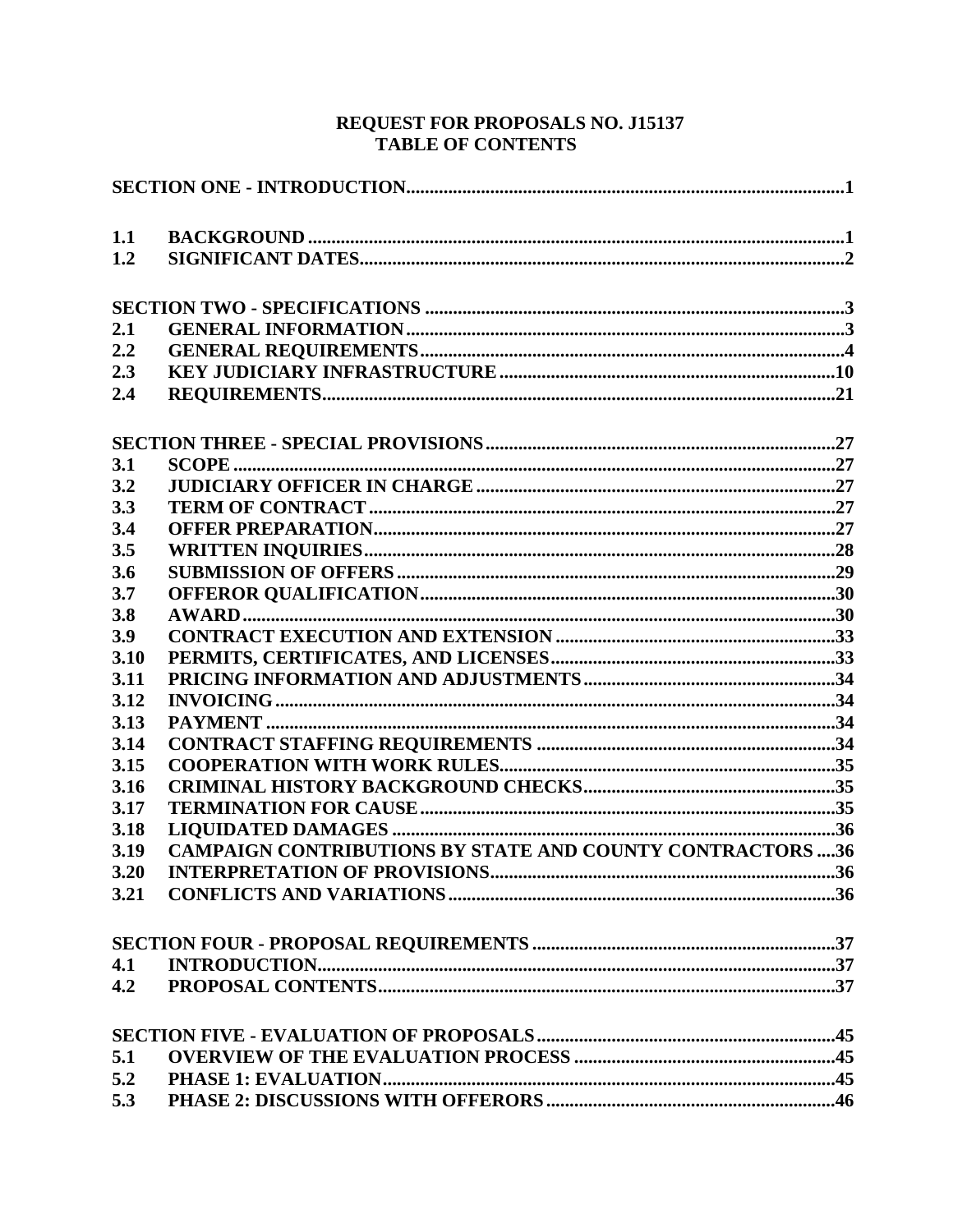| 6.1 |               |                                                                           |  |  |
|-----|---------------|---------------------------------------------------------------------------|--|--|
|     |               |                                                                           |  |  |
|     |               |                                                                           |  |  |
|     |               |                                                                           |  |  |
|     |               |                                                                           |  |  |
|     |               | Attachment 1) GENERAL CONDITIONS - February 2001                          |  |  |
|     | Attachment 2) | PROCEDURAL REQUIREMENTS - May 2003                                        |  |  |
|     | Attachment 3) | <b>JUDICIARY COURT ORGANIZATION AND CASE MANAGEMENT</b><br><b>SYSTEMS</b> |  |  |
|     | Attachment 4) | CONTRACT ADDENDUM FOR SECURITY OF PERSONAL<br><b>INFORMATION</b>          |  |  |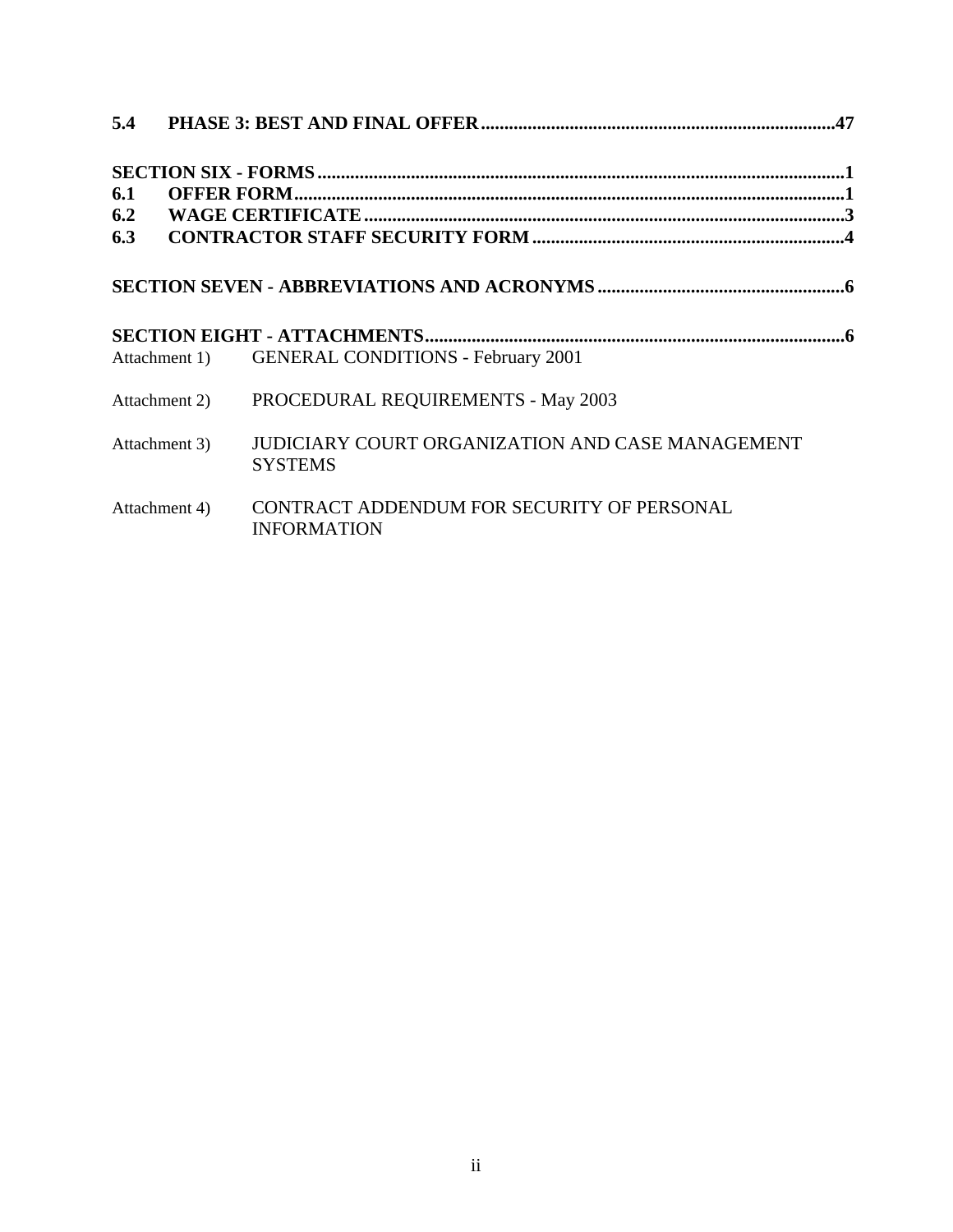# **SECTION ONE - INTRODUCTION**

## <span id="page-4-0"></span>**1.1 BACKGROUND**

The State of Hawaii Judiciary invites your company to submit a written proposal to provide Computer Infrastructure Support and Technical Consulting Services. The contract for these services will be available to all Judiciary programs and will be managed by the Judiciary's Information Technology and Systems Department (ITSD).

ITSD is a Judiciary administrative department responsible for meeting the information technology needs of the Hawaii State Judiciary. The Judiciary provides a statewide court system for the islands of Hawaii, Maui, Lanai, Molokai, Oahu, and Kauai with multiple locations on certain islands. There are thirty-five (35) locations, sixteen (16) on Oahu, five (5) on Maui, nine (9) on the Big Island, two (2) on Kauai, two (2) on Molokai, and one (1) on Lanai. There are four potential future locations in the request phase: a new courthouse in Kona (Hawaii Island) a new administration building in Kapolei (Oahu), a new Wahiawa District Court, and Office of the Public Guardian. The Judiciary has approximately 1,800 staff, with the majority of staff, approximately 1,100 staff located on Oahu. More information on the Hawaii State Judiciary can be found on its web site at http://www.courts.state.hi.us and in Attachment 3 – Judiciary court Organization and Case Management Systems.

ITSD has approximately 60 IT staff and is located on Oahu in the Honolulu District Court Building, Kauikeaouli Hale, located at 1111 Alakea Street, Honolulu, HI 96813. As a separate branch of government the Judiciary provides primary support for its information technology. Where feasible and cost effective, ITSD utilizes services provided by DAGS-ICSD, the State's Executive Branch IT group. The State Executive branch through the Office of Information Management (OIMT) has embarked on a transformation plan for the State's IT. This OIMT plan is initially focused on the Executive branch. The four (4) circuits located on Oahu, Maui, Hawaii Island and Kauai also have independent IT groups to provide local on-site support. ITSD works closely with the circuit IT staff and will coordinate any circuit specific work with the Contractor.

The Judiciary's computer hardware, software, and underlying network are the target of this RFP. For the purpose of this document the term "Infrastructure" is used to denote the Judiciary's computer hardware, network and associated off-the-shelf software. The "Contractor" is used to denote the selected Offeror. Offerors must be aware that the Judiciary has and continues to integrate computer technology into its court operations. Interruption of this computer technology can negatively impact the Judiciary's ability to provide service and to conduct the many thousands of hearings it is responsible for annually. The work done by the Judiciary IT staff and Contractor on the Judiciary's Infrastructure is in many areas mission critical with an impact to the Judiciary and its external partners' performance. The external partners are the four counties prosecutors and police department, the State's Attorney General, and the State's Office of the Public Defender.

ITSD also provides software modification and maintenance services for the custom application systems. Additional support for the development and enhancement of these custom applications is provided by other contractors. The Contractor must work with and support the custom applications contractors.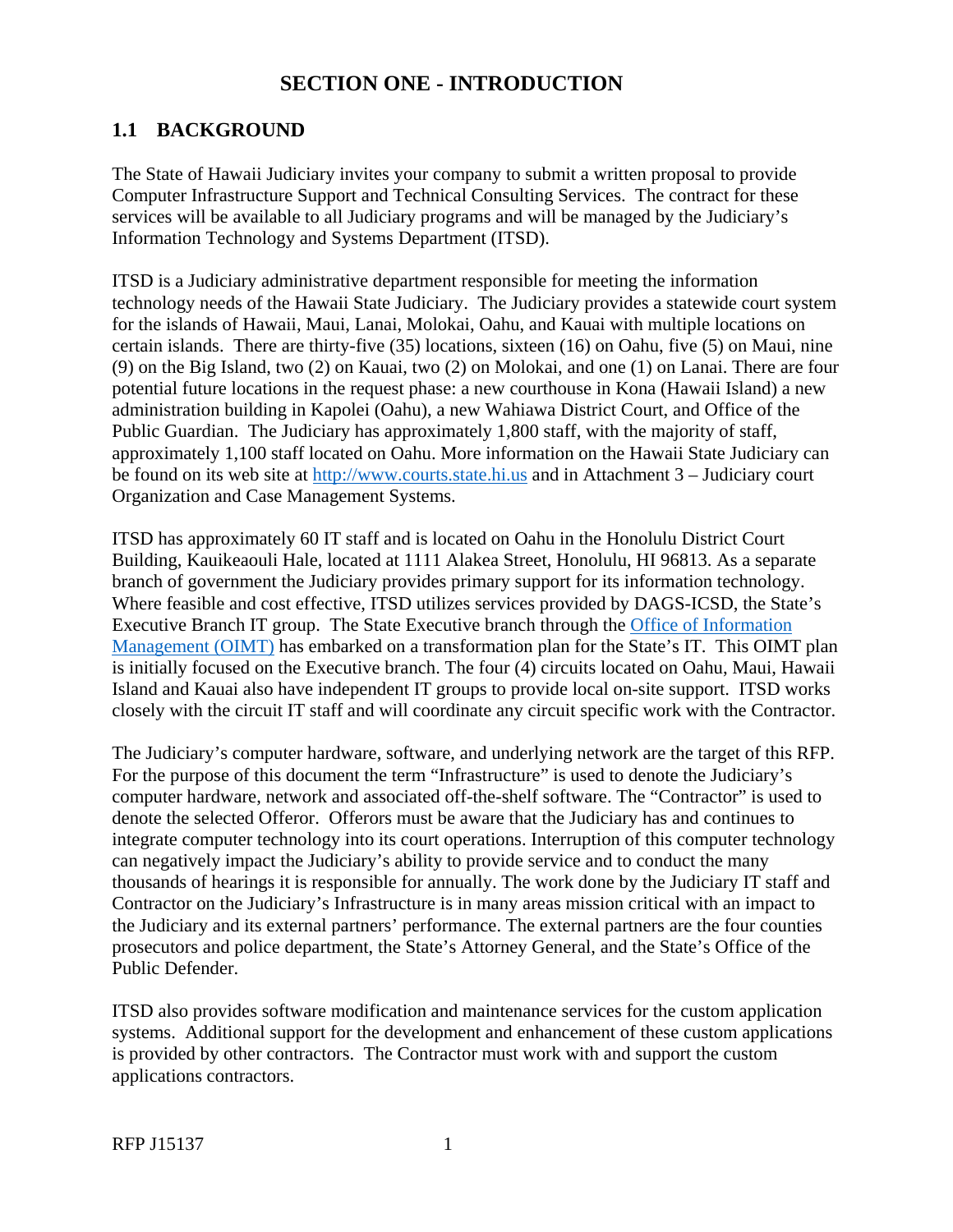## <span id="page-5-0"></span>**1.2 SIGNIFICANT DATES**

The contract term and key dates schedule setout herein represents the Judiciary's best estimate of the schedule that will be followed. If a component of this schedule, such as the opening date is delayed, the rest of the schedule may shift accordingly. Delays may include, and are not limited to funding, and/or Hawaii State Judiciary government restrictions. Site inspections are welcomed from 11/05/2014 to 11/20/2014 Please make arrangements with the OIC

The contract key dates are as follows:

| Advertisement                                                                                                       | 10/17/2014                 |
|---------------------------------------------------------------------------------------------------------------------|----------------------------|
| Pre-Proposal Conference (Optional)<br>JIMS Training Rm, 1111 Alakea St., 9 <sup>th</sup> Flr,<br>Honolulu, HI 96813 | 10:00 a.m., Wed 11/05/2014 |
| <b>Pre-Arranged Site Inspections</b>                                                                                | 11/05/2014 thru 11/20/2014 |
| <b>Deadline for Questions</b>                                                                                       | 11/20/2014                 |
| <b>Response to Written Questions</b>                                                                                | 12/04/2014, 4:00 PM        |
| <b>PROPOSALS DUE</b>                                                                                                | 02/05/2015 4:00 PM         |
| Tentative Notice of Award                                                                                           | 03/09/2015                 |
| <b>Tentative Notice to Proceed</b>                                                                                  | 04/01/2015                 |

## **END OF SECTION ONE**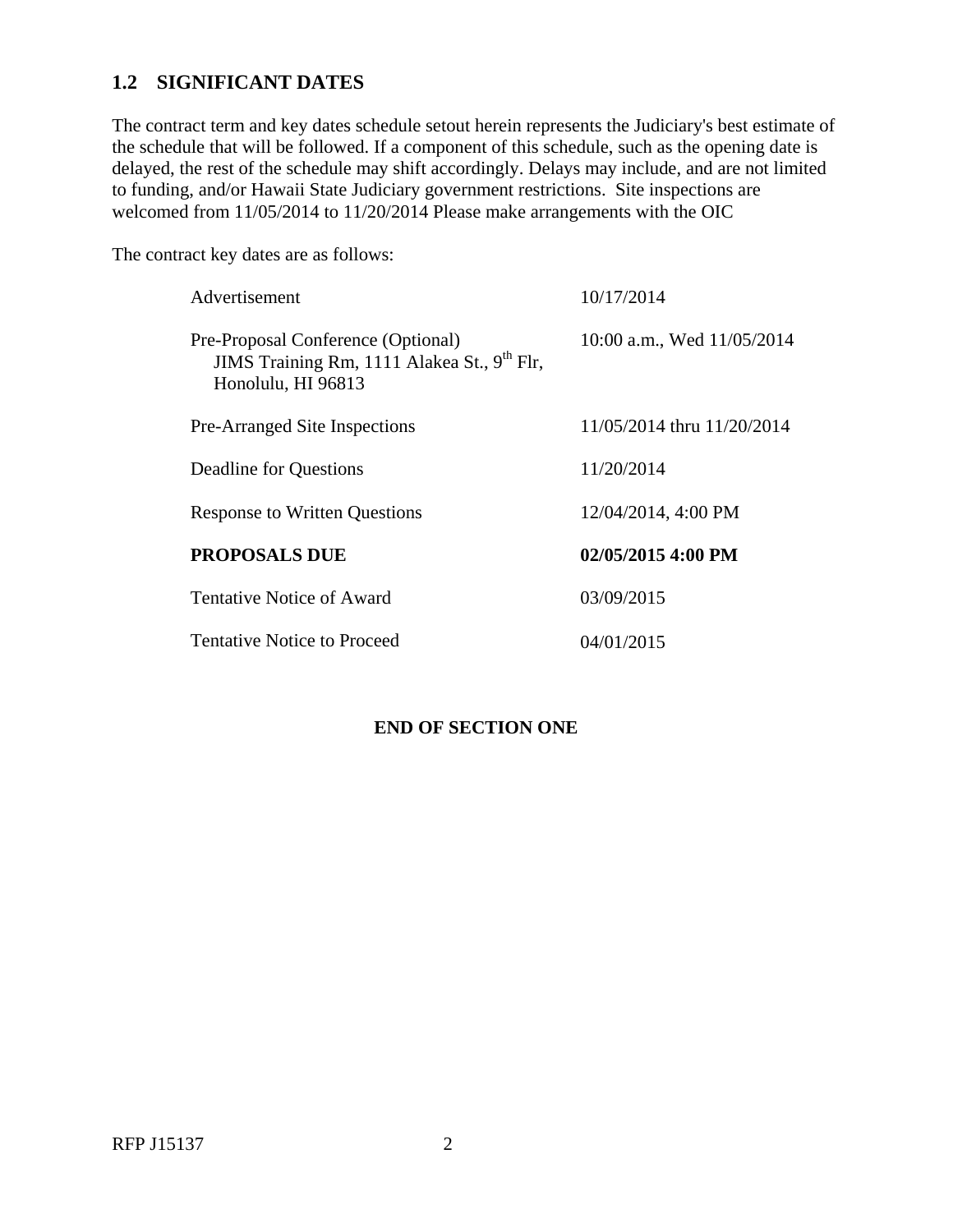# **SECTION TWO - SPECIFICATIONS**

## <span id="page-6-0"></span>**2.1 GENERAL INFORMATION**

ITSD is the combination of the Information Technology and Communications Division (ITCD) and the Judiciary Information Management System (JIMS) program. ITCD evolved during the years that the State first introduced IT and has successfully introduced Infrastructure and built custom applications for the Judiciary using the State General Fund. The JIMS program was started in 1999 with the goal of integrating and standardizing multiple legacy custom case management systems into one statewide system using a computer systems special fund (CSSF). There are 10 case management areas: traffic, appellate court, district court criminal, circuit court criminal, district court civil, circuit civil, family court adult, family court juvenile, land and tax court, and probation. JIMS has built the applications needed to support the first of three (3) of these case types and converted data from the original legacy case management systems into the new JIMS case management system. JIMS was originally developed from a COTS product using Oracle database with Oracle Forms and integrated to a FileNet document management system. It has since been enhanced with JAVA and web based technology. The legacy case management systems currently reside on a mainframe using ADABAS/Natural, an AS400 using DB2 and an RS6000 using COBOL.

In addition to case management systems, the Judiciary has administrative systems for Human Resources (HR), fiscal, and miscellaneous services. HR uses PeopleSoft. Fiscal uses 4Gov. Miscellaneous services utilize MS SQL server and MS access databases. The Judiciary also has various office automation Infrastructure including Novell and Microsoft file servers, Microsoft Office, WordPerfect, Lotus Notes email, video conferencing and VOIP.

The mainframe, AS400, RS6000 and various other servers are located in the Judiciary's data center located with ITSD on Oahu in the Honolulu District Court Building, Kauikeaouli Hale, located at 1111 Alakea Street, Honolulu, HI 96813. The data center is a tier III facility with its own air conditioning, uninterruptible power supplies and generator and also houses the core telecommunications network Infrastructure as well as the Cisco Call Manager VoIP telephone system and videoconferencing systems. Where feasible and cost effective, ITSD utilizes wide area network services provided by DAGS-ICSD, the State's Executive Branch IT group.

The remainder of the Judiciary's Infrastructure is networking hardware, video conferencing hardware, Windows PCs, laptops, printers, scanners, and a small number of servers distributed across the Judiciary's 35 locations. ITSD runs a help desk and in cooperation with the circuits IT staff supports the Judiciary's end users during normal business hours. The Honolulu data center also provides 24x5 support for systems located in the data center.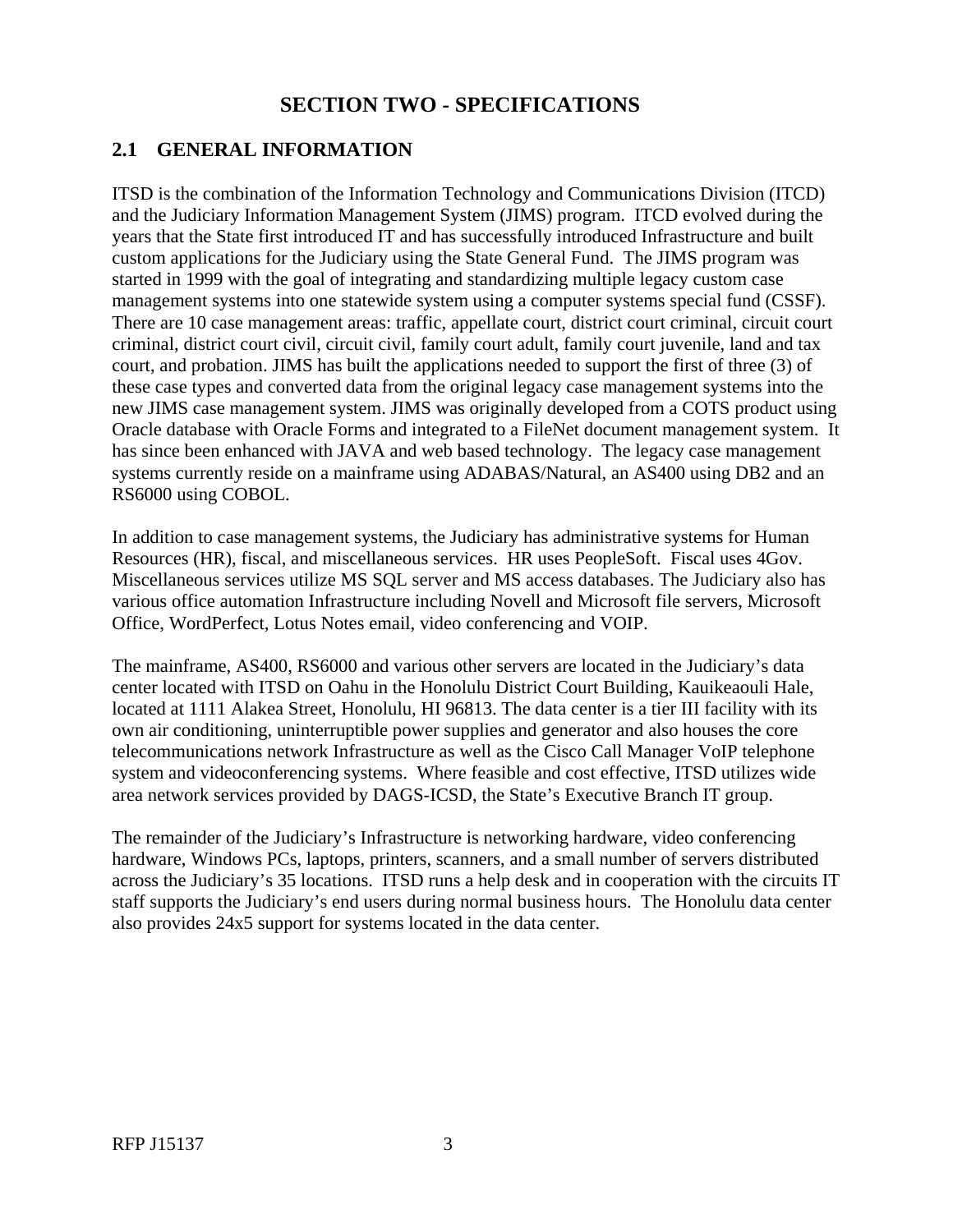## <span id="page-7-0"></span>**2.2 GENERAL REQUIREMENTS**

- 2.2.1 The Contractor shall appoint a Contract Lead (CL) to serve as the primary point of contact for the OIC or designees. The CL in turn may delegate key areas to other subject experts. The Judiciary shall appoint a primary Officer-in-Charge (OIC) who can delegate to subject expert designees. The CL shall work with and take direction from the OIC. The Judiciary may have Judiciary Staff assigned to assist and shadow the Contractor staff as needed with the general goal of having Judiciary IT staff run and support the Infrastructure. Where business input is needed, the OIC shall recruit Judiciary Subject Matter Experts (SME) for user teams.
- 2.2.2 The CL shall work with the OIC to develop STATEMENTS OF WORK (SOWs) to provide Infrastructure consulting and support services. These services may be limited to specific service areas at the start of this contract as the Contractor transitions-in and other Infrastructure contracts are phased out. The value and duration of each SOW will also be limited by the availability of funds. The Judiciary works on a July to June fiscal year. ITSD has fixed General Fund and Computer Systems Special fund (CSSF) allotments per fiscal year. Contract encumbrances made in a fiscal year can carry over to the following fiscal year, but the total encumbrances cannot exceed the fiscal year allotments. As mutually agreed upon the OIC and Contractor can adjust SOWs with change orders to modify scope or cost.
- 2.2.3 The Contractor shall develop SOWs at their cost. SOWs will follow the general service areas of: 1) Planning; 2) System Administration; 3) Network Administration; and 4) Database Administration with each of these areas broken down into 1) Production Support, 2) Maintenance, and 3) Projects. Production Support is day-to-day monitoring, troubleshooting, emergency support, and deployment of applications to production environments. Maintenance comprises upgrades and updates to Infrastructure. Projects are the addition or changes to Infrastructure or any activity with significant risk requiring rigorous project management. All of these general service areas shall be included in Judiciary planning activities.
- 2.2.4 As part of the general service areas, the Contractor shall provide consulting services performing assessments of the Infrastructure and recommending direction and action. The Contractor shall be expected to evaluate Infrastructure performance and recommend enhancements to improve performance and reduce cost.
- 2.2.5 The Contractor shall provide planning to develop a maintainable long-term Infrastructure solution for the Judiciary that optimizes the use of available funds and staff. All plans shall be in written form and shall include findings, conclusions, alternatives, and cost projections and benefits. All major steps of the plan shall be approved by the OIC.
- 2.2.6 The Contractor must display a high degree of discipline. All work must follow appropriate project management standards and be documented. Documentation must be detailed and must satisfy the OIC. Project plans and schedules shall require approval from the OIC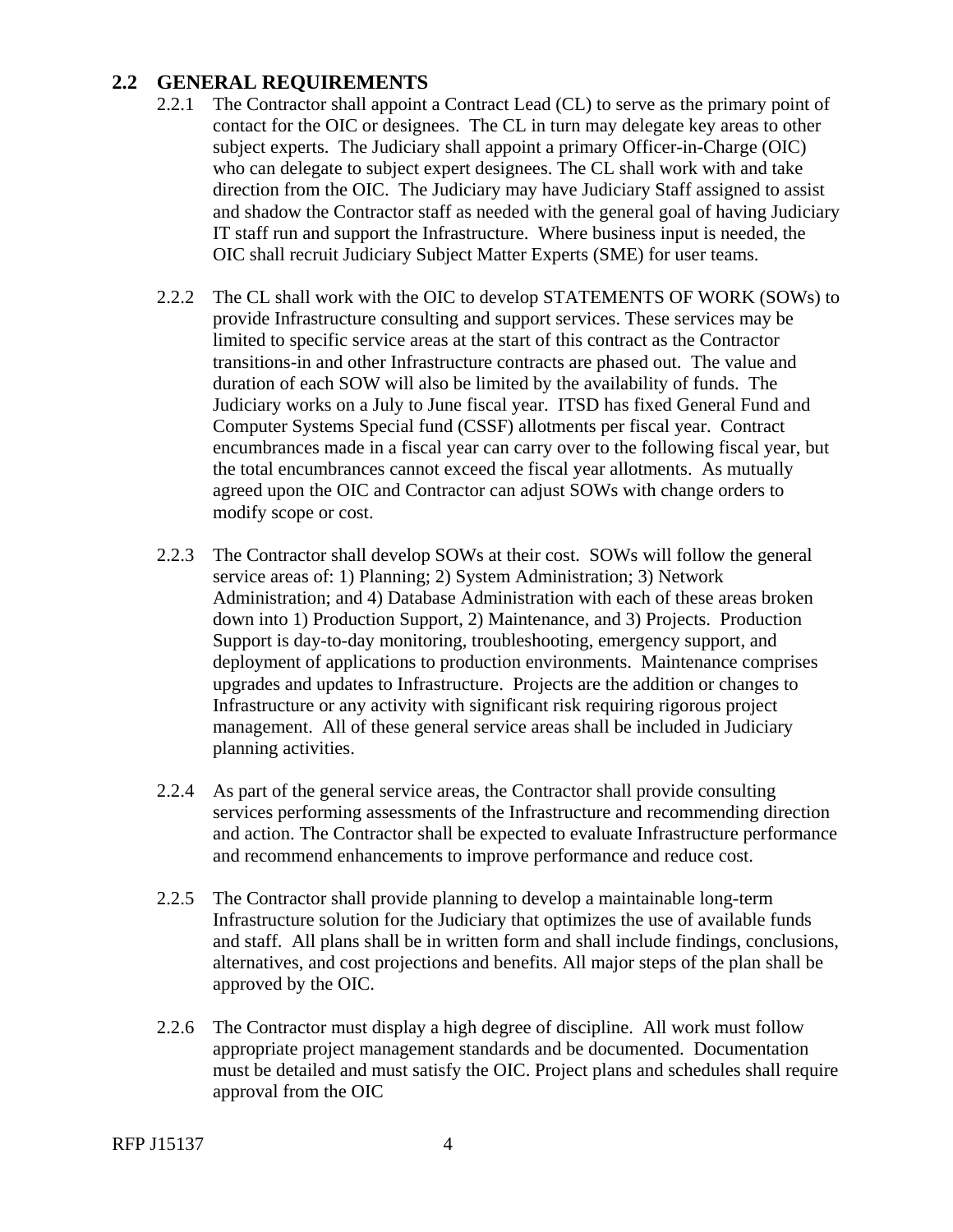- 2.2.7 The Contractor shall execute Projects tasks in coordination with Judiciary IT staff and with their involvement as needed. Typical project tasks include: planning, requirements definition, design, build, test, implementation, documentation, and training. The Contractor shall test all deliverables prior to delivery. Judiciary IT staff will test deliverables and report any defects. General time periods will be ten (10) business days for Judiciary IT staff to test and five (5) business days for the Contractor to cure defects. Changes to these time periods will be mutually agreed upon by the OIC and Contractor.
- 2.2.8 The Contractor shall provide written and verbal status reports to the OIC in a format agreed upon with the OIC. Typically the report should provide the status of production support, maintenance and Projects in that priority. The Contractor shall collect metrics and include the relevant ones in the report to measure the health of the Infrastructure.
- 2.2.9 The Contractor shall be expected to assist the Judiciary with setting up any operational processes associated with Infrastructure. This may include monitoring and maintenance processes. As needed the Contractor shall recommend hardware and applications or develop applications or scripts to help effectively and efficiently manage any operational processes.
- 2.2.10 The Contractor shall be expected to perform knowledge transfer sessions and training to Judiciary IT staff to ensure that they will be able to independently run and support the Infrastructure. Written documentation will be required as part of the knowledge transfer session and training.
- 2.2.11 Other vendors also provide technical support services to the Judiciary and the awarded Contractor of this RFP shall be aware that some of the services under this RFP may also be in support of and/or may need to be closely coordinated with other vendors.
- 2.2.12 The Contractor shall be available for maintenance and emergency service twentyfour (24) hours a day, three hundred sixty-five days (365) days a year. Except for State and Federal holidays, Judiciary IT staff are available during normal business hours Monday to Friday (see section 2.2.14). A limited number of Judiciary staff are available after hours to provide operational support and tier 1 troubleshooting. Upon discussion and approval by the OIC Judiciary IT staff are also available to be called back to work.

Where a SOW is deliverable based, the Contractor shall only submit invoices for complete deliverables that have been approved by the OIC. The Contractor shall not submit invoices for partial deliverables. A SOW may consist of multiple deliverables. Where the SOW is time and material based, the Contractor shall submit invoices indicating the major task accomplished and the hours expended. The OIC or designee will be responsible for approving invoices.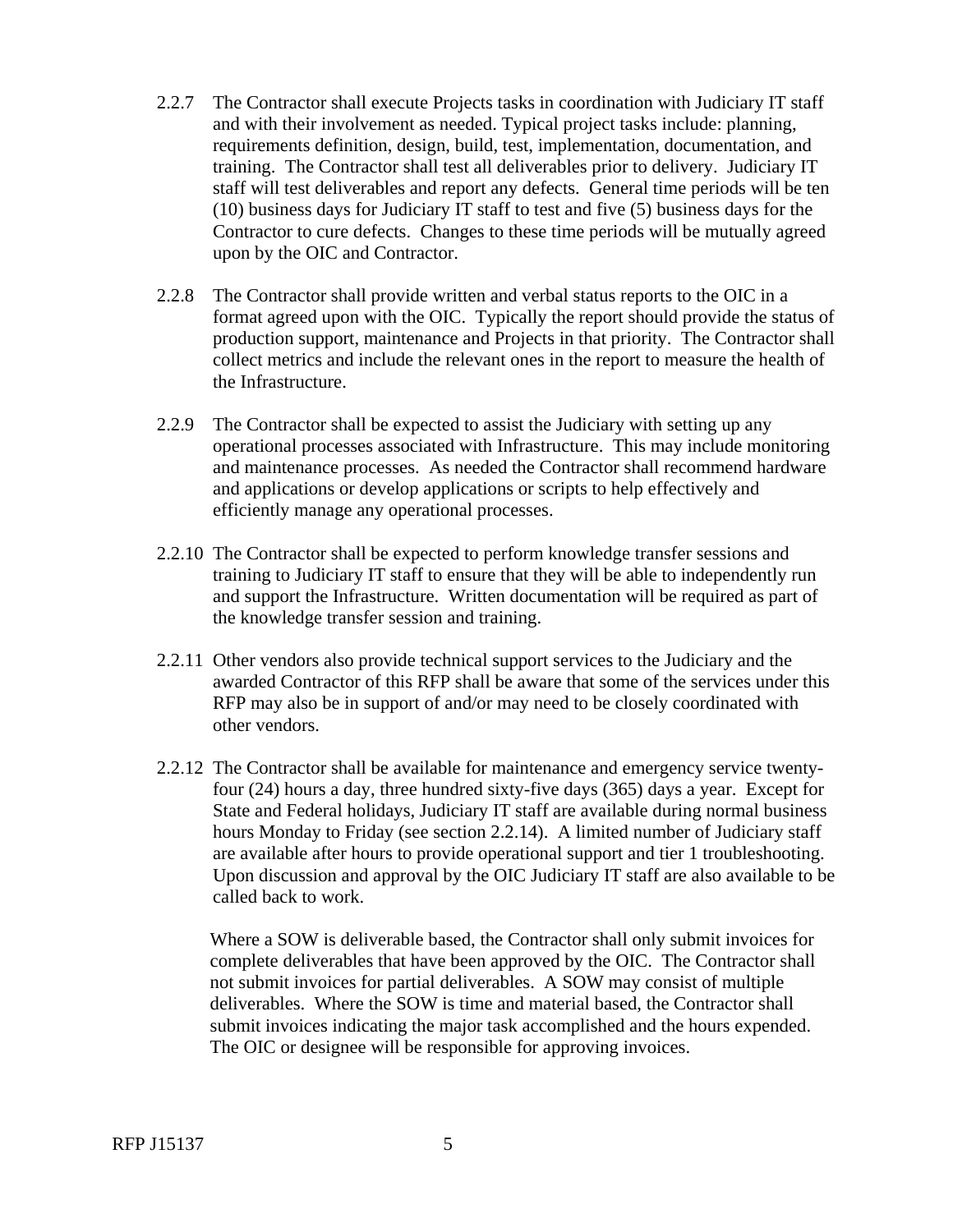#### <span id="page-9-0"></span>2.2.13 Contractor Personnel

- a) As part of the proposal, the Contractor shall provide a complete and comprehensive list of staff that will be supporting this Contract. If a member of the Contractor Team is replaced, the procedure in section 3.14 shall be followed.
- b) The Contract Lead (CL) will be responsible in ensuring that the correct Contractor Team members are available for specific SOWs. The CL shall work with the OIC to create a communication plan to ensure that the appropriate Judiciary IT staff are aware of activities and can participate and provide input to these activities.
- c) There is a preference for a Contractor that has redundancy in their team. There is a preference for Contractor that has multiple staff with the majority of skills within the Contractor's company that can support the contract and also act as backup in the event of a termination. Use of subcontractors will have a lower preference if the subcontractor provides primary support for a particular skill area, unless the Contractor has staff with like skills as backup. Multiple subcontractors for a specific skill set will offset concerns about terminations by subcontractors.
- d) The Contractor shall be skilled in both verbal and written communication in English.
- e) Contractor shall be required to adhere to the Judiciary Contract Addendum for Security of Personal Information provided in Attachment 4 and all Contractor personnel shall be subject to a criminal history background check. Personnel not passing the criminal history background check will not be allowed to work under this contract. Staff using remote access to provide services shall also pass criminal background checks.
- f) The Judiciary reserves the right to request the removal of any Contractor Team member. The Contractor shall immediately replace that team member with another team member of equal or greater specific expertise, with the approval of the OIC.
- g) Subcontractors: If any parts of the work or services offered in response to this RFP are to be subcontracted or performed by a subcontractor for the Offeror, the subcontractor's qualifications and personnel information shall be included in the Offeror's proposal. The Offeror shall be held responsible for the quality of services provided by the subcontractor as detailed in Section 3.4.5. Subcontractors shall also be subject to criminal history background check if they work directly with Judiciary Infrastructure or information.

If the Contractor expects to fulfill the SOW requirements with subcontractor staff, the Contractor shall need to ensure that the work is coordinated and communicated through the OIC.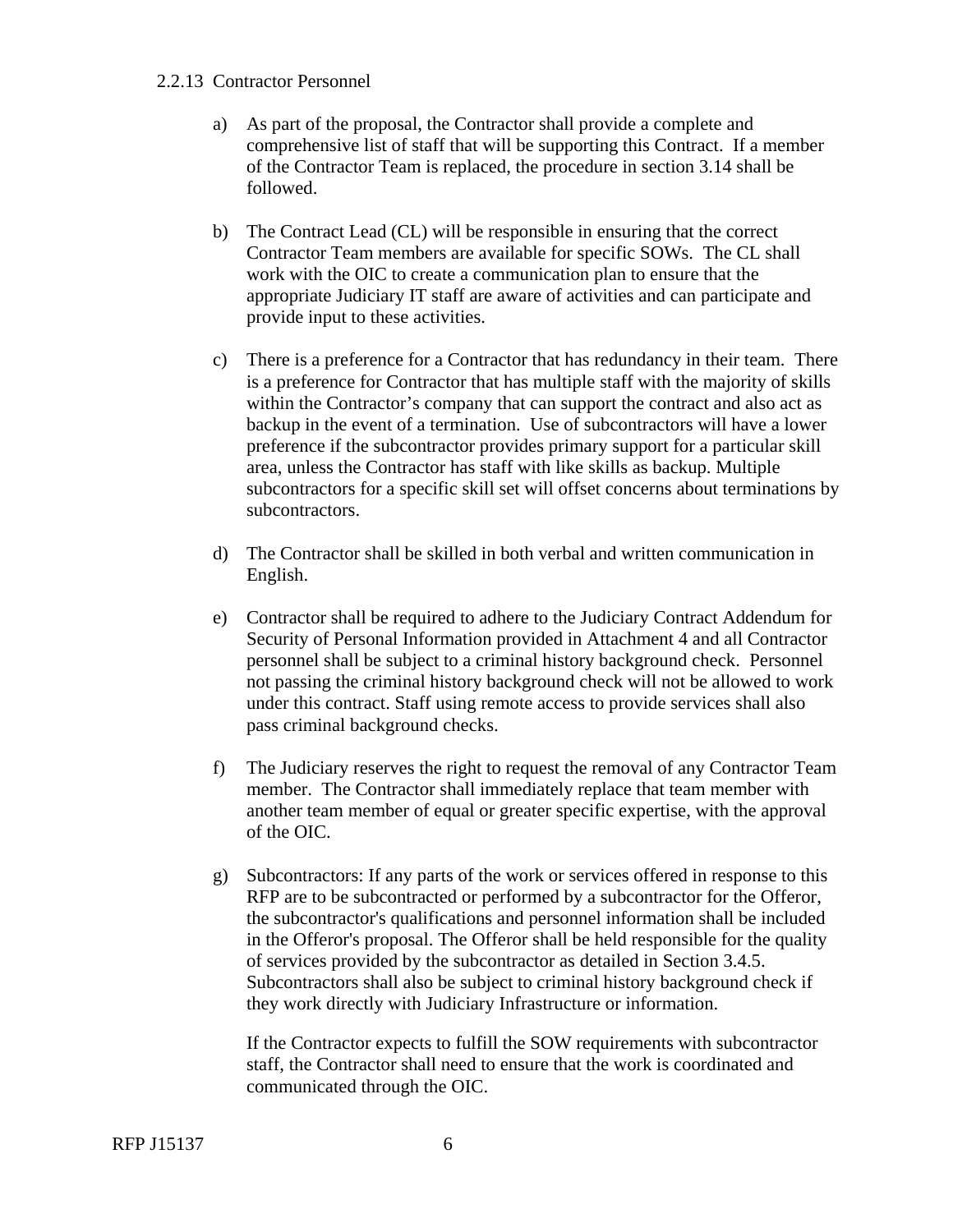#### 2.2.14 Business Hours

The Judiciary's normal business hours are from 7:45 am to 4:30 pm, HST, Monday thru Friday, except for State Holidays. When working with Judiciary staff, the Contractor's work hours shall follow the Judiciary's work hours unless specifically agreed upon by both the Contractor and the OIC. The Contractor shall be expected to work closely with Judiciary staff and other Judiciary contractors. The Judiciary also has one staff person monitoring the data center from 4:30 pm to 7:45 am HST Monday to Friday who performs operational activities, tier 1 troubleshooting and reports more complex problems. The Offeror should be aware that the Judiciary has 24x7 on-line services for case information look-up and efiling. These on-line services, eCourt Kokua, Ho'ohiki and JEFS for efiling can be found on the Judiciary's Web page. The most critical on-line service is efiling which takes place from as early as 5:30 am Monday through Friday. The Juvenile Detention Center at Kapolei is a 24x7 facility.

#### 2.2.15 Work Outside of Business Hours

Some of the work under this RFP may need to be performed outside of normal business hours. Typically work is done outside of normal business hours to minimize impact to the court operations. In performing such the Contractor shall be aware of any 24x7 services such as efiling. Such work shall be coordinated with OIC.

#### 2.2.16 Response Times

The Contractor shall provide a means to allow the Judiciary to notify the Contractor, especially during emergencies. The Contractor shall provide the Judiciary a single toll free telephone number for obtaining maintenance service and shall respond to service calls twenty-four (24) hours a day, three hundred sixty-five days (365) days a year.

#### a) Emergencies

The Contractor shall respond to emergencies during and outside of normal business hours. The Contractor shall respond to an initial emergency notification within thirty (30) minutes of the call. ITSD staff may work with the Contractor to resolve the event over the phone, on-site or via remote access. The response could be directing ITSD staff to resolve problems or up to direct action by the Contractor or sub-contractor.

An emergency is an event in which a critical service is interrupted or is significantly impaired. These emergencies may occur during normal business hours or outside of business hours. The Contractor shall work continuously until the emergency is resolved and service is satisfactorily resumed. The most critical services are related to the case management systems as they relate to court operations.

- b) Non-emergencies The Contractor shall respond to normal calls within four (4) hours of the call.
- 2.2.17 Statements of Work

RFP J15137 7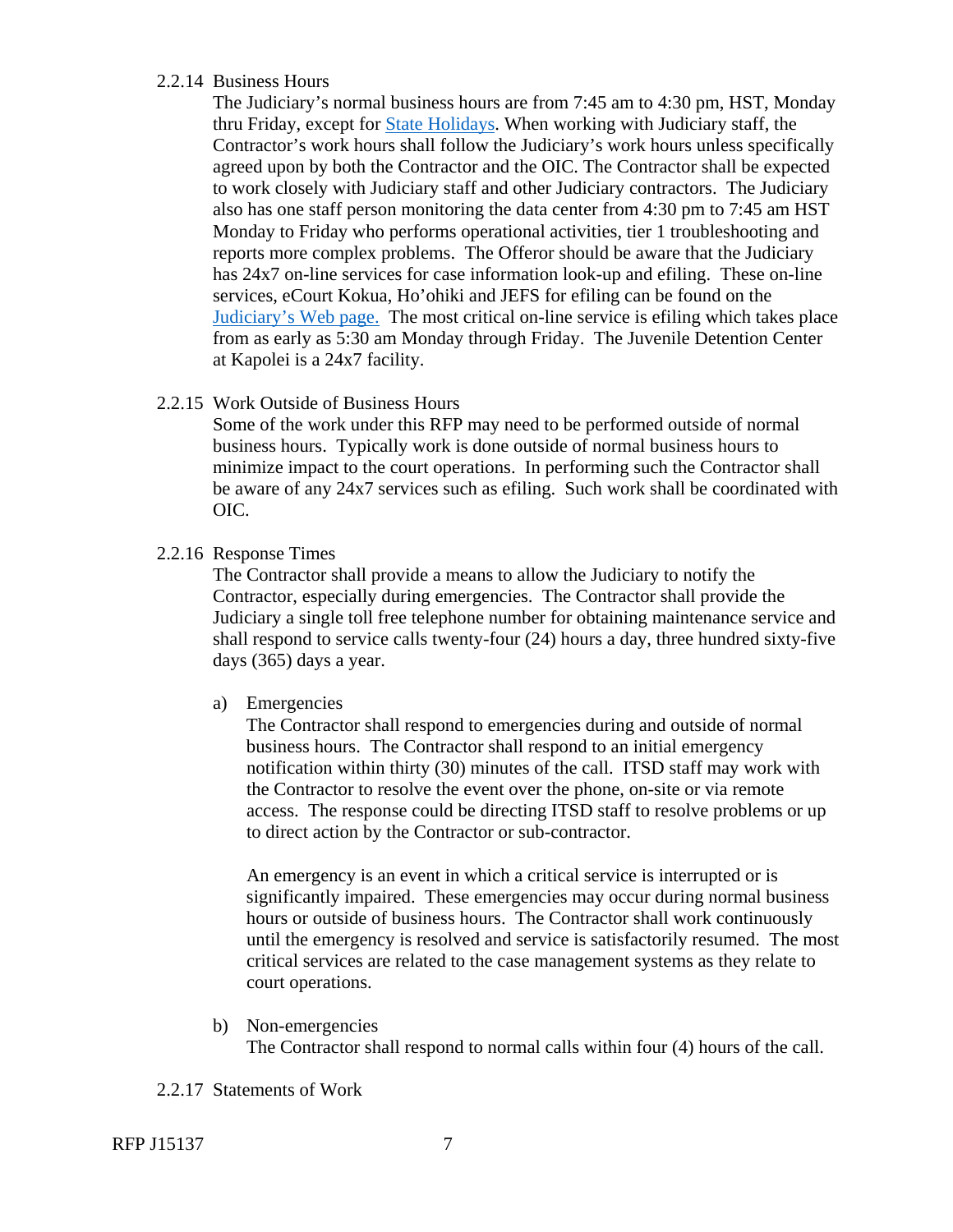- a) This RFP shall be based on the use of individual, fixed-cost Statements of Work (SOW) to address each individual consulting or support effort to be provided by the Contractor. Any work to be performed and invoiced under this RFP shall be governed by a mutually agreed upon fixed price Statement of Work (SOW). The Contractor shall work with the Judiciary team to define statements of work by reviewing, validating and refining existing high level requirements. Adjustments can be made to an SOW through change orders mutually agreed upon by the OIC and Contractor. During the course of the contract, additional SOWs may be requested to address specific tasks or additional services.
- b) The cost for developing each SOW shall be borne by the Contractor. Depending on the nature of the work, the Contractor shall recommend either a time and material SOW or a deliverable based SOW. The decision on the type of SOW shall be the decision of the OIC. For deliverable-based SOWs, each deliverable shall have an associated cost. SOW plans, schedules and deliverables shall require approval from the OIC. If the cost of the SOW or a deliverable is an issue, the OIC shall have the option of removing deliverables or working with the Contractor to modify the deliverables and SOW such that the scope and cost is acceptable to the Judiciary.
- c) The Contractor shall oversee the planning and execution of each SOW.
- d) The Contractor shall maintain all documents, any script code, and track issues and resolutions all within Judiciary knowledge databases: JIRA, Confluence and Jama.
- e) The Judiciary shall review and approve SOW deliverables within a ten (10) day period. Any defect in a deliverable found by the Judiciary shall be corrected by the Contractor within five (5) days at no additional cost to the Judiciary. The Judiciary shall have five (5) days to review the correction. The process will be repeated by the Contractor and Judiciary until the deliverable meets the Judiciary's needs. Where necessary, the Judiciary and the Contractor may mutually agree to modify the standard acceptance procedure.

#### 2.2.18 Judiciary Responsibilities

The Judiciary shall ensure that the Contractor has access to:

a) Judiciary Infrastructure necessary for Contractor to perform services as defined by SOWs. This includes, but is not limited to servers, SANs, network devices and the appropriate level of security access mutually deemed required to perform work.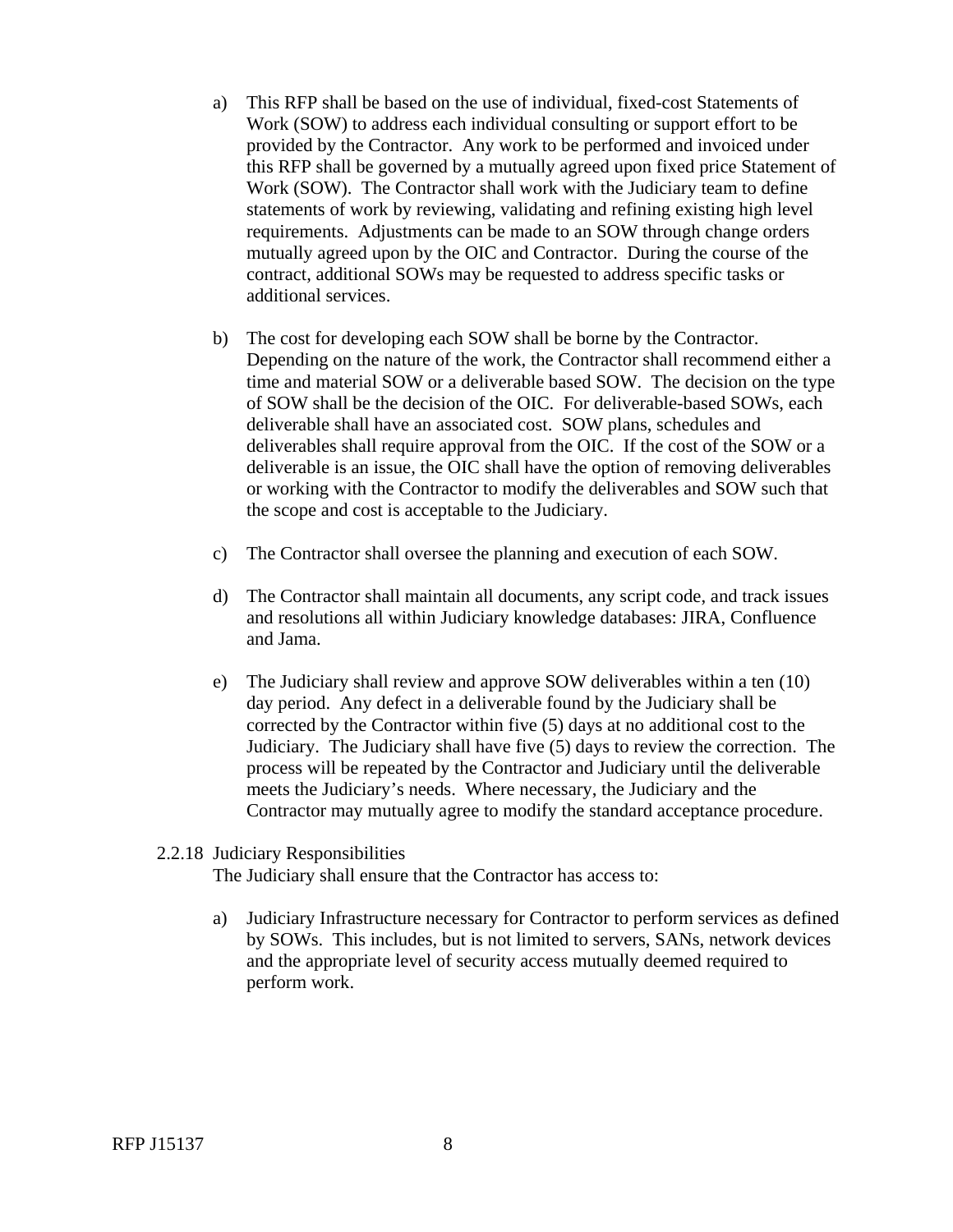- b) On-site office space for one  $(1)$  permanent and up to six  $(6)$  temporary Contractor team members. Temporary staff are off-site Contractor team members needed to assist with specific short-term SOW tasks. The space provided will be consistent with the role of the team member; either permanent on-site or temporary basis. The number of permanent staff and temporary staff and resources provided by the Judiciary can be changed as mutually agreed upon by the Judiciary and the Contractor.
- c) PCs with the appropriate software for permanent on-site team members. The Contractor is expected to provide PCs for temporary team members along with the appropriate software including security software. All PCs connected to the Judiciary Infrastructure must meet Judiciary security standards and must be approved by the OIC before connecting to the Judiciary Infrastructure. If available, Judiciary PCs and software will be made available to the Contractor's team members.
- d) VPN access to the Judiciary network for remote team members. The Contractor shall ensure all devices connected via VPN are appropriately secured and protected and share with the OIC policies and procedures that support security. All Contractor team members must pass a criminal history check including remote users.
- e) Judiciary personnel and other State of Hawaii personnel, vendors, and external users of the JIMS as needed for work defined by SOWs.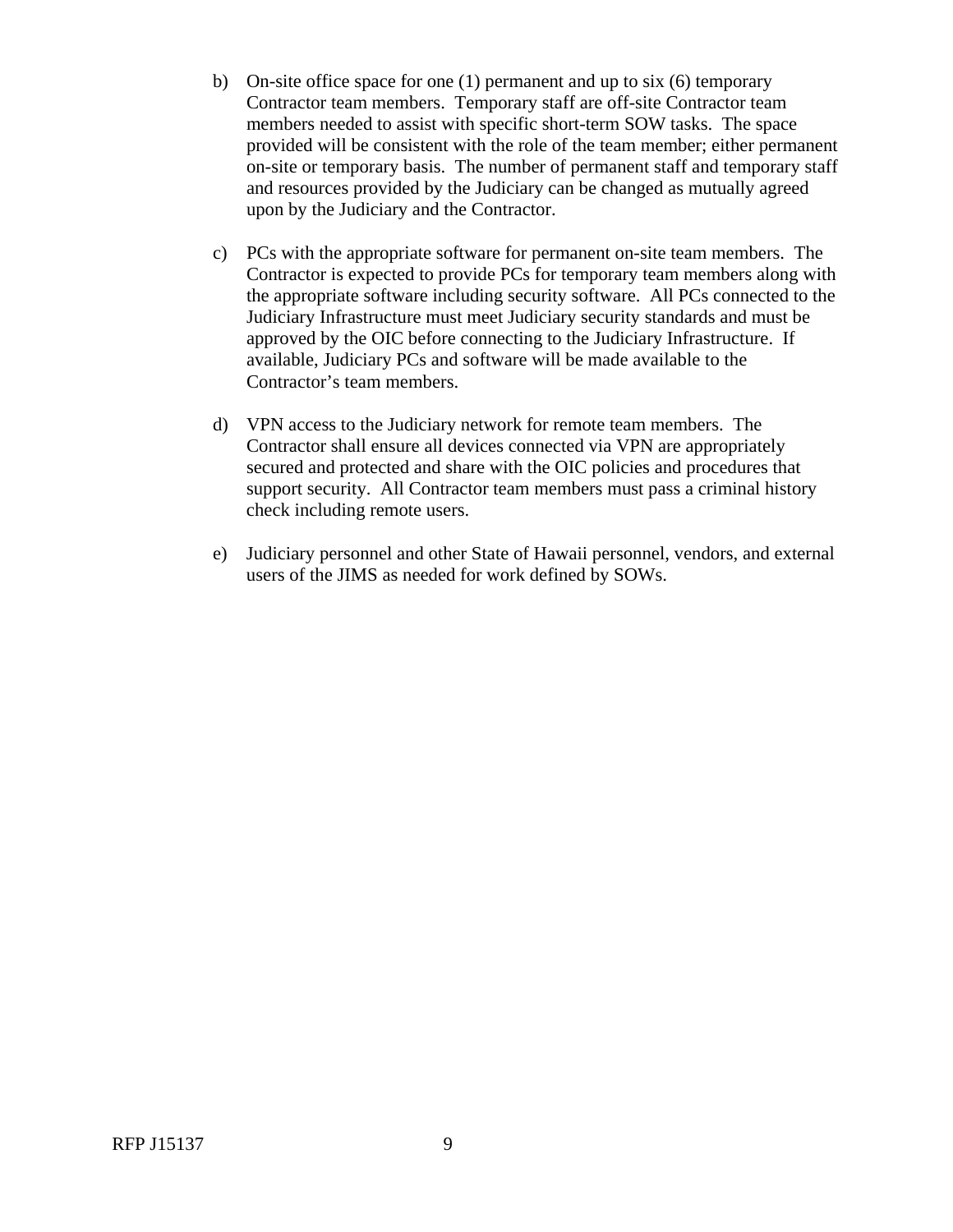# **2.3 KEY JUDICIARY INFRASTRUCTURE**

The Contractor shall have team members with at minimum 3 years of experience with the following key Infrastructure. As needed the Contractor's staff shall increase their skills to support any upgrades to the Judiciary's Infrastructure during the course of this contract. The listed Infrastructure is critical to the day-to-day operation of the Judiciary.

### 2.3.1 JIMS Infrastructure

- a) Software
	- Oracle 11g R2
	- Oracle InterConnect
	- SQL; SQL Plus; PL/SQL;SQL Server
	- Oracle Forms Builder 6i
	- Oracle developer tools
	- Oracle Financials
	- JAVA (Java Source Library: iText)
	- Webpage design
	- Web Services (Apache/Tomcat)
	- Windows Server
	- $\bullet$  Sun Solaris 9
	- Crystal Reports
	- IBM Filenet
	- Kofax
	- Additional programming languages: Pro\*C, Visual Basic
	- Additional frameworks; ICEFaces
	- Additional OS: Unix, Linux
	- Subversion (version control tool)
	- JIRA (project tracking tool)
	- Contour/JAMA (requirement tracking tool)
	- Confluence (team collaboration tool)

#### 2.3.2 JIMS Hardware

| <b>Item</b>                                | <b>Description</b>        | Count    | <b>Operating</b><br><b>System</b><br><b>Version</b> | <b>Software</b><br><b>Installed</b> | <b>Comments</b>                                                            |
|--------------------------------------------|---------------------------|----------|-----------------------------------------------------|-------------------------------------|----------------------------------------------------------------------------|
| <b>Dell R710</b>                           | <b>IVR</b> server         | 1 server | <b>MS</b><br>Windows<br>2003 R2                     | FirstData<br>AcccessNet             | <b>IVR</b> for traffic<br>fines payment<br>and Jury service<br>information |
| <b>HP ProLiant DL380</b><br>G4, Intel Xeon | Crystal Reports<br>server | 1 server | <b>MS</b><br>Windows<br>2003                        | Crystal<br><b>Reports XI-</b><br>R1 |                                                                            |
| <b>HP ProLiant DL380</b><br>G4, Intel Xeon | <b>IVR</b> test server    | 1 server | <b>MS</b><br>Windows<br>2003 R2                     | FirstData<br>AccessNet/P<br>aypoint |                                                                            |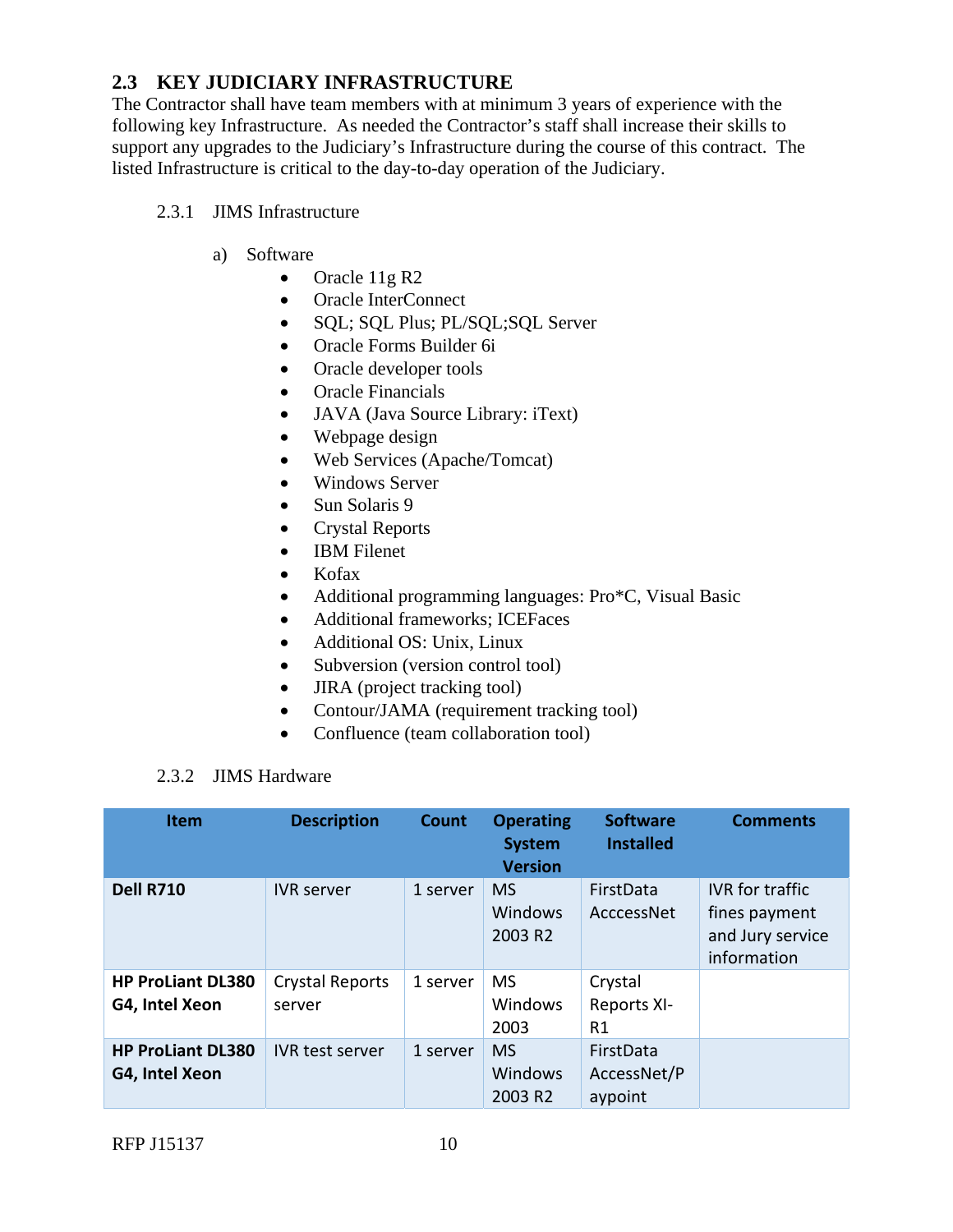| <b>IBM X3550, Xeon</b><br>5110                                      | VMWare<br><b>Virtual Center</b><br>server        | 1 server                  | <b>MS</b><br>Windows<br>2003 R2                                                            | VMWare<br>Vsphere<br>Enterprise<br>3.5, 4. X                                                                         |                                                                                                                        |
|---------------------------------------------------------------------|--------------------------------------------------|---------------------------|--------------------------------------------------------------------------------------------|----------------------------------------------------------------------------------------------------------------------|------------------------------------------------------------------------------------------------------------------------|
| <b>HP ProLiant DL380</b><br>G5, Xeon 5160                           | Virtual hosts<br>server for JIMS<br>applications | $\overline{2}$<br>servers | <b>VMware</b><br>hypervisor<br>(MS<br>Windows<br>2000,<br>2003,<br>2008<br>Linux 9,<br>10) | Oracle 11g<br>App Server,<br><b>Oracle Forms</b><br>6, Oracle<br>eBS, Apache<br>HTTP Server,<br>Apache<br>Tomcat 6.X |                                                                                                                        |
| <b>HP ProLiant DL380</b><br>G5, Xeon 5160,<br><b>Dual processor</b> | Virtual hosts<br>server for JIMS<br>applications | $\overline{2}$<br>servers | VMware<br>hypervisor<br>(MS<br><b>Windows</b><br>2000,<br>2003,<br>2008<br>Linux 9,<br>10) |                                                                                                                      |                                                                                                                        |
| <b>IBM V7000</b>                                                    | SAN / Disk<br>storage arrays                     | 1 unit                    | N/A                                                                                        | N/A                                                                                                                  | <b>Replaced IBM</b><br><b>System Storage</b><br><b>N5200</b>                                                           |
| <b>Cisco 3750G</b><br>Switch - 12 ports                             | LAN switch                                       | 2 units                   | N/A                                                                                        | N/A                                                                                                                  | Network switch<br>for the JIMS                                                                                         |
| <b>Cisco Catalyst</b><br>3750 Switch - 12<br>ports                  | LAN switch                                       | 3 units                   | N/A                                                                                        | N/A                                                                                                                  | servers.<br>Redundancy is<br>implemented so                                                                            |
| <b>Cisco 3750G</b><br>Switch - 24 ports                             | LAN switch                                       | 2 units                   | N/A                                                                                        | N/A                                                                                                                  | each server has a<br>multiple path<br>through the<br>network.                                                          |
| <b>Cisco MDS C9148</b><br><b>Fabric Switch - 48</b><br>ports        | <b>SAN switch</b>                                | 2 units                   | N/A                                                                                        | N/A                                                                                                                  | Connects SAN to<br>physical servers<br>and tape backup<br>unit.                                                        |
| F5 Big-IP 3900<br><b>Series</b>                                     | Load balance<br>switch                           | 2 units                   | N/A                                                                                        | N/A                                                                                                                  | Government<br>agencies outside<br>of the Judiciary<br>and the public<br>access the JIMS<br>network via this<br>device. |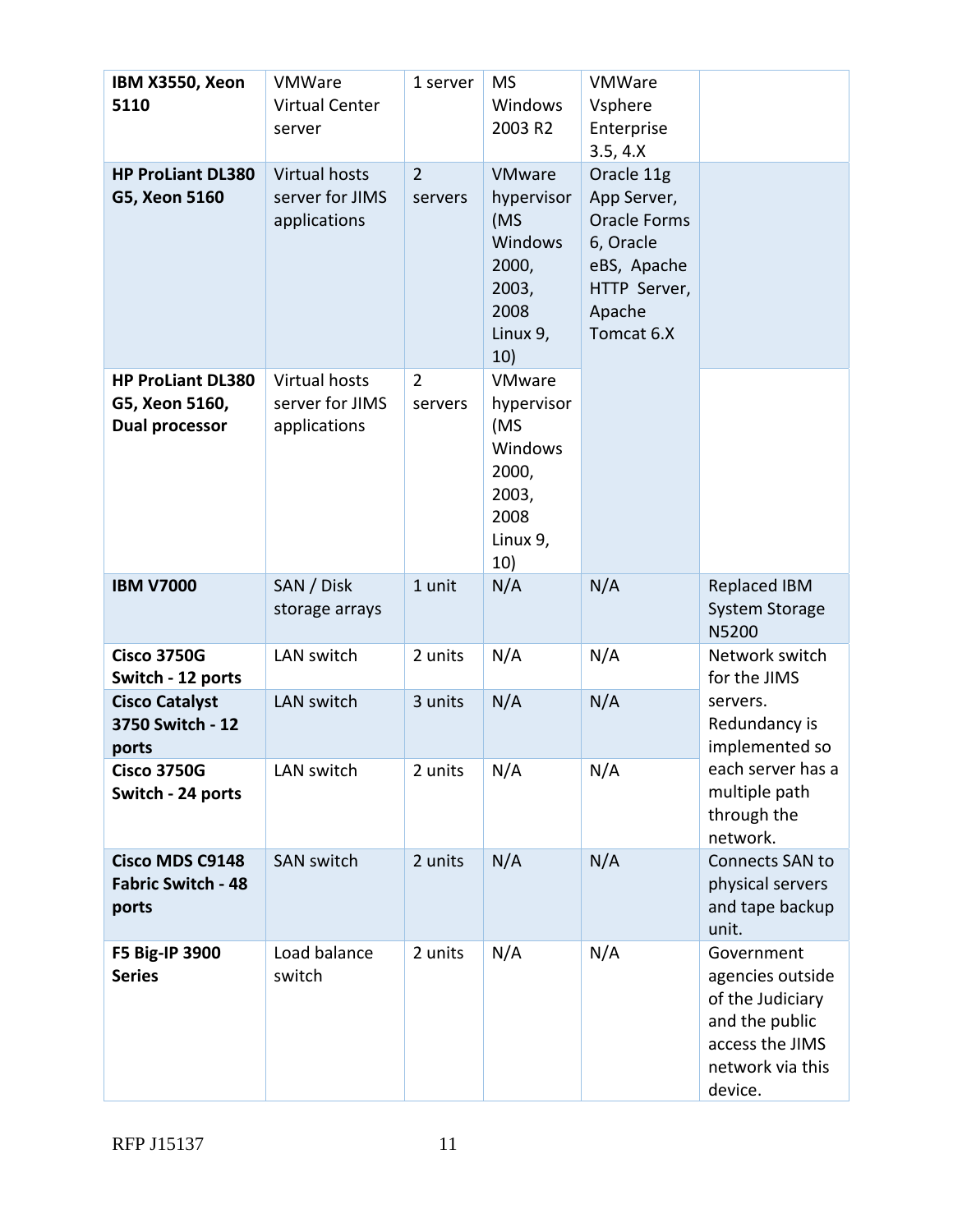| Sun SPARC T3-2,<br><b>SPARC dual</b><br>processors, 16<br>core | Database<br>servers                                                                                               | $\overline{2}$<br>servers | Sun<br><b>Solaris</b><br>9/10 | Oracle 11g<br>database<br>Symantec<br>NetBackup<br>6.0, 7.5<br>Enterprise                                                                                                                                                                                                                              | Each server runs<br>Sun Solaris 10.<br>On top of this<br>are virtual<br>machines that<br>run Solaris 9 and<br>on which the<br>Oracle database<br>server runs.                     |
|----------------------------------------------------------------|-------------------------------------------------------------------------------------------------------------------|---------------------------|-------------------------------|--------------------------------------------------------------------------------------------------------------------------------------------------------------------------------------------------------------------------------------------------------------------------------------------------------|-----------------------------------------------------------------------------------------------------------------------------------------------------------------------------------|
| Sun SPARC X3-2,<br>Intel dual<br>processors, 8 core            | <b>IBM blades</b><br>replacement<br>Virtual hosts<br>server for JIMS<br>applications                              | 3<br>servers              | Oracle<br>Linux               | Windows<br>2003, 2008<br>SuSe Linux<br>11<br>Oracle 11g<br>App Server,<br><b>Oracle Forms</b><br>6, Oracle<br>eBS, FileNet<br>4.X, Kofax<br>8/10, Apache<br>HTTP Server,<br>Apache<br>Tomcat 6.X,<br>Subversion<br>1.5, Atlassian<br>Jira,<br>Atlassian<br>Confluence,<br>Jama, FirstDa<br>ta Paypoint | Each server runs<br>Oracle Linux OS.<br>On top of this<br>are virtual<br>machines<br>running<br>Windows or<br>Linux.                                                              |
| Sun SPARC X4-2,<br>Intel dual<br>processors, 4 core            | <b>HP ProLiant</b><br><b>DL380 G5</b><br>replacement<br>Virtual hosts<br>server (DMZ)<br>for JIMS<br>applications | $\overline{2}$<br>servers | Oracle<br>Linux               | Windows<br>2003, 2008<br>SuSe Linux<br>11<br>Oracle 11g<br>App Server,<br><b>Oracle Forms</b><br>6, Oracle<br>eBS, Apache<br>HTTP Server,<br>Apache<br>Tomcat 6.X                                                                                                                                      | Each server runs<br>Oracle Linux OS.<br>On top of this<br>are virtual<br>machines<br>running<br>Windows or<br>Linux. Used for<br>public/external<br>facing servers in<br>the DMZ. |
| Oracle/Sun SL150<br>Tape backup unit                           | Tape robot<br>library with<br>three LTO-5                                                                         | 1 unit                    | N/A                           | N/A                                                                                                                                                                                                                                                                                                    |                                                                                                                                                                                   |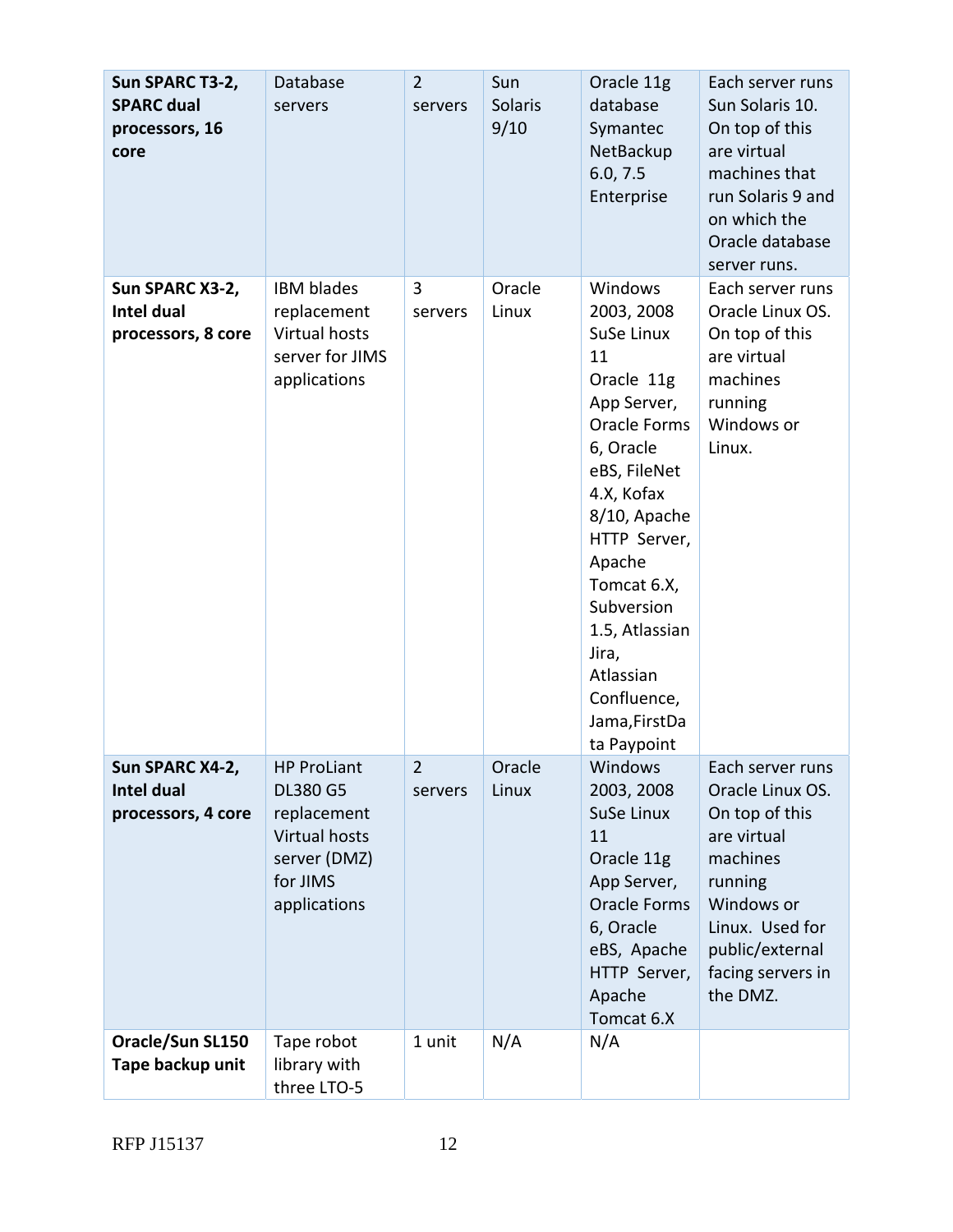| tape drives |  |  |
|-------------|--|--|
|             |  |  |

# 2.3.3 IBM z-Series Hardware and Software (scheduled for replacement)

a) Hardware

| Product       | <b>Description</b>                   | Qty.           |
|---------------|--------------------------------------|----------------|
|               |                                      |                |
| 2096-R07      | IBM System z9 Business Class         | 1              |
| 0084          | <b>HMC</b>                           | 1              |
| 0089          | <b>SE-Ethernet Switch</b>            | 1              |
| 0114          | Cargo Cage Airflow Cd                | 25             |
| 0155          | Orbit CEC                            | 1              |
| 0160          | Fan-out Card                         | $\overline{2}$ |
| 0161          | <b>MBA Fan-out Airflow</b>           | 6              |
| 0323          | STI-A8 Card Mother                   | $\mathbf{1}$   |
| 0325          | <b>STI-MP Card Daughter</b>          | $\overline{c}$ |
| 1115          | Model R07                            | $\mathbf{1}$   |
| 1502          | 2 GB Memory Card                     | $\overline{4}$ |
| 2323          | 16 Port ESCON                        | $\overline{2}$ |
| 2324          | <b>ESCON Channel Port</b>            | 6              |
| 2699          | <b>Memory Airflow</b>                | 4              |
| 2901          | <b>8GB LICCC Enabled Memory</b>      | $\mathbf{1}$   |
| 3067          | Support Element w/ Dual E            | $\overline{2}$ |
| 3322          | <b>FICON Express4 SX</b>             | $\overline{2}$ |
| 3366          | OSA-Express2 1000BASE-T E            | $\overline{2}$ |
| 4909          | 1-Way Processor C01                  | 1              |
| <b>DS6800</b> | SAN with 400GB Usable                | $\mathbf{1}$   |
| 12-2007       | Dual TS1120 Tape Drives              | $\overline{2}$ |
| 3592          | <b>Controller and Tape Drives</b>    |                |
| <b>IFL</b>    | <b>Integrated Facility for Linux</b> | 1              |
|               | Processor                            |                |
| 3745          | <b>Communications Controller</b>     |                |
|               | <b>IBM</b> Token Ring                |                |

b) Software

### **Computer Associates (CA)**

- APAS/Insight
- $\bullet$  CA90's
- CA-Spool
- Intertest
- PANVALET
- PLEU
- SORT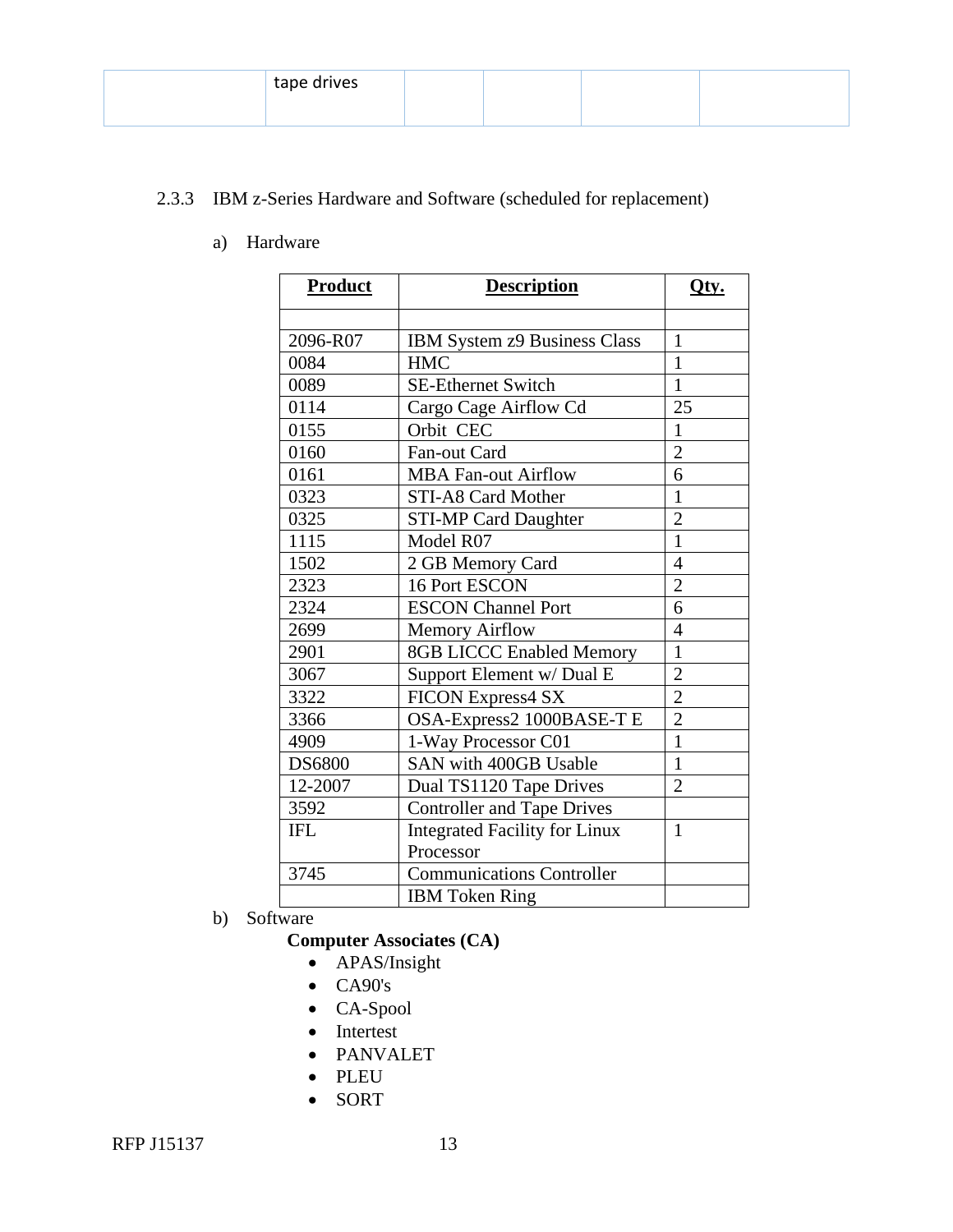- TOP Secret
- $\bullet$  VISION 80 / DYL280

## **IBM**

- z/OS, z/MVS, z/VM, z/Linux
- ACF/NCP
- PSF for z/OS
- ACF/SSP
- Unix
- CICS TS
- COBOL for MVS & VM
- InfoPrint ACF/SSP
- InfoPrint AFP Font Collection for MVS
- InfoPrint PSF Compatibility Fonts
- InfoPrint PSF Base for os/390
- $\bullet$  InfoPrint PPFA/370
- InfoPrint OGL/370
- HOD
- NCP
- TIVOLI Netview and Storage Manager
- z/OS SDSF
- z/OS RMF
- z/OS Communication Server
- $Z/OS$  SDK for  $ZOS$  (31 & 64-bit)

## **Innovation**

FDR

## **Oracle**

- Oracle 9i Client
- Oracle Access Manager for CICS

## **Software AG**

- Adabas
- NATL
- NATL CICS Interface
- NATL SECURITY
- Predict

## **Other installed systems software**

## Attachmate and HOD

- **Applications** 
	- HAJIS

## 2.3.4 IBM AS400 i-Series Hardware and Software

- a) Hardware
	- IBM i v7r1 (running COBOL and CL applications)
	- Windows Server (2008) R2
	- Websphere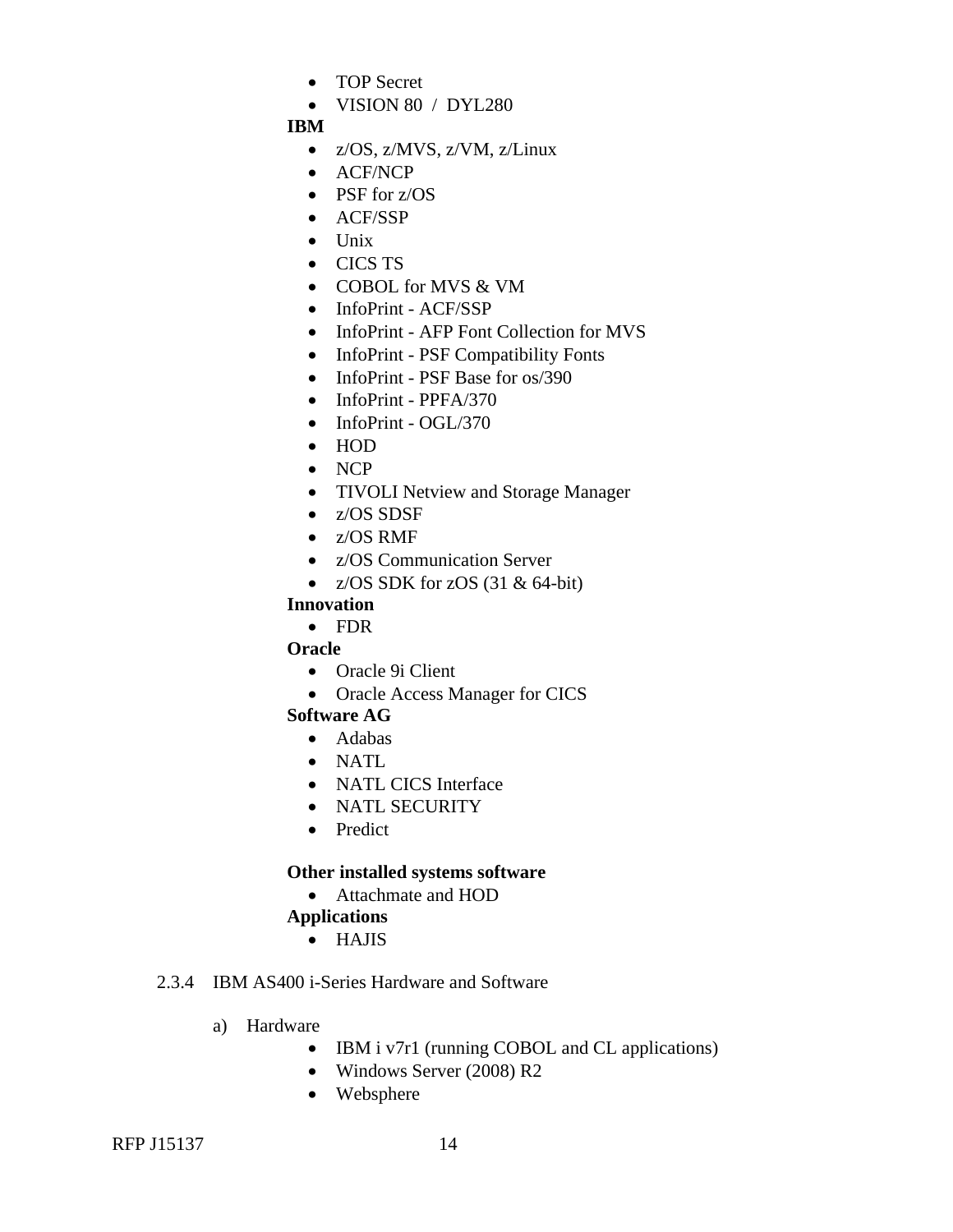- DB2 database
- b) Software
	- COBOL programming language
	- CL programming language
	- Java
	- $\bullet$  DB2
	- IBM Rational Application Developer
	- JUSTIS

#### 2.3.5 RS6000 Review

- a) Hardware
	- IBM 7310-CR3 HMC v7R3.5.0.3
	- IBM 9133-55A
	- Partitioned AIX 5.3 operating system
- b) Software

## **Trust Accounting**

- AcuCobol 5.2.1 (Cobol compiler/runtime)
- WISP development (programming language)
- Tivoli v6.2 Backup Archive Client

## **4GOV**

- AcuCobol 7.0.1 (runtime only)
- $\bullet$  mySql 5.0.41
- Tivoli v6.2 Backup Archive Client
- $CQCS (Cyberquery) 7.22<sub>1</sub>7a$
- Apache -re-packaged as "IBM HTTP Server 2.0.47.1"
- Java is re-packaged 1.5.0 as "IBM J9 VM (build 2.3, J2RE 1.5.0 IBM J9 2.3AIX ppc-32 j9vmap3223-20081129 (JITenabled))"
- Tomcat  $5.5.17$

## 2.3.6 IBM Blade Center, SAN, VMware, and Hyper-V

- a) Hardware
	- IBM Blade Center H Chassis
	- IBM Blade Center S Chassis (Kapolei)
	- IBM Blade Servers (HS20, HS21, HS22, HS23)
- b) Operating Systems
	- Windows 2003, 2008, 2008 R2, 2012 DATA CENTER
	- Microsoft System Center 2012 R2
	- CENTOS
	- VMWare ESX  $3.5 5.1$
	- Hyper-V in Windows 2012 Data Center

RFP J15137 15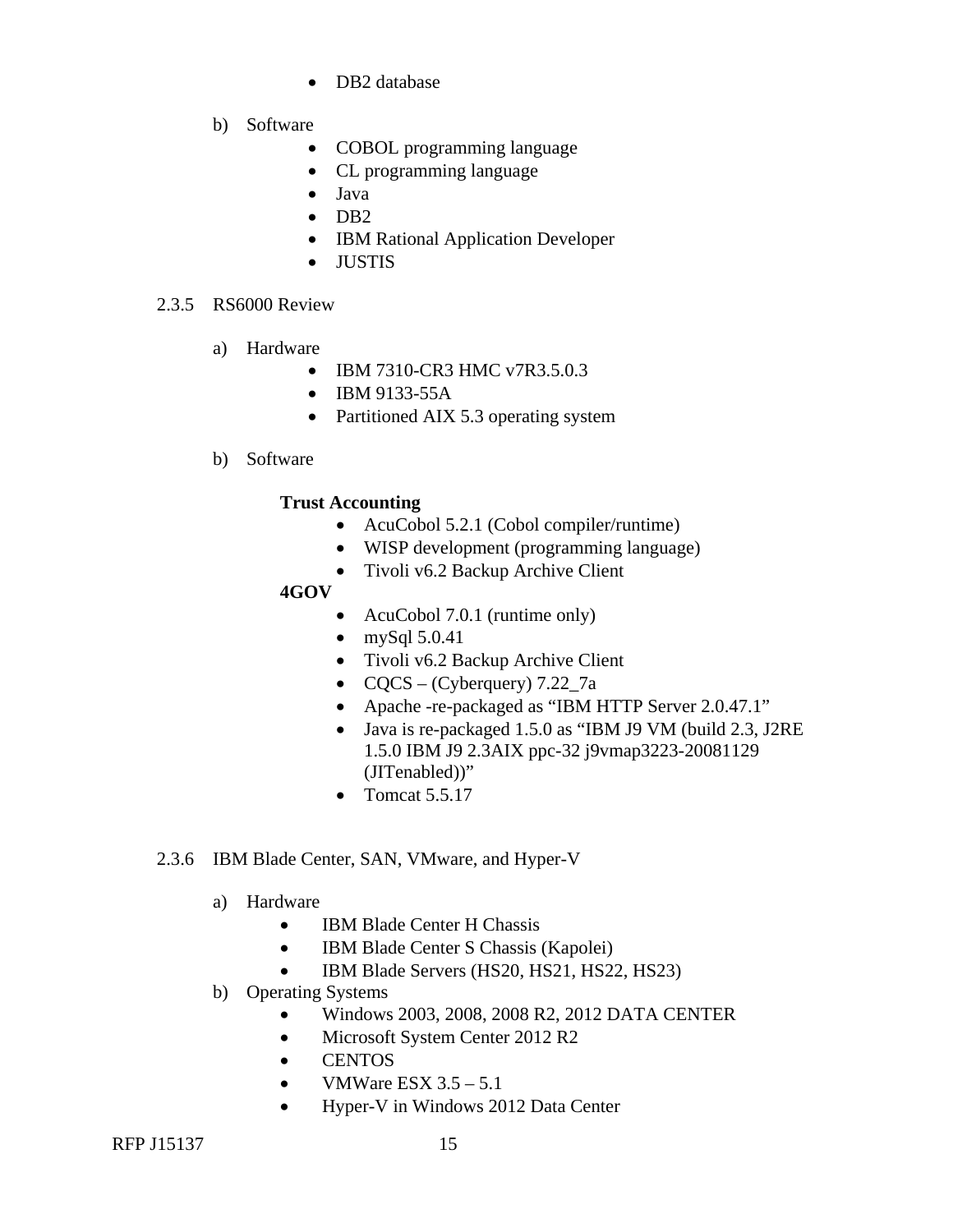- c) Tools
	- vRanger
	- vMotion
	- vSphere

#### 2.3.7 Tivoli Storage Manager Support Overview

- a) Hardware
	- IBM Windows 2008 R2 Server (TSM server)
	- IBM 3518-L18 Tape library
	- IBM TS3200 Tape Library
- b) Operating Systems
	- Windows 2000, 2003, 2008,and 2008 R2
	- Windows 2012 Data Center
	- $\bullet$  AIX 5.3
- c) Tools
	- TSM Manager 5.0.
- 2.3.8 Telecommunications Infrastructure
	- **CISCO VoIP call manager and Unity Voicemail.**
	- Cisco IPCC.
	- Cisco ASAfirewalls
	- $H$ P Arcsight
	- Cisco VPN concentrator
	- HP TippingPoint
	- Cisco UCS
	- $\blacksquare$  Cisco WebEx
	- **Linux DNS** servers
	- **DHCP** servers
	- **EXEC** Zenoss server
	- Cisco routers
	- Cisco core switches
	- Cisco floor switches
	- Cisco MCU video conferencing
	- **InformaCast**
	- Cisco VSOM
	- Cisco Emergency ResponderMetropolis Call Accounting
	- a) The Judiciary operates various LANs that can be assumed to be contained within one physical facility at one of the 35 locations listed below with the exception of what the Judiciary refers to as the "civic center". The civic center is comprised of the following buildings in the downtown Honolulu area:
		- Aliiolani Hale
		- Kaahumanu Hale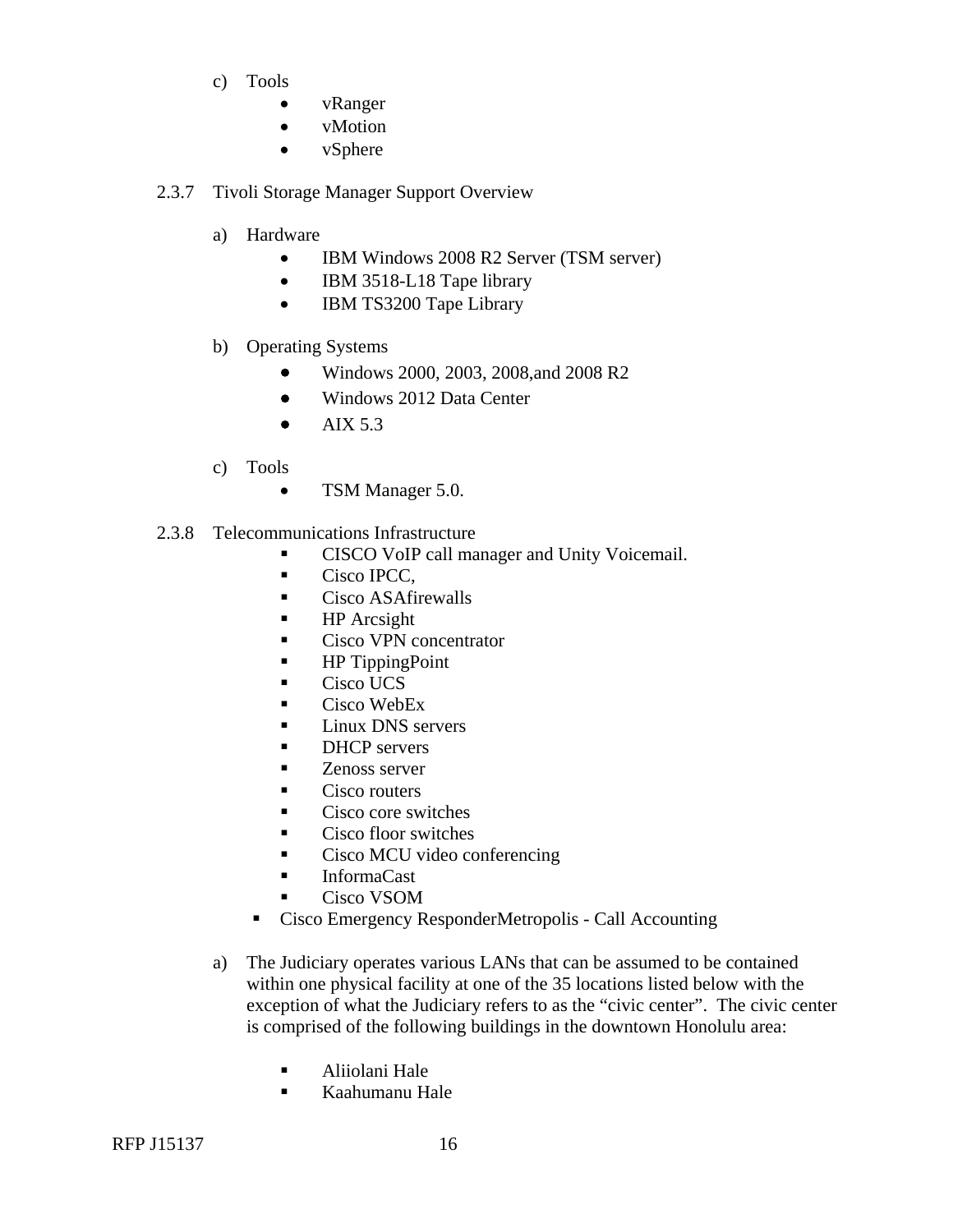- **Kauikeaouli Hale**
- **Kapuaiwa Building**
- b) These buildings are linked together via a private network of fiber optic cable running at 10 gigabit speeds. Responsibility for this private network of fiber optic cable is a part of the scope of services of this RFP.
- c) Wide Area Network (WAN) The Judiciary WAN relies primarily on MUX DS3/T1 Services provided through Hawaiian Telecom. The T1 circuits from the approximate 32 remote locations are "consolidated" in Kauikeaouli Hale's core switch via 2 DS-3 circuits.
- d) The Judiciary also relies heavily on the state government network referred to as NGN (Next Generation Network) to provide high speed connectivity to selected remote sites. Today, court facilities utilizing NGN for connecting to the Judiciary WAN are:
	- Hoapili Hale (Maui)
	- $\blacksquare$  Hilo Judiciary Complex
	- **Kauai Judiciary Complex**
	- Kona Main Court
	- Kapolei Judiciary Complex (Oahu)
	- **Oahu Community Correctional Center (Oahu)**
	- Halawa Correctional Facility (Oahu)
- e) The Judiciary's Internet access, like most other State agencies, is provided through the University of Hawaii via the NGN. The NGN is managed by the network division of DAGS-ICSD.
- f) The Judiciary purchases Cisco Smartnet Maintenance for any new and/or replacement Cisco hardware and software. The Judiciary's usage of the Cisco Smartnet Maintenance contract shall be made available to the Contractor
- g) Due to the Judiciary's reliance on Cisco networking products and the availability of CISCO products through contracts such as WSCA, the Contractor must be knowledgeable of all Cisco Systems' product and must stay abreast of all future Cisco product offerings
- h) There are thirty-five  $(35)$  locations which with network connections, sixteen (16) on Oahu, five (5) on Maui, nine (9) on the Big Island, two (2) on Kauai, two (2) on Molokai, and one (1) on Lanai. There are three future locations, one (1) in Kona (Big Island), one (1) in Kapolei (Oahu), and one (1) on Oahu: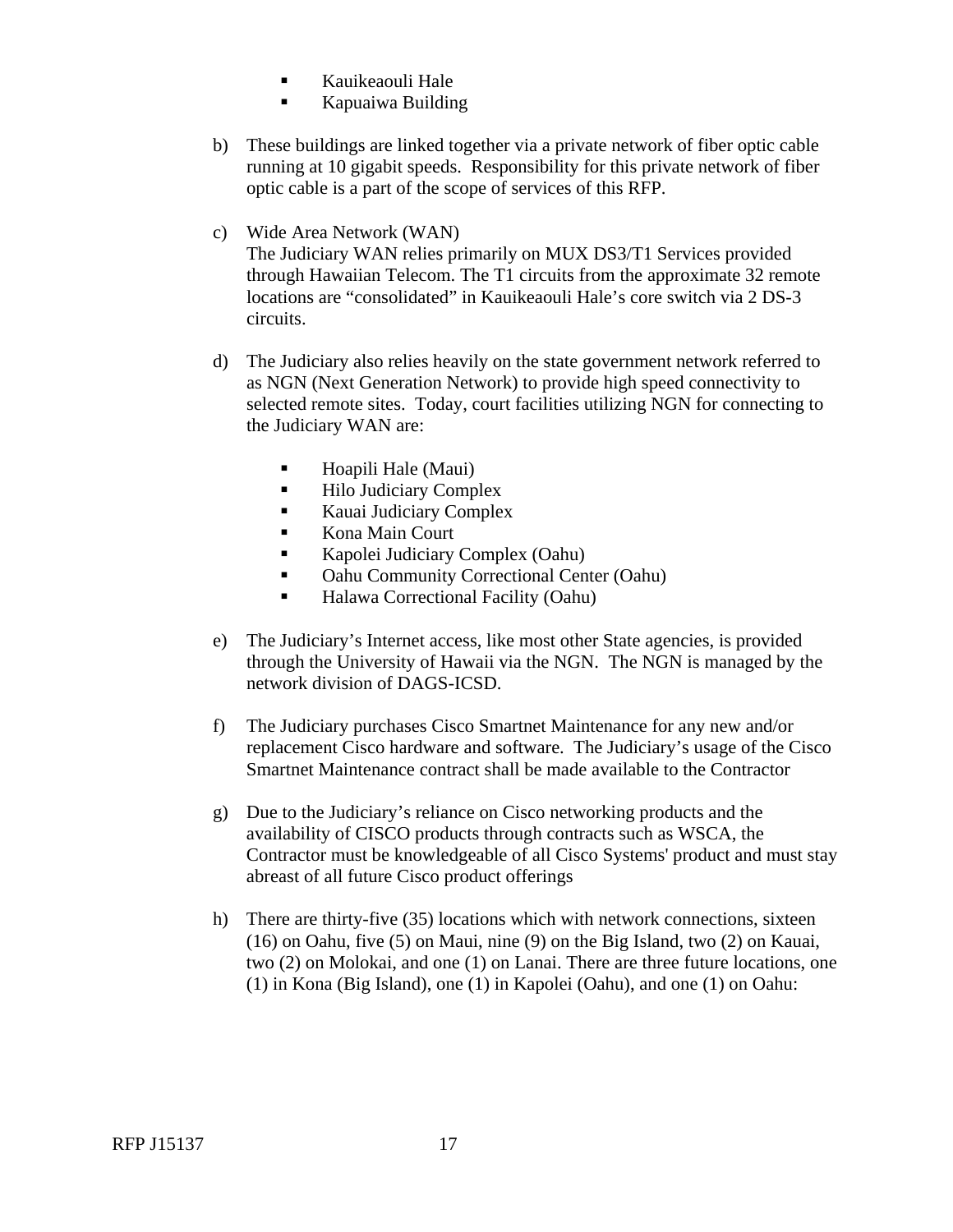| <b>Item</b>      | <b>Location</b>                                                    | <b>Network Components</b>                                                                                                                                                                         | <b>Connection Type</b>                                                     |
|------------------|--------------------------------------------------------------------|---------------------------------------------------------------------------------------------------------------------------------------------------------------------------------------------------|----------------------------------------------------------------------------|
| 1.               | <b>Kaneohe District</b><br>Court (Oahu)                            | Cisco router and floor switches;<br>server; CAT5e cables; IP<br>telephones; Polycom                                                                                                               | T1 to DS3; ISDN PRI                                                        |
| 2.               | Home Maluhia<br>(Oahu).                                            | Cisco router and floor switches;<br>CAT5e cables; IP telephones;<br>Polycom                                                                                                                       | T1 to DS3; ISDN PRI                                                        |
| 3.               | <b>Ewa District Court</b><br>(Oahu)                                | Cisco router and floor switches;<br>server; CAT5e cables; IP telephones                                                                                                                           | T1 to DS3; ISDN PRI                                                        |
| $\overline{4}$ . | <b>Adult Drivers</b><br><b>License Revocation</b><br>Office (Oahu) | Cisco router and floor switches;<br>server; CAT5e cables; IP telephones                                                                                                                           | T1 to DS3; ISDN PRI                                                        |
| 5.               | Wahiawa District<br>Court (Oahu) (future<br>relocation)            | Cisco router and floor switches;<br>server; CAT5e cables; IP telephones                                                                                                                           | T1 to DS3; ISDN PRI                                                        |
| 6.               | Kaahumanu Hale<br>(Oahu)                                           | Cisco router, core $&$ floor switches<br>and Call Manager; servers; CAT5e<br>& fiber optic cables; IP telephones;<br>3 Polycoms, Cisco VSOM                                                       | Fiber optic cable<br>(Civic Center); 3 ISDN PRI;<br>3 ISDN BRI for Polycom |
| 7.               | Office of the Public<br>Guardian/Family<br>Drug Court (Oahu)       | Cisco routers and floor switches;<br>server; CAT5e & fiber optic cables;<br>IP telephones                                                                                                         | T1 to DS3; ISDN PRI                                                        |
| 8.               | Alliolani Hale (Oahu)                                              | Cisco router, core switch, and floor<br>switches; server; PeopleSoft;<br>CAT5e & fiber optic cables; , Nefsis<br>videoconferencing; IP telephones,<br>Satellite Antenna, PremiSys -<br>Identicard | Fiber optic cable.<br>(Civic Center); ISDN PRI                             |
| 9.               | <b>Drivers Education</b><br>(Oahu)                                 | Cisco router and floor switches;<br>server; CAT5e cables; IP telephones                                                                                                                           | T1 to DS3; ISDN PRI                                                        |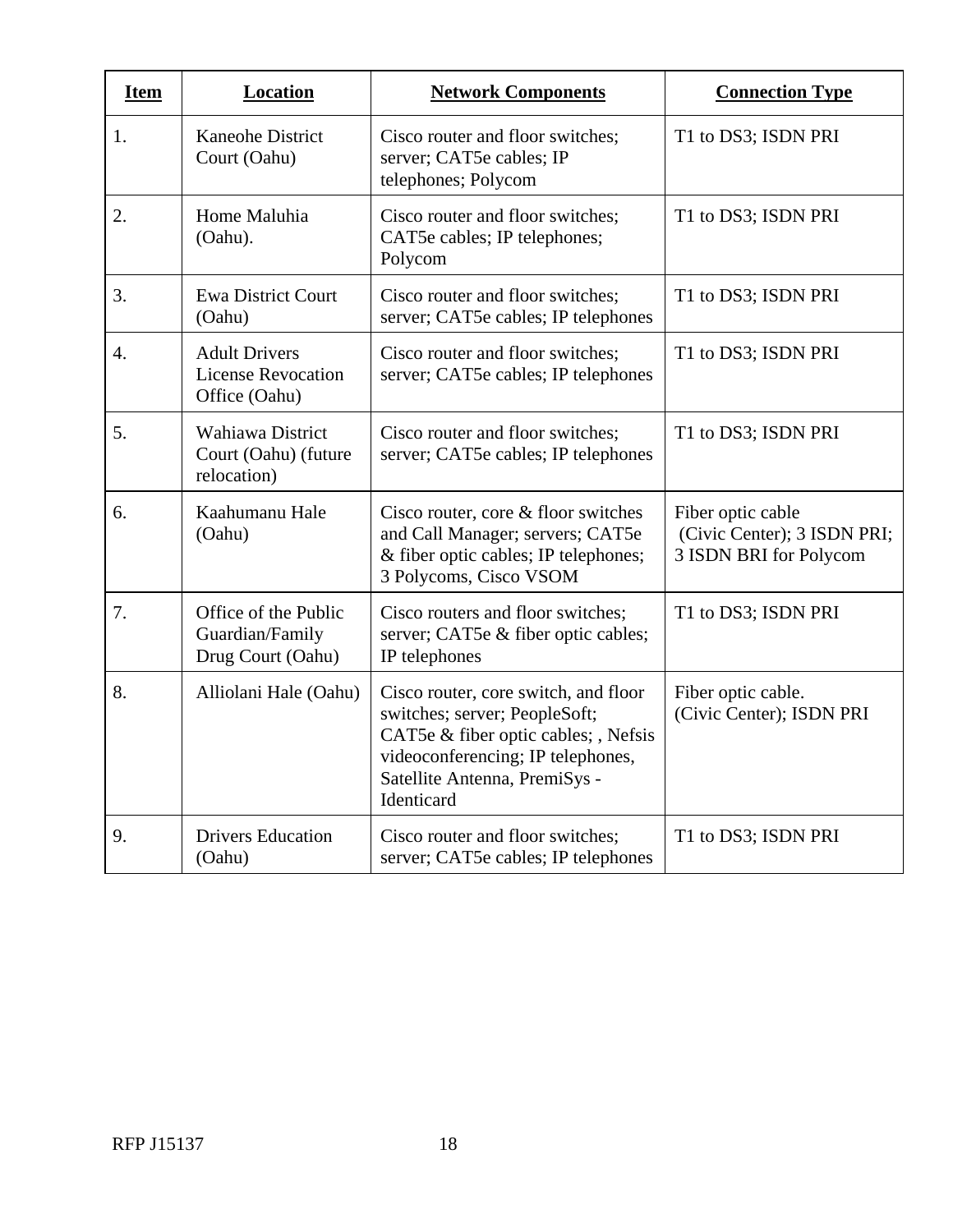| <b>Item</b> | <b>Location</b>                          | <b>Network Components</b>                                                                                                                                                                                                                                                                                                                                                                                                                                                                                                                                                    | <b>Connection Type</b>                                                                                                                                           |
|-------------|------------------------------------------|------------------------------------------------------------------------------------------------------------------------------------------------------------------------------------------------------------------------------------------------------------------------------------------------------------------------------------------------------------------------------------------------------------------------------------------------------------------------------------------------------------------------------------------------------------------------------|------------------------------------------------------------------------------------------------------------------------------------------------------------------|
| 10.         | Kauikeaouli Hale<br>(Oahu)               | Data Center: Cisco router, dual core<br>switches & floor switches; Cisco<br>Call Manager and Unity Voicemail;<br>IPCC; Informacast; Wireless<br>Controller; First Data IVR; JIMS<br>servers; IBM & Dell servers; IBM<br>Main Frame; Lotus Notes; AS400;<br>RS6000; Netware; Websense;<br>Cisco ASA Firewall VPN<br>concentrator; CAT5e & fiber optic<br>cables; IP telephones; DNS and<br>DHCP servers; Cisco VSOM; Cisco<br>WebEx; HP TippingPoint; HP<br>Arcsight; Cisco Emergency<br>Responder; Cisco UCS, Metropolic<br>Call Accounting; JIRA; and satellite<br>antenna. | 2 DS3 for network; fiber<br>optic cables to Civic Center<br>Bldgs. (Civic Center); NGN<br>to 5 sites; 3 ISDN PRI for<br>Call Manager; ISDN PRI for<br><b>MCU</b> |
| 11.         | <b>Records Management</b><br>(Oahu)      | Cisco router and floor switches;<br>server; CAT5e cables; IP telephones                                                                                                                                                                                                                                                                                                                                                                                                                                                                                                      | T1 to DS3; ISDN PRI                                                                                                                                              |
| 12.         | Kapuaiwa (Oahu)                          | Cisco router and floor switches;<br>server; CAT5e & fiber optic cables;<br>IP telephones; IdentiCard                                                                                                                                                                                                                                                                                                                                                                                                                                                                         | Fiber optic cable(Civic<br>Center); ISDN PRI                                                                                                                     |
| 13.         | Children's Justice<br>Center Pali (Oahu) | Cisco router and floor switch;<br>server; CAT5e cables; IP<br>telephones; Polycom; Commercial<br>Electronics V2 (CEV2)                                                                                                                                                                                                                                                                                                                                                                                                                                                       | T1 to DS3; ISDN PRI                                                                                                                                              |
| 14.         | Maui Driver Ed<br>(Maui)                 | Cisco router and floor switches;<br>server; CAT5e & fiber optic cables;<br>IP telephones                                                                                                                                                                                                                                                                                                                                                                                                                                                                                     | T1 to DS3; ISDN PRI                                                                                                                                              |
| 15.         | Maui Drug Court<br>(Maui)                | Cisco router and floor switch, server<br>CAT5e cables, IP telephones                                                                                                                                                                                                                                                                                                                                                                                                                                                                                                         | T1 to DS3; ISDN PRI                                                                                                                                              |
| 16          | Maui Adult Client<br>Services            | Cisco router and floor switch, server<br>CAT6 cables, fiber optic cables, IP<br>telephones                                                                                                                                                                                                                                                                                                                                                                                                                                                                                   | T1 to DS3; ISDN PRI                                                                                                                                              |
| 17.         | Lahaina District<br>Court (Maui)         | Cisco router and floor switches;<br>server; CAT5e cables IP telephones;<br>2 Lifesize 220s                                                                                                                                                                                                                                                                                                                                                                                                                                                                                   | T1 to DS3; ISDN PRI for<br>voice;                                                                                                                                |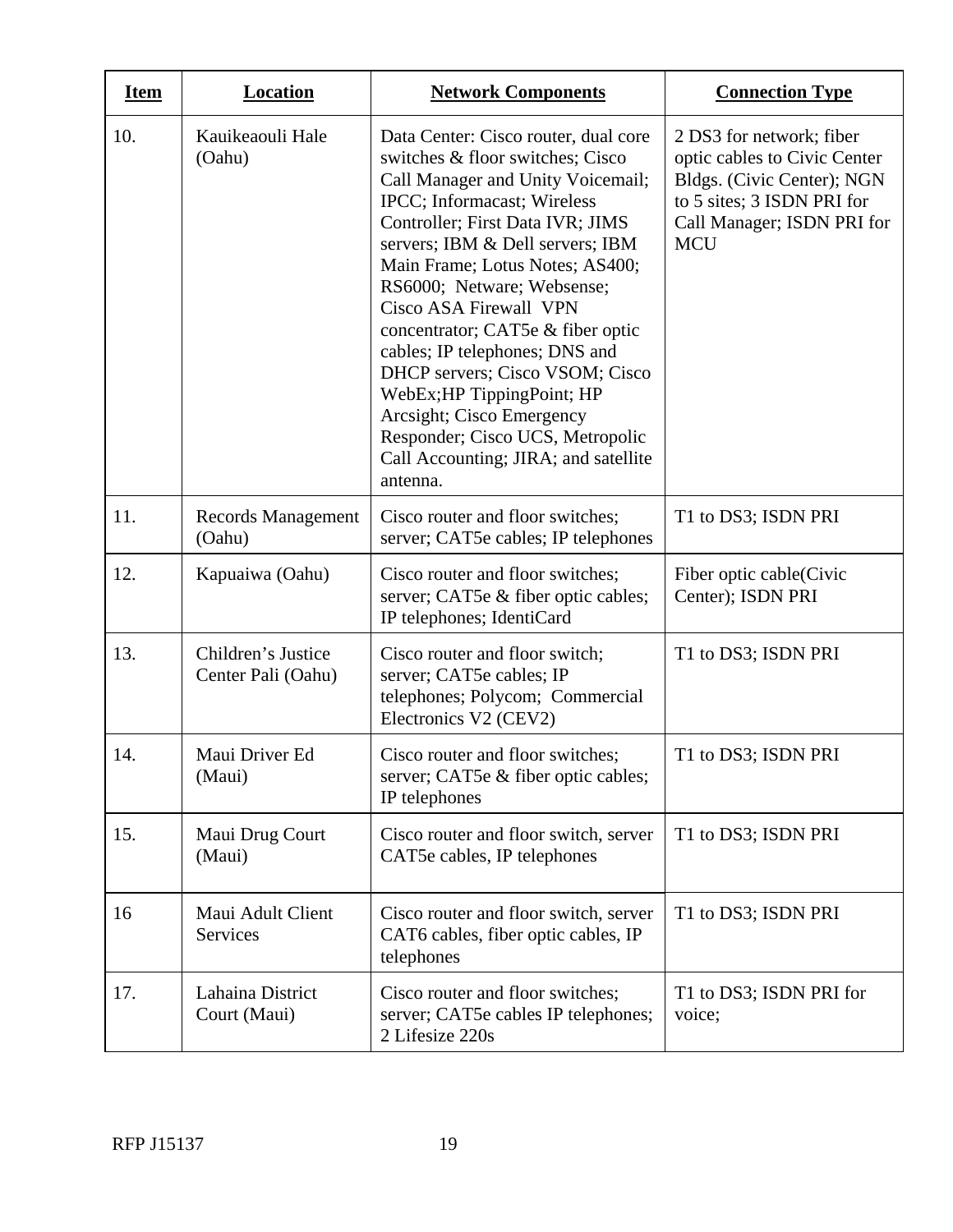| <b>Item</b> | <b>Location</b>                                          | <b>Network Components</b>                                                                                                | <b>Connection Type</b>                                                      |
|-------------|----------------------------------------------------------|--------------------------------------------------------------------------------------------------------------------------|-----------------------------------------------------------------------------|
| 18.         | Maui CJC (Maui)                                          | Cisco router and floor switches;<br>CAT5e cables; IP telephones;<br>Polycom; CEV2                                        | T1 to DS3; ISDN PRI                                                         |
| 19.         | Maui Main Court<br>(Maui)                                | Cisco router and floor switches;<br>server; CAT5e & fiber optic cables;<br>IP telephones; 4 Polycoms, 5<br>Lifesize 220s | T1 to DS3; NGN; 2 ISDN<br>PRI; 9 ISDN BRI for<br>Polycoms and Lifesize 220s |
| 20.         | Molokai District<br>Court (Molokai)                      | Cisco router and floor switches;<br>server; CAT5e cables; IP<br>telephones; Lifesize 220                                 | T1 to DS3; ISDN PRI; ISDN<br><b>BRI</b> for Polycom and<br>Lifesize 220     |
| 21.         | Molokai Adult Client<br>Services (Molokai)               | Cisco router and floor switch;<br>server; CAT5e cables; IP telephones                                                    | T1 to DS3; 4 line rotary;                                                   |
| 22.         | Lanai District Court<br>(Lanai)                          | Cisco router and floor switch;<br>server; CAT5e cables; IP<br>telephones; Lifesize 220                                   | T1 to DS3; B1; ISDN BRI<br>for Lifesize 220                                 |
| 23.         | Hilo Judiciary<br>Complex (Big<br>Island).               | Cisco routers, core and floor<br>switches; server; CAT6 & fiber<br>optic cables; IP telephones;<br>Tandberg              | T1 to DS3; NGN; 2 ISDN<br>PRI for voice; ISDN PRI for<br>Tandberg           |
| 24.         | Kona Main Court<br>(Big Island)                          | Cisco router and floor switches;<br>server; CAT5e & fiber optic cables;<br>IP telephones; Polycom                        | T1 to DS3; NGN; ISDN<br>PRI; 2 ISDN BRI for<br>Polycoms                     |
| 25.         | Kona Family<br>Court/ACS (Big<br>Island)                 | Cisco router and floor switches.;<br>server.; CAT5e cables; IP<br>telephones; Polycom, Lifesize 220                      | T1 to DS3; ISDN PRI; ISDN<br><b>BRI</b> for Polycom and<br>Lifesize 220     |
| 26.         | <b>Kona Drivers</b><br><b>Education</b> (Big)<br>Island) | Cisco router and floor switches;<br>CAT5e cables; IP telephones                                                          | T1 to DS3; ISDN PRI                                                         |
| 27.         | Kona CJC (Big<br>Island)                                 | Cisco router and floor switches;<br>CAT5e cables; IP telephones;<br>Polycom; CEV2                                        | T1 to DS3; 2 line rotary                                                    |
| 28.         | Kona Drug Court<br>(Big Island)                          | Cisco router and floor switches;<br>CAT5e cables; IP telephones;<br>Polycom                                              | T1 to DS3; ISDN PRI; ISDN<br><b>BRI</b> for Polycom                         |
| 29.         | South Kohala District<br>Court (Big Island)              | Cisco router and floor switches;<br>CAT5e cables; IP telephones;<br>Polycom                                              | T1 to DS3; ISDN PRI; ISDN<br><b>BRI</b> for Polycom                         |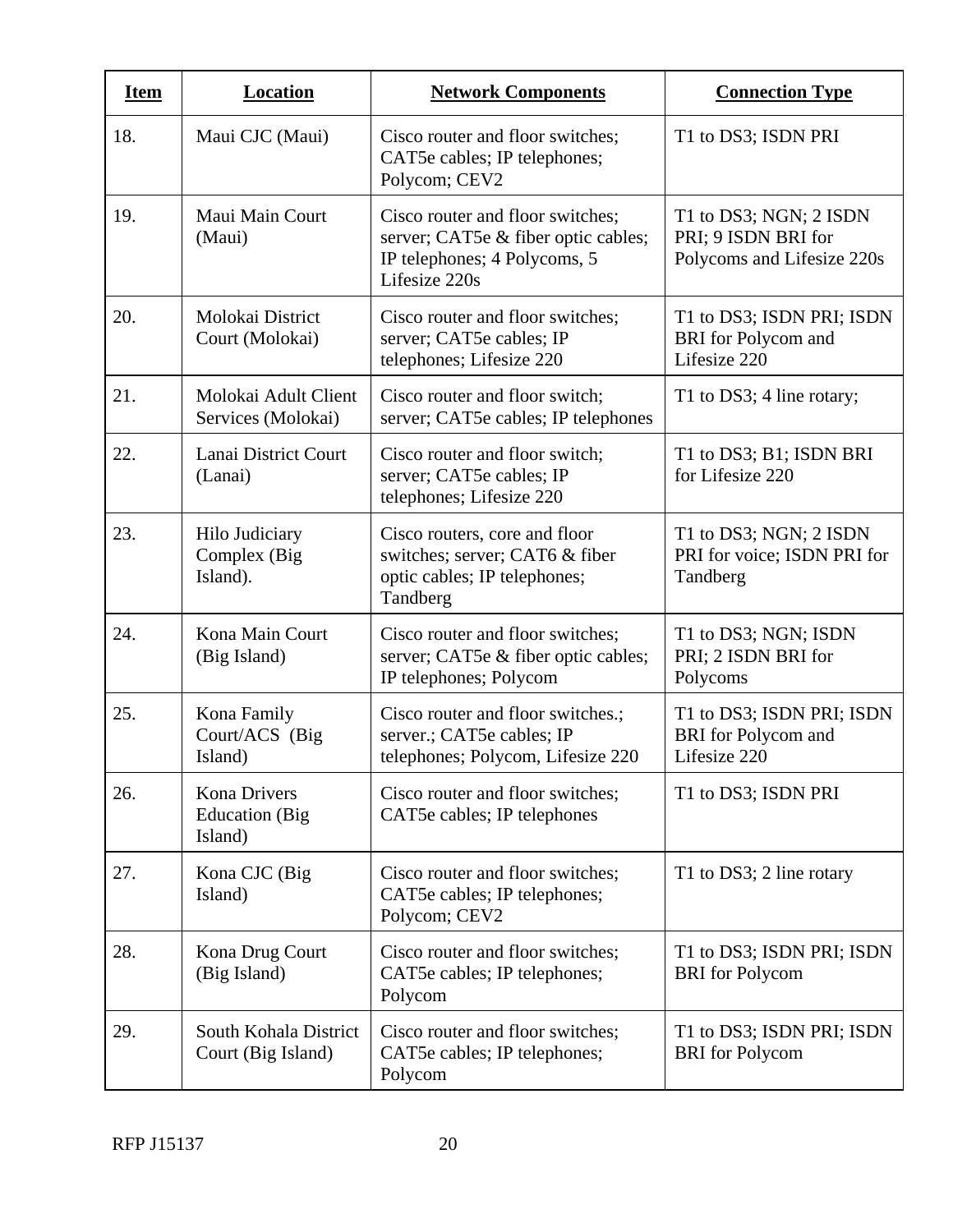| <b>Item</b> | <b>Location</b>                                                                       | <b>Network Components</b>                                                                                                                                    | <b>Connection Type</b>                                                              |
|-------------|---------------------------------------------------------------------------------------|--------------------------------------------------------------------------------------------------------------------------------------------------------------|-------------------------------------------------------------------------------------|
| 30.         | North Kohala<br>Division (Big Island)                                                 | Cisco router and floor switch;<br>CAT5e cables; IP telephones                                                                                                | T1 to DS3                                                                           |
| 31.         | Waimea FC/ACS<br>(Big Island)                                                         | Cisco router and floor switches;<br>CAT5e cables; IP telephones                                                                                              | T1 to DS3; ISDN PRI                                                                 |
| 32.         | Hilo CJC (Big<br>Island)                                                              | Cisco router and floor switches;<br>CAT5e cables; IP telephones;<br>Polycom; CEV2                                                                            | T1 to DS3; 2 line rotary                                                            |
| 33.         | Kauai CJC (Kauai)                                                                     | Cisco router and floor switches;<br>CAT5e cables; IP telephones;<br>Polycom; CEV2                                                                            | T1 to DS3; 2 line rotary                                                            |
| 34.         | Kauai Judiciary<br>Complex (Kauai)                                                    | Cisco router, core and floor<br>switches; server; JAVS; CAT6 &<br>fiber optic cables; Polycom; IP<br>telephones                                              | T1 to DS3; NGN; 2 ISDN<br>PRI; ISDN BRI for<br>Polycom; ISDN BRI for<br><b>JAVS</b> |
| 35.         | Kapolei Judiciary<br>Complex (Oahu)                                                   | Cisco router, core and floor<br>switches; IBM blade server; Call<br>manager; JAVS; CAT6 & fiber<br>optic cable; IP telephones; Polycom;<br><b>IdentiCard</b> | T1 to DS3; NGN; 3 ISDN<br>PRI                                                       |
| 36.         | Kona Judiciary<br>Complex<br><b>FUTURE SITE</b><br>Approx 7/1/2019                    | Cisco router, core and floor<br>switches; CAT6 and fiber optic<br>cables; IP telephones; server;                                                             | T1 to DS3; NGN; 2 ISDN<br>PRI                                                       |
| 37.         | Kapolei<br>Administration<br><b>Building</b><br><b>FUTURE SITE</b><br>Approx 7/1/2019 | Cisco router; core and floor<br>switches; CAT6 and fiber optic<br>cables; IP telephones;                                                                     | NGN, Cisco UCS                                                                      |
| 38          | Office Public<br>Guardian _ FUTURE<br><b>SITE Approx</b><br>6/30/2015                 | Cisco router and floor switches;<br>CAT6 cables; IP telephones                                                                                               | T1 to DS3; ISDN PRI                                                                 |

## **2.4 REQUIREMENTS**

2.4.1 The Judiciary's key Infrastructure is listed in section 2.3. The Contractor shall provide services for this key Infrastructure, other less critical Infrastructure not listed, and Infrastructure added during the contract period. The general services required for this Infrastructure are: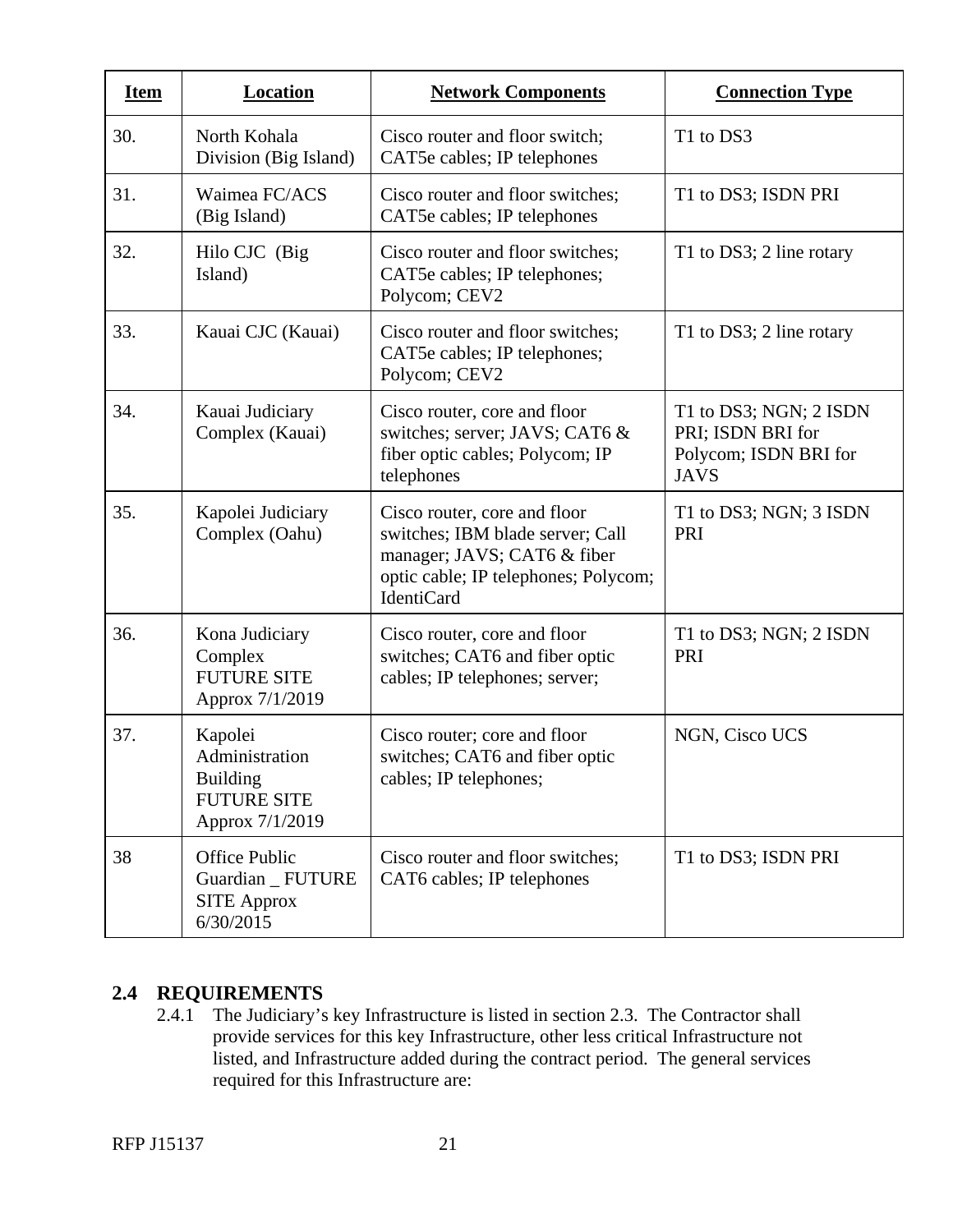- i) Planning;
- ii) System Administration;
- iii) Network Administration; and
- iv) Database Administration

The Contractor shall provide Production Support, Maintenance, and support Projects for the general service areas listed above.

#### 2.4.2 Production support

The Contractor shall provide production support for the Judiciary's day-to-day operations, including monitoring, troubleshooting, emergency support and the scheduled releases of applications into production environments. For the general service areas listed above, the Contractor shall:

- a) Monitor the Infrastructure and collect metrics and use notification processes to communicate the status of Infrastructure. Set up a communication plan to report and escalate problems and where necessary address problems from noncritical up to and including emergencies.
- b) Recognize and troubleshoot problems with Infrastructure. Document the root causes of problems and make recommendations for long term prevention of a reoccurrence of the problem. All problems shall be reported via the Judiciary's trouble ticket system and be reported on during status meetings. Create new documentation where none currently exists
- c) As part of troubleshooting and problem resolution tune the Infrastructure including the databases to ensure maximum performance.
- d) Provide emergency services. Emergency service is defined as a situation where key Infrastructure such as JIMS, the mainframe, the AS400 or RS6000 cannot provide service or is providing severely degraded service to its customers. For the network, emergency service would be required when a site cannot send/receive data on their LAN or via the WAN, and/or cannot place or receive internal or external telephone calls on the Judiciary's Centralized Call Manager System, IPCC, and Unity Voicemail. The Judiciary has other Infrastructure that is less mission-critical, where a problem may not require emergency service. The OIC shall be the final authority in the determination whether or not a given situation constitutes an emergency service call. Emergency service calls can occur during business hours or outside of business hours. Emergency service calls would be the Contractor's highest priority and the Contractor shall bring sufficient resources to provide a timely resolution of the problem.

Outside of normal business hours, report network problems to the local telephone company, applicable network services provider, applicable long distance carrier, Information Computer Services Division (DAGS-ICSD) of the Executive Branch.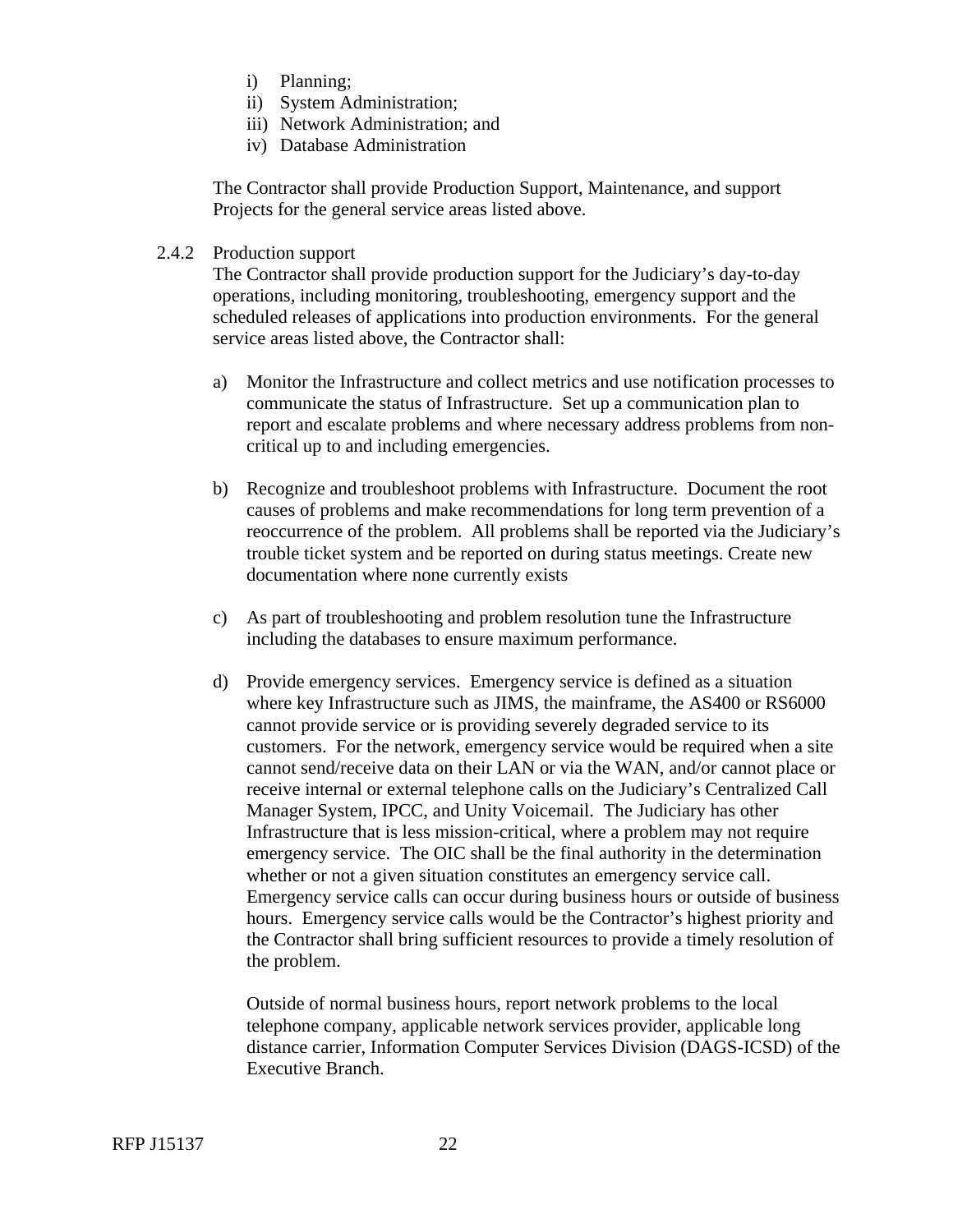The inside cable plant (horizontal and vertical cables) is the responsibility of the Judiciary. The Contractor shall cross connect copper patch cords or fiber patch cords to circumvent cable problems. The Contractor shall inform the OIC or designee to report cable problems.

- e) Provide after-hours tier-2 support when the problem exceeds the technical skills or training of the Judiciary staff on duty. The Judiciary Infrastructure provides 24x7 services to its customers. The Judiciary normally has one staff person on duty outside of normal business hours 24x5.
- f) Backup

Create, verify and test restoration of backups for data, databases, and configuration of Infrastructure systems. There are existing backups currently performed by Judiciary staff, however the Contractor shall provide recommendations for improvements and verification.

g) Security

Recommend and configure security Infrastructure as needed to protect the Judiciary data. Judiciary data includes confidential case information, Judiciary personnel information and fiscal information. The Contractor shall have an understanding of network security risks and solutions to address these risks including security assessment tools, intrusion detection and prevention products as well as anti-virus and anti-malware products.

Perform security audits and check for security problems. This work shall be performed in conjunction with DAGS-ICSD where the NGN network is involved.

Assist with the setup of Infrastructure and processes to maintain user accounts and their security access. This work may involve the use of directory services such as Microsoft active directory and Novell Directory Services and other like services for other Infrastructure including the security controls of the Judiciary's various databases.

h) Support software development and testing performed by other Contractors and Judiciary staff by providing controlled deployment of new software to production environments.

#### 2.4.3 Maintenance

The Contractor shall:

a) Provide regular maintenance support in the form of low risk upgrades, updates and patching of the Infrastructure. The Contractor shall work with the OIC to designate maintenance windows and communication plans to make Judiciary users aware of maintenance outages and if any, the resulting impact of the maintenance. The Contractor shall plan and manage scheduled service outages for enhancements and maintenance. Larger updates or upgrades activities with high risks shall be managed as Projects.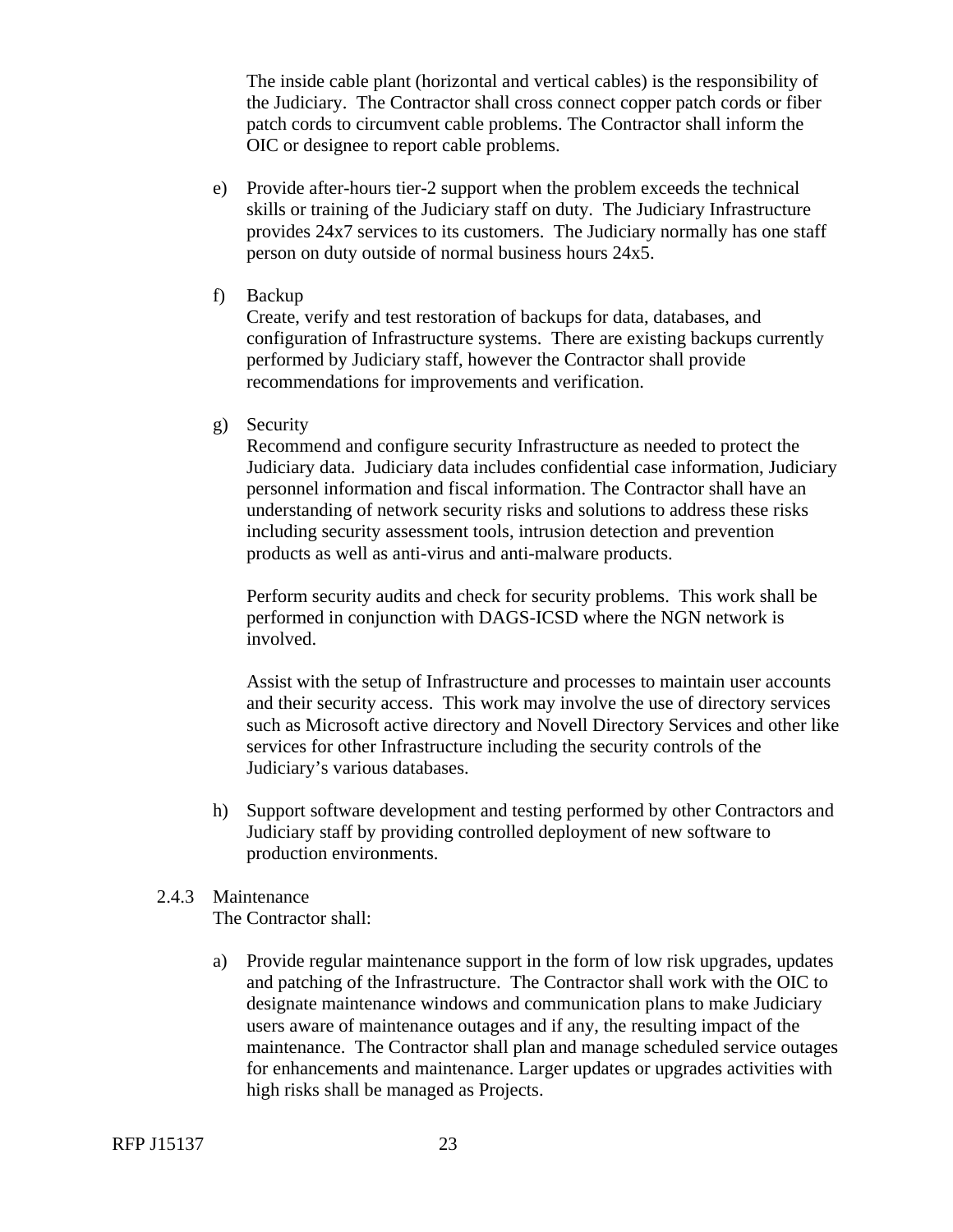- b) As necessary, regularly tune the Infrastructure including the databases to ensure maximum performance.
- c) Produce scripts programs to automate maintenance as needed.
- d) Perform routine audits of Infrastructure to endure licensing compliance.

#### 2.4.4 Projects

The Contractor shall participate in Projects initiated by the Judiciary, recommended by the Contractor or in support of other Judiciary Contractors. The Contractor shall:

- a) Provide consulting, create project plans, requirements, and design documentation. Build, configure, test, and implement the Infrastructure. Document and provide training to Judiciary IT staff. Typically Projects involve higher risk and as such the Contractor shall minimize any impact to Judiciary operations as a result of implementing new Infrastructure. As needed during the transition to new Infrastructure the Contractor staff may have to augment Judiciary IT staff by running the Infrastructure until training is completed or until the Judiciary IT staff is transitioned from any replaced legacy Infrastructure to new Infrastructure.
- b) Establish and document standards and procedures for activities associated with Projects. Recommend best practices to run and support the Infrastructure.
- c) Support software development and testing performed by other Contractors and Judiciary staff through the creation of development and test instances. As necessary provide for the replication of databases or the ability to transfer information to other systems via data interfaces.
- d) Where appropriate, make recommendations to provide redundancy or fail-over configurations to keep the Infrastructure running. Although instantaneous recovery is not needed for the Judiciary, the Judiciary needs to recover key Infrastructure listed in section 2.3 within 24 hours. Ensure maximum uptime within the budgetary constraints.
- e) Training

Provide training, mentoring, and guidance in day-to-day operations to selected Judiciary staff in the general service areas of system administration, network administration, database administration, and provide knowledge transfer sessions for Projects. Written documentation shall be provided as needed. Documentation must be detailed and must satisfy the OIC. The goal of the training is to have Judiciary IT staff run and support the Infrastructure.

2.4.5 Contractor Team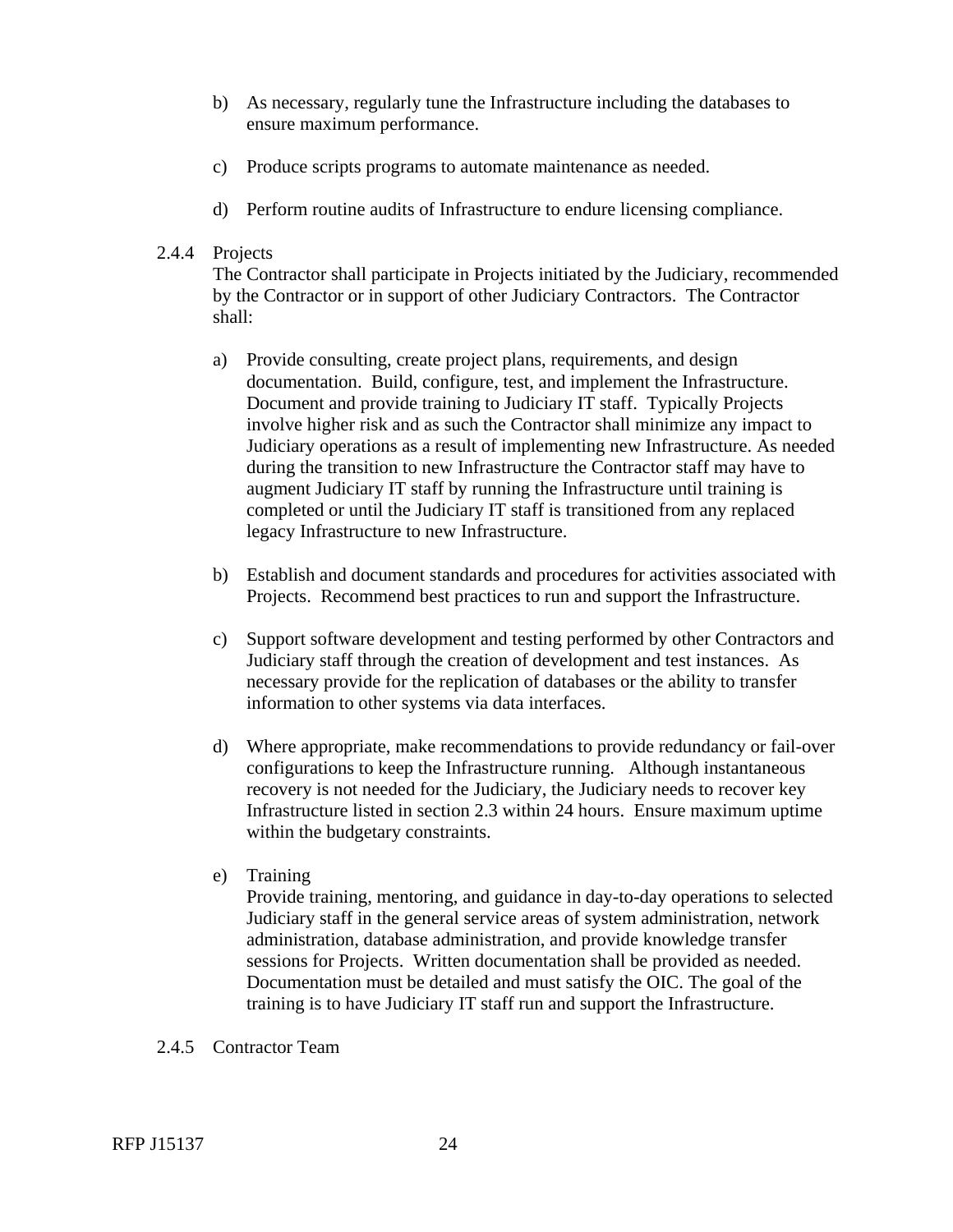- a) The Contractor team shall be led by a Contract Lead (CL) with a minimum of five years of experience in that role. The Contractor shall have at least one (1) backup Contract Lead. The CL shall be responsible for ensuring that the correct balance of on-site and off-site Contractor team members (CTM) are working on SOWs. Key Contractor team members shall have at a minimum three (3) years of experience in the key Infrastructure listed in section 2.3. The years of experience should be documented for each key team members in Section 4.2.8.
- b) The CL shall schedule and plan all work in coordination with the Judiciary OIC or designees. The CL shall have a high degree of discipline and experience in the management of the large projects across medium to large government or business entities.
- c) The Contractor Team Members (CTM) shall be experienced with:
	- i) Planning
	- ii) System Administration
	- iii) Network administration
	- iv) Database Administration
	- v) System Development Environments
	- vi) Document Management
	- vii) Project Management
	- viii) Hardware Architecture
- d) The Contractor shall have specialized skills and knowledge with the Judiciary's key Infrastructure as listed in section 2.3. The Contractor shall have a help desk/service center, centers of excellence or similar mechanisms which CTMs can call for additional expert help, support and resources. At least one (1) person shall be on-site during normal business hours and be available to stay beyond normal business hours for emergency support. If she/he is unable respond and/or resolve, she/he will contact the Contractor's service center to dispatch additional CTMs at no additional cost to the Judiciary.
- e) If necessary, and upon agreement of the OIC, additional CTMs can be accommodated on-site by the Judiciary for activities related to Projects. As necessary, the Judiciary will provide the Contractor's team remote access to the Judiciary's Infrastructure. On-site Contractor team members shall report to the OIC or his designee at 1111 Alakea Street, 9th Floor during Judiciary's normal business hours. The Judiciary shall provide the CTMs with office space, a desk, a telephone, and PCs if necessary. The provision of Judiciary resources will be at the discretion of the OIC.
- f) CTMs will have to travel to Oahu, Maui, Big Island, Kauai, Molokai, and Lanai for various activities where remote access is not possible. It would be advantageous for the awarded vendor to have technical representation on Oahu, Maui, Big Island, Kauai, Molokai, and Lanai but not necessary. The technical representatives can be subcontractors.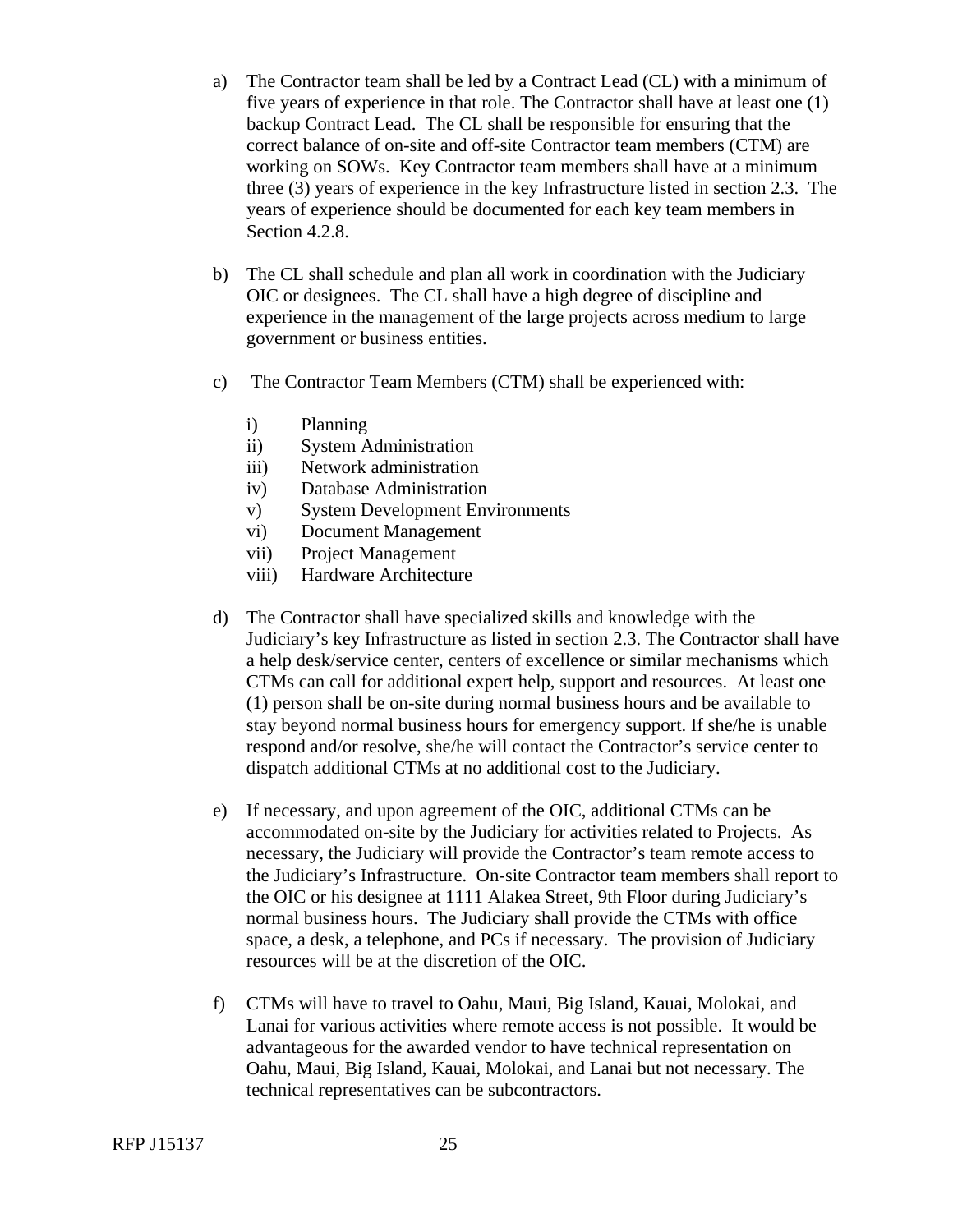- g) For the business critical Infrastructure listed in section 2.3 the Contractor shall provide certified resources with significant years of experience. The certified resources may also be with the Contractor's sub-contractors.
- h) The Contractor's team must have redundancy or other resources that can be relied on if a team member is absent or unexpectedly terminates employment. The Contractor's company must have enough staff in its organization to provide backup and must actively look at succession planning for its staff assigned to this contract. Although subcontractors can be relied on for support, there should be overlap with staff in the Contractor's company or with other subcontractors in case of problems with the subcontractors.
- i) Due to the reliance of the Judiciary for portions of its wide area networking capability on the Executive Branch's Next Generation Network (NGN) and Institutional NETwork (INETS), the Contractor must establish a working relationship with the Executive Branch's Information and Communication Services Division (DAGS-ICSD), Networking Branch and gain knowledge of these networks. Likewise the Contractor must establish working relationships with Hawaiian Telecom, tw telecom, and Sprint who provide the remainder of the Judiciary's wide area network capability.
- 2.4.6 Planning

In the area of planning the Contractor shall:

- a) Work with the OIC on strategic planning, tactical planning and specific project planning. In strategic and tactical planning, the primary goal of the Contractor is to provide consulting and planning to change to Infrastructure that optimizes the use of the Judiciary's fixed funds and IT staffing resources, while providing reliability and a performance appropriate for its business operations. Evaluate the Judiciary Infrastructure and make recommendations to make best use of funding while improving reliability and performance.
- b) Provide project plans, requirements and design documentation. Build, configure and implement the Infrastructure. Train or recommend training to transition Judiciary IT staff to run and support the Infrastructure. At all phases of project the OIC and Judiciary IT staff will be consulted with, provided presentations and ultimately asked to approve all key activities. Final approval will be with the OIC. Plans will include alternatives, cost projections and benefits.
- c) Work with the OIC to best deploy Judiciary IT staff to run and support the Judiciary's Infrastructure.
- d) Review Infrastructure specifications provided by the Judiciary or Judiciary Contractors, external government agencies or other third parties that the Judiciary is working with.

## **END OF SECTION TWO**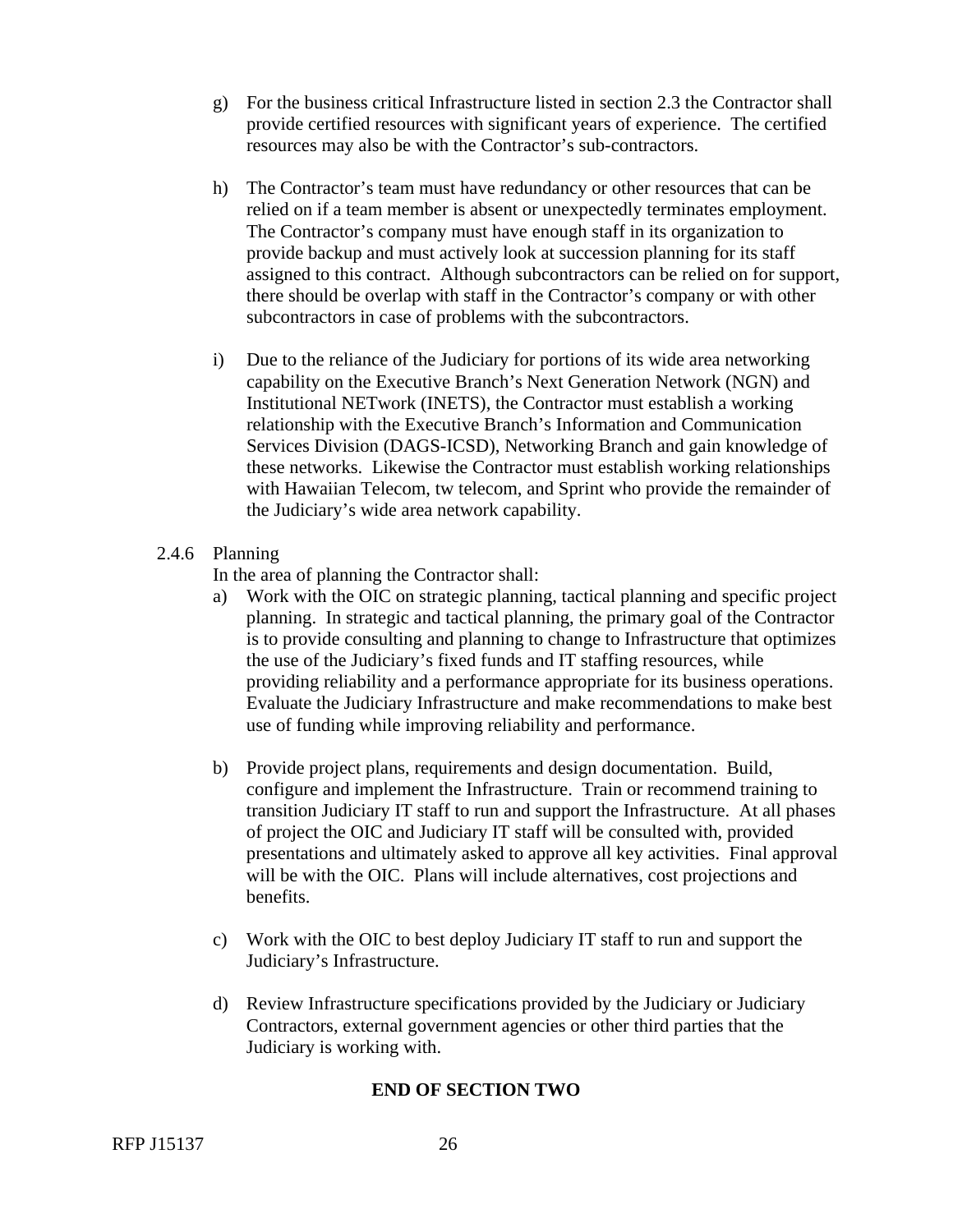# **SECTION THREE - SPECIAL PROVISIONS**

## <span id="page-30-0"></span>**3.1 SCOPE**

The contract for the Computer Infrastructure Support and Technical Consulting Services as specified herein shall be in accordance with these Special Provisions, Specifications, General Conditions, and the Contract Addendum for Security of Personal Information.

## **3.2 JUDICIARY OFFICER IN CHARGE**

For the purposes of this contract, David Maeshiro, telephone (808) 538-5301, is designated Judiciary Officer in Charge (OIC).

## **3.3 TERM OF CONTRACT**

The tentative term of the contract shall be for the 3-year period commencing April 2015 and ending March 2018. Unless terminated, and subject to the availability of funds, the contract may be extended by the Judiciary for four (4) additional twelve-month periods without re-soliciting, upon mutual agreement in writing at least thirty (30) days prior to expiration.

The Judiciary may terminate the contract at any time upon sixty (60) days prior written notice.

## **3.4 OFFER PREPARATION**

Handwritten proposals are not acceptable. All proposals must be generated and printed using a word processor or similar computer program using the format provided in Section 4.2 "Proposal Contents" and using the offer forms provided in section 6. The proposals must address the requirements of this RFP (section 2) and be in accordance with these Special Provisions (section 3) and the other terms and conditions stated herein. All costs associated with this offer preparation are the sole responsibility of the Offeror. Any offer stating terms and/or conditions contradictory to those included herein may be rejected without further consideration.

#### 3.4.1 Offer Form

Offeror is required to submit its proposal with an Offer Form provided in Section 6.1. The offer form requires the Offeror's exact legal name as registered with the Department of Commerce and Consumer Affairs, if applicable. Failure to do so may delay proper execution of the contract.

#### 3.4.2 Wage Certification

Offeror is required to submit its proposal with a Wage Certificate provided in section 6.2, by which the Offerors certify that the services required will be performed pursuant to Section 103-55, H.R.S. Offerors are advised that Section 103-55, H.R.S., provides that the services to be performed shall be performed by employees paid at wages not less than wages paid to public officers and employees for similar work. Offerors are further advised that in the event of an increase in wage rates to public employees performing similar work during the contract period, the Contractor shall be obliged to increase their wage rates accordingly.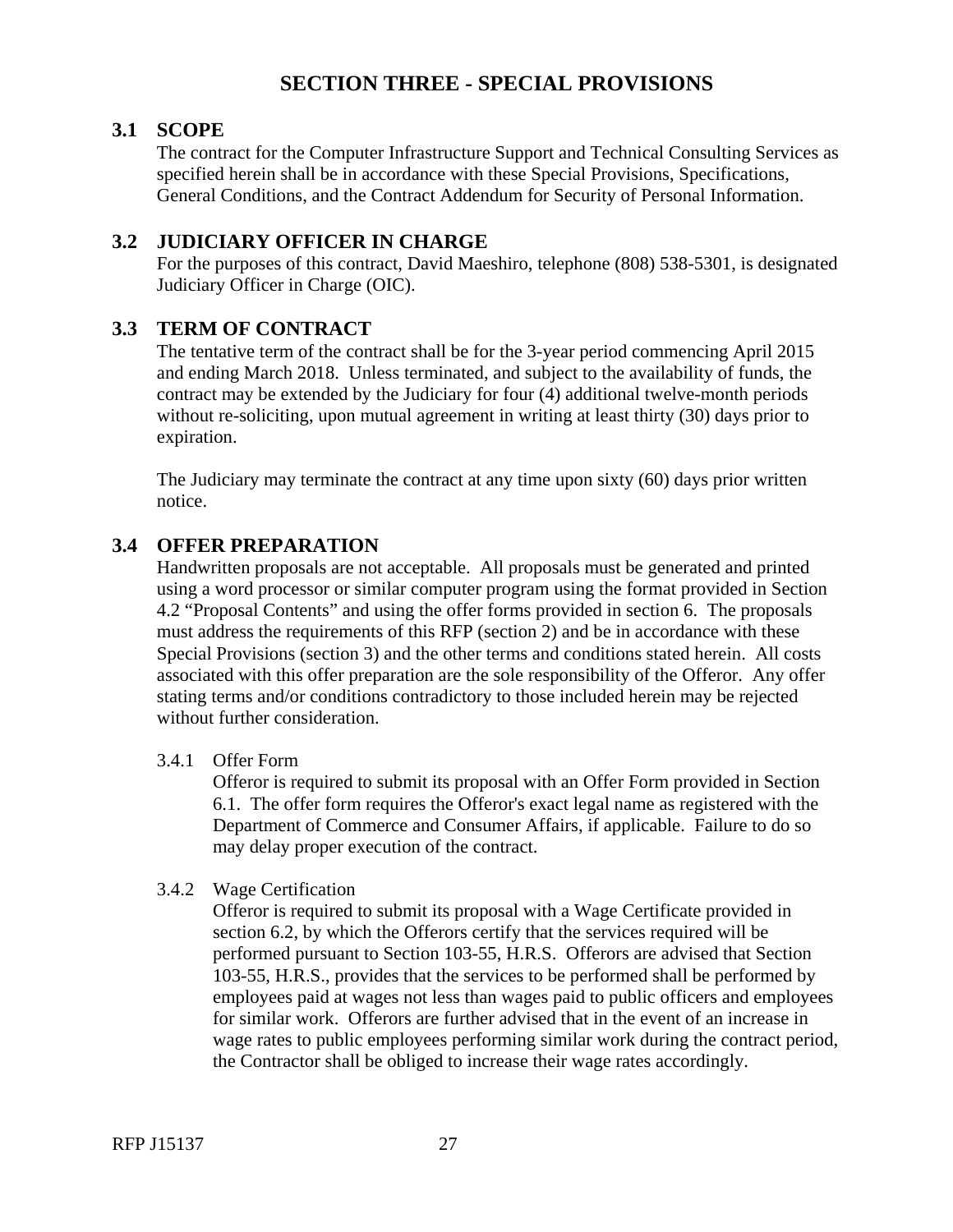<span id="page-31-0"></span>The Offeror shall be obliged to notify its employees performing under this contract of the provisions of Section 103-55, H.R.S., and the current wage rate for public employees performing similar work.

| <b>Skill Level:</b> | <b>Public Employee Wage Rates:</b> | <b>Current Rate:</b> |
|---------------------|------------------------------------|----------------------|
| <b>ENTRY</b>        | IT Specialist V $(SR-24)$          | \$25.66/hr.          |
| <b>INTERMEDIATE</b> | IT Specialist VI (SR-26)           | \$27.75/hr.          |
| <b>EXPERT</b>       | IT Specialist VII (SR-28)          | \$31.21/hr.          |

#### 3.4.3 Proposal Guaranty

A Proposal Guaranty is NOT required for this Request for Proposals.

#### 3.4.4 Tax Liability

Work to be performed under this solicitation is a business activity taxable under Chapter 237, Hawaii Revised Statutes (H.R.S.), and vendors are advised that they are liable for the Hawaii General Excise Tax (GET) at the current 4.5% rate. If, however, an Offeror is a person exempt by the H.R.S. from paying the GET and therefore not liable for the taxes on this solicitation, Offeror shall state its tax exempt status and cite the H.R.S. chapter or section allowing the exemption. More information on Hawaii State taxes may be found at http://tax.hawaii.gov/

#### 3.4.5 Contract Team

Offeror may subcontract portions of this contract. The Offeror shall provide names and addresses of Joint Contractors/Subcontractors, their Local Representatives, and references. Offeror shall be the Primary Contractor and is liable for all work performed under this contract.

#### 3.4.6 Quotation

Prices offered shall be based on delivery of products and services to Judiciary and shall include all applicable costs and taxes including the Hawaii General Excise Tax. If there is a discrepancy in the prices submitted, the unit price submitted will prevail. Further clarification is provided in SECTION FIVE – Evaluation of Proposals.

#### **3.5 WRITTEN INQUIRIES**

Inquiries or questions concerning discrepancies, omissions, non-compliance with any requirement of this RFP, or doubts as to the meaning of specifications, special provisions, general conditions, or evaluation and selection must be communicated in writing by the date indicated in the Significant Dates Section 1.2, to the following address:

The Judiciary, State of Hawaii Financial Services Division Attn: Jonathan Wong 1111 Alakea Street, 6th floor Honolulu, HI 96813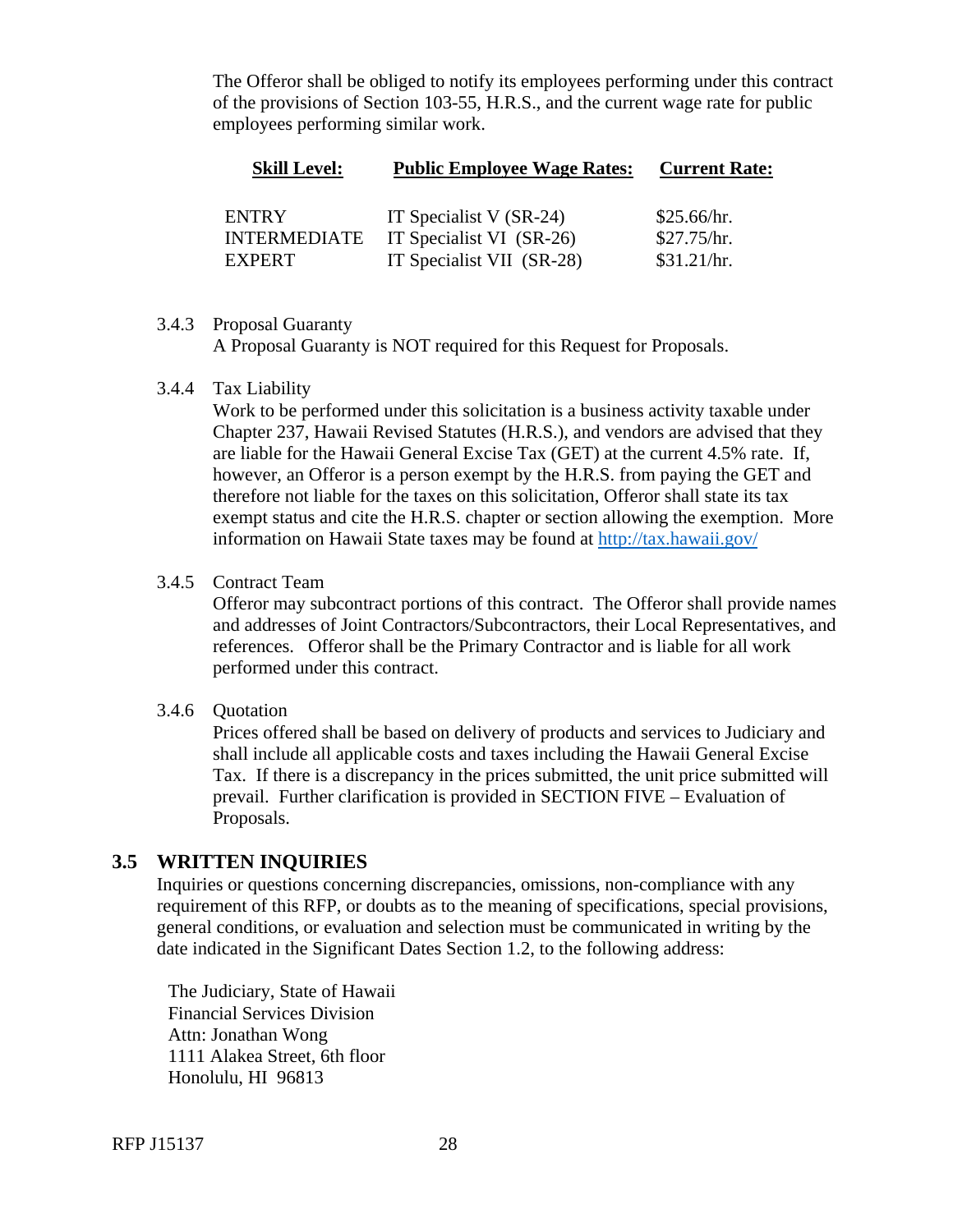<span id="page-32-0"></span>Or via Fax: (808) 538-5802,

Or via email: jonathan.h.wong@courts.hawaii.gov

Offeror may provide its express mail service account number or fax number or email address to ensure that responses may be sent to Offeror with minimum delay. Every effort will be made to ensure that responses are available on a timely basis; however, the Judiciary is not responsible for Offeror's late receipt of responses to written questions due to carrier delays. By opting to submit documents by electronic means, Offerors assume all risk that a purchasing agency's receiving equipment and system may be inoperative or otherwise unavailable at the time transmission is attempted.

## **3.6 SUBMISSION OF OFFERS**

Offerors shall submit three (3) copies (1 original, 2 copies) of their sealed Offer no later than the date and time indicated in Section 1.2, Significant Dates, to:

> The Judiciary, State of Hawaii Financial Services Division Attention: Jonathan Wong 1111 Alakea Street, 6th Floor Honolulu, HI 96813-2807

## PROPOSALS RECEIVED AFTER THE DATE AND TIME SPECIFIED SHALL NOT BE ACCEPTED AND SHALL BE RETURNED TO THE OFFEROR UNOPENED.

- 3.6.1 Offers on CD. As an option to submitting hard copies (orig.  $+2$ ) of your entire offer packet, offers may be submitted on CD (3copies of CD) in Adobe's pdf format along with hard copies of the Offer Form, all no later than the date and time indicated in the Significant Dates section of this RFP.
- 3.6.2 Offers via electronic submittal. As another option to submitting hard copies of your offer packet, offers may be submitted no later than the date and time indicated in the Significant Dates section of this RFP to the above Purchasing Specialist via Email or FAX.
- 3.6.3 Offeror bears responsibility for transmission. Offerors who submit proposals or amendments by electronic means, bear the whole and exclusive responsibility for assuring that the documents are received by the purchasing agency and for ensuring the complete, correctly formatted, legible, and timely transmission of their documents. By opting to submit inquiries by electronic means, Offerors assume all risk that a purchasing agency's receiving equipment and system may be inoperative or otherwise unavailable at the time transmission is attempted.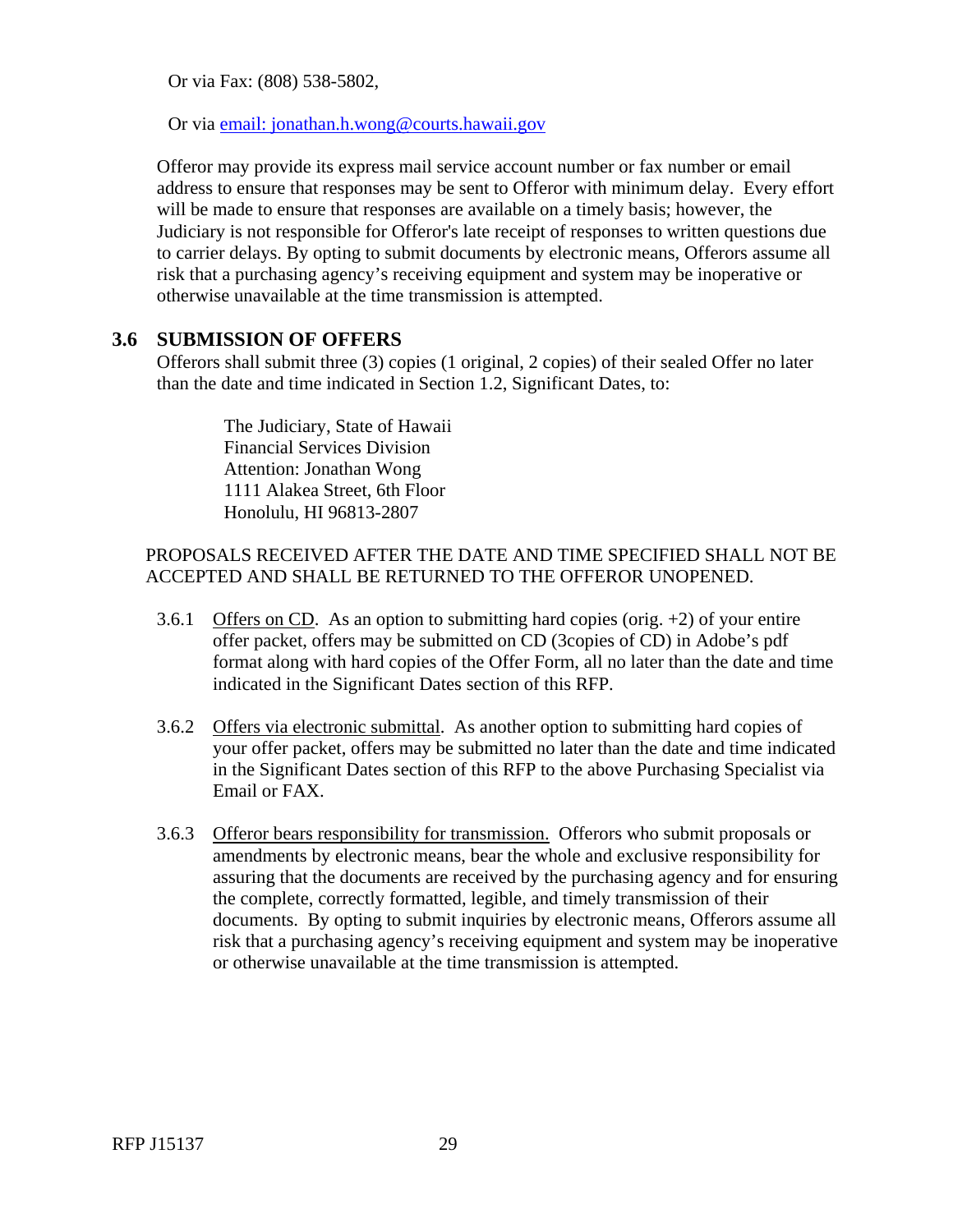# <span id="page-33-0"></span>**3.7 OFFEROR QUALIFICATION**

- 3.7.1 Experience: Offeror and subcontractors shall have a minimum of five (5) years of experience providing medium to large sized government or business entities with Infrastructure Consulting and Support as described in this RFP. The government or business entity's workforce supported by the Offeror must include at least 500 employees.
- 3.7.2 References. Offeror shall indicate on the Offer Form pages the names, addresses, telephone numbers, and contact persons of two (2) companies, for which the Offeror has provided services for the servers and software listed in this RFP. All references must have been serviced within the past three (3) years. The Judiciary reserves the right to contact any of the listed companies to inquire about the Offeror's performance. the Judiciary reserves the right to reject the offer submitted by any Offeror who has not performed the consulting services as specified in this RFP and performed services that is similar in nature to services required in this RFP or whose performance on other jobs for this type of service has been proven unsatisfactory; for evaluation purposes, this Offeror shall be deemed nonresponsible. (See References Section in OFFER FORM for further details.)
- 3.7.3 Local Representative. Offeror shall have and identify a local representative (on Oahu) in order to qualify for award. Local representative must have an office location on Oahu, from where he/she conducts his/her business during normal working hours and from where he/she will be accessible for requests or system problems. Local representative shall be able to meet with the Judiciary and be available, accountable, and be responsible for the SOWs specified in this RFP for the duration of the contract period. Failure on the part of the Offeror to meet this requirement shall result in rejection of proposal.

## **3.8 AWARD**

- 3.8.1 Method of Award. Award, if any, will be made to the responsive and responsible Offeror whose proposal is determined to be the most advantageous and of best value to the Judiciary based on the evaluation criteria.
- 3.8.2 Tax Clearance HRS Chapter 237 Tax Clearance requirement for award. Pursuant to §103D328, HRS, prior to the execution of the contract, the successful Offeror shall be required to submit a tax clearance certificate issued by the Hawaii State Department of Taxation (DOTAX) and the Internal Revenue Service (IRS). The certificate is valid for six (6) months from the most recent approval stamp date on the certificate and must be valid on the date received by the Judiciary. The Contractor is required to submit a tax clearance certificate, not over two months old, with an original green certified copy stamp, upon completion of the contract. The tax clearance certificate may be obtained from the following site: http://tax.hawaii.gov/forms/a1\_1alphalist/ or by Fax/Mail at (808) 587-4242 or 1- 800-222-3229.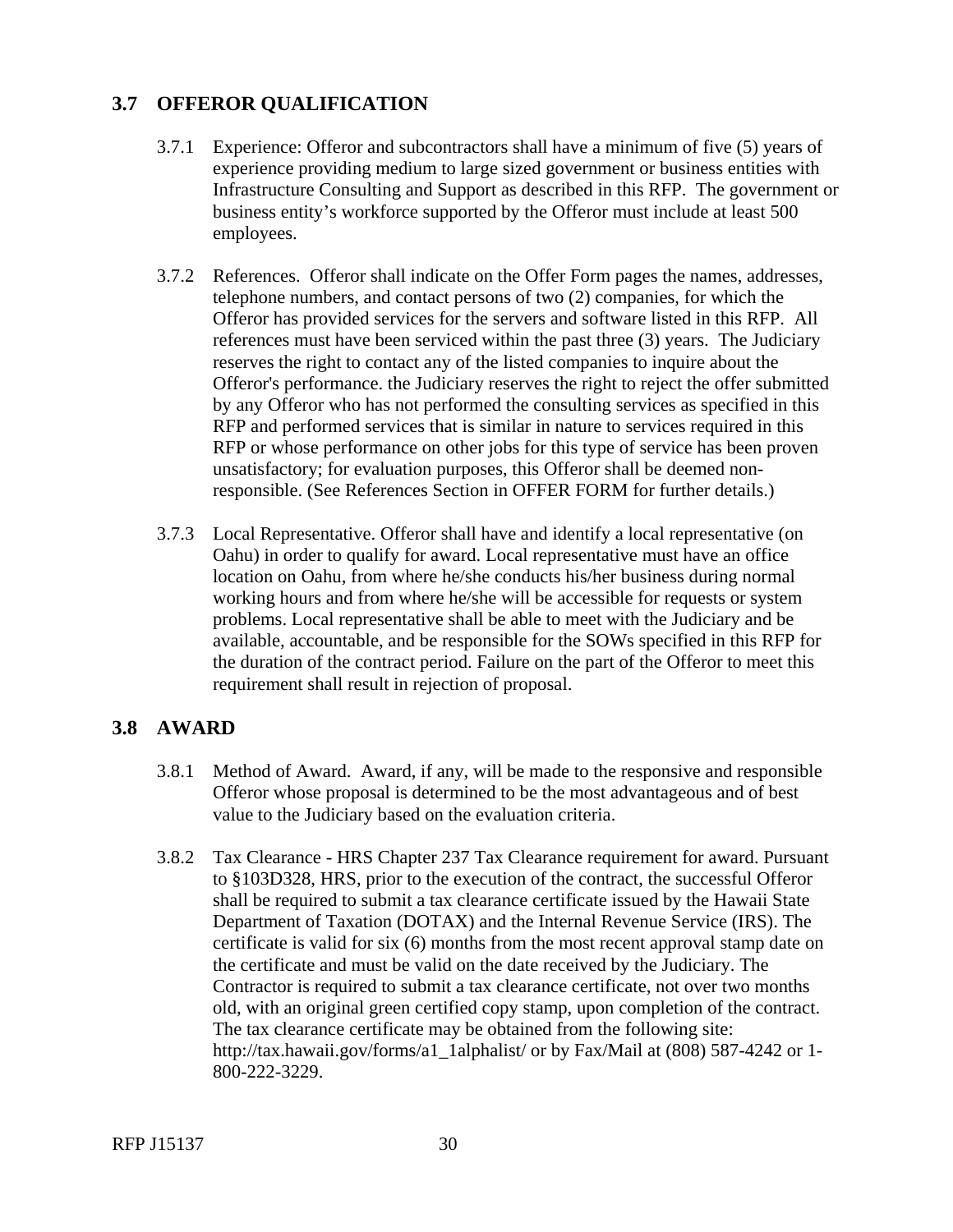- 3.8.3 Certificate of Compliance HRS Chapters 383 (Unemployment Insurance), 386 (Workers' Compensation), 392 (Temporary Disability Insurance), and 393 (Prepaid Health Care) requirements for award. Instructions are as follows:
	- a) Pursuant to  $$103D-310(c)$ , HRS, the lowest responsive Offeror shall be required to submit a certificate of compliance issued by the Hawaii State Department of Labor and Industrial Relations (DLIR). The certificate is valid for six (6) months from the date of issue and must be valid on the date it is received by the Judiciary. A photocopy of the certificate is acceptable to the Judiciary.
	- b) The certificate of compliance shall be obtained on the State of Hawaii, DLIR APPLICATION FOR CERTIFICATE OF COMPLIANCE WITH SECTION 103D310(c), HRS, Form LIR#27 which is available at http://labor.hawaii.gov/forms/ or at the neighbor island DLIR District offices. The DLIR will return the form to the Offeror which in turn shall submit it to the Judiciary Contracts & Purchasing Office at 1111 Alakea Street, 6th Floor.
	- c) The application for the certificate is the responsibility of the Offeror, and must be submitted directly to the DLIR, and not the Judiciary. However, the certificate shall be submitted to the Judiciary.
- 3.8.4 Compliance with Section 103D-310(c), HRS, for an entity doing business in the State. The lowest responsive Offeror shall be required to submit a CERTIFICATE OF GOOD STANDING issued by the Department of Commerce and Consumer Affairs, Business Registration Division (BREG). The Certificate is valid for six months from date of issue and must be valid on the date it is received by the Judiciary. A photocopy of the certificate is acceptable to the Judiciary.
	- a) To obtain the Certificate, the Offeror must first be registered with the BREG. A sole proprietorship, however, is not required to register with the BREG, and therefore not required to submit the certificate.
	- b) On-line business registration and the Certificate are available at www.BusinessRegistrations.com . To register or to obtain the Certificate by phone, call (808) 586-2727 (M-F 7:45 to 4:30 HST). Offerors are advised that there are costs associated with registering and obtaining the Certificate.
- wizard interface. The following HCE website at 3.8.5 Hawaii Compliance Express. Alternatively, instead of separately applying for the above certificates at the various agencies, Offerors may choose to use the Hawaii Compliance Express (HCE) allows businesses to register online through a simple https://vendors.ehawaii.gov/hce/splash/welcome.html expedites the process in applying for and furnishing proof of compliance with the requirements of Chapter 103D-310(c), HRS. Offerors are advised that there is an annual fee associated with HCE. Offerors choosing not to participate in the HCE program will be required to provide paper certificates as instructed in the sections previous to this one.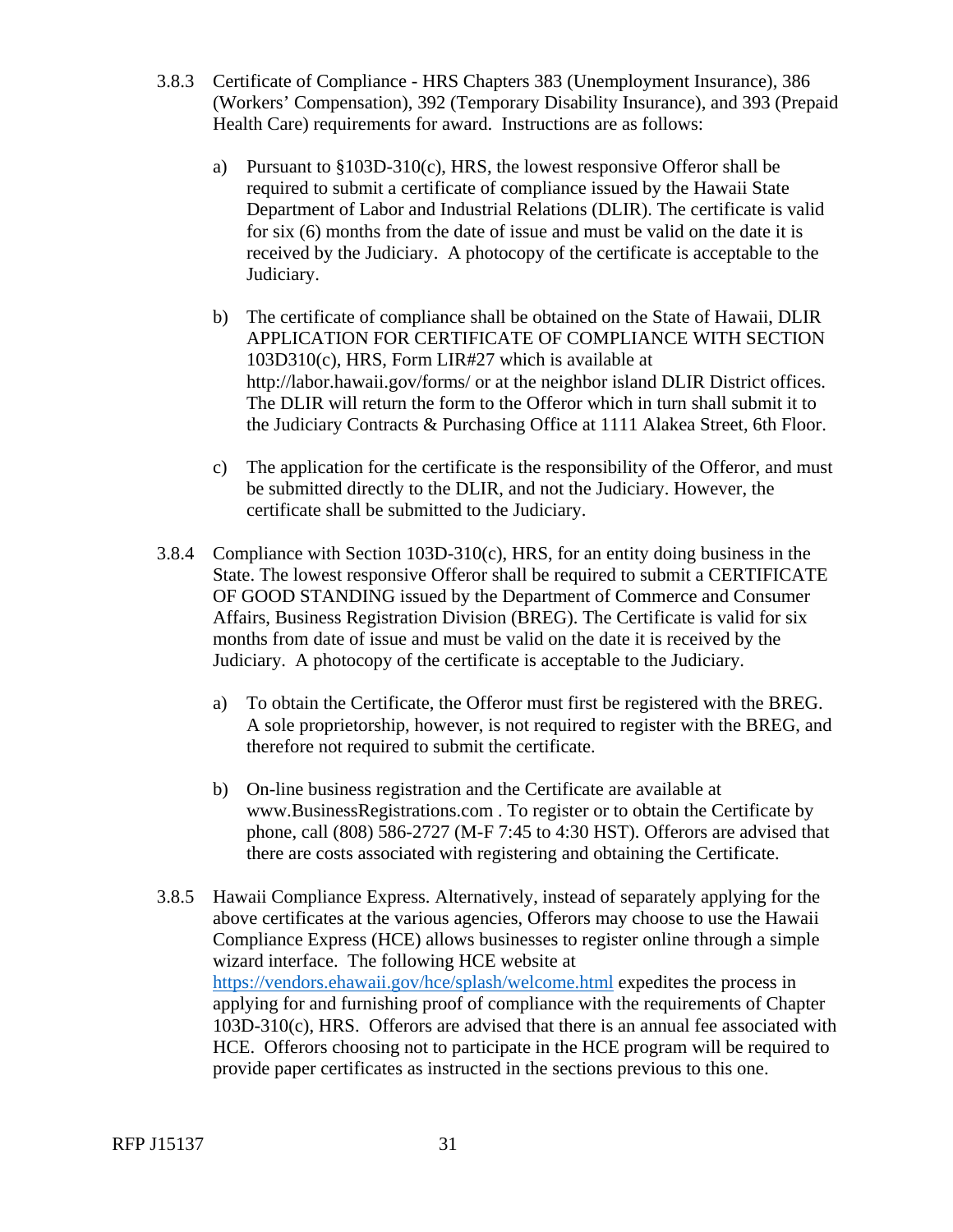- 3.8.6 Timely Submission of all Certificates. The above certificates should be applied for and submitted to the Judiciary PRIOR TO AWARD of contract. If a valid certificate is not submitted on a timely basis for award of a contract, an offer otherwise responsive and responsible may not receive the award.
- 3.8.7 Final Payment Requirements. An HCE certificate will be required for final payment.
- 3.8.8 Liability Insurance. The Contractor shall maintain in full force and effect during the life of this contract, liability and property damage insurance to protect the Contractor and subcontractors, if any, from claims for damages for personal injury, accidental death and property damage which may arise from operations under this contract, whether such operations be by the Contractor or by a subcontractor or anyone directly or indirectly employed by either of them. If any subcontractor is involved, the insurance policy or policies shall name the subcontractor as additional insured. As an alternative to the Contractor providing insurance to cover operations performed by a subcontractor and naming the subcontractor as additional insured, Contractor may require subcontractor to provide its own insurance that meets the requirements herein. It is understood that a subcontractor's insurance policy or policies are in addition to the Contractor's own policy or policies. The following minimum insurance coverage(s) and limit(s) shall be provided by the Contractor, including its subcontractor(s) where appropriate:

| Coverage                                                       | Limits                                                                                                                                                |
|----------------------------------------------------------------|-------------------------------------------------------------------------------------------------------------------------------------------------------|
| <b>Commercial General Liability</b>                            | \$1,000,000.00 combined single limit per<br>occurrence (occurrence form) for bodily<br>injury and property damage and;<br>\$2,000,000.00 aggregate.   |
| <b>Products and Completed Operations</b>                       | \$1,000,000.00 per occurrence and<br>\$2,000,000.00 aggregate                                                                                         |
| Automobile Liability                                           | \$1,000,000.00 per accident                                                                                                                           |
| <b>Workers Compensation and</b><br><b>Employer's Liability</b> | Part A - Statutory<br>Part B - Employers Liability<br>\$100,000.00 each accident<br>\$100,000 disease each employee<br>\$500,000 disease policy limit |
| Professional Liability (Errors and<br>Omissions)               | \$1,000,000 per claim<br>\$2,000,000 annual aggregate                                                                                                 |

Each insurance policy required by this contract, including a subcontractor's policy, shall contain the following clauses:

a) "This insurance shall not be canceled until after thirty (30) days written notice has been given to The Judiciary, State of Hawaii, Financial Services Administrator, 1111 Alakea Street, Sixth Floor, Kauikeaouli Hale, Honolulu, Hawaii 96813."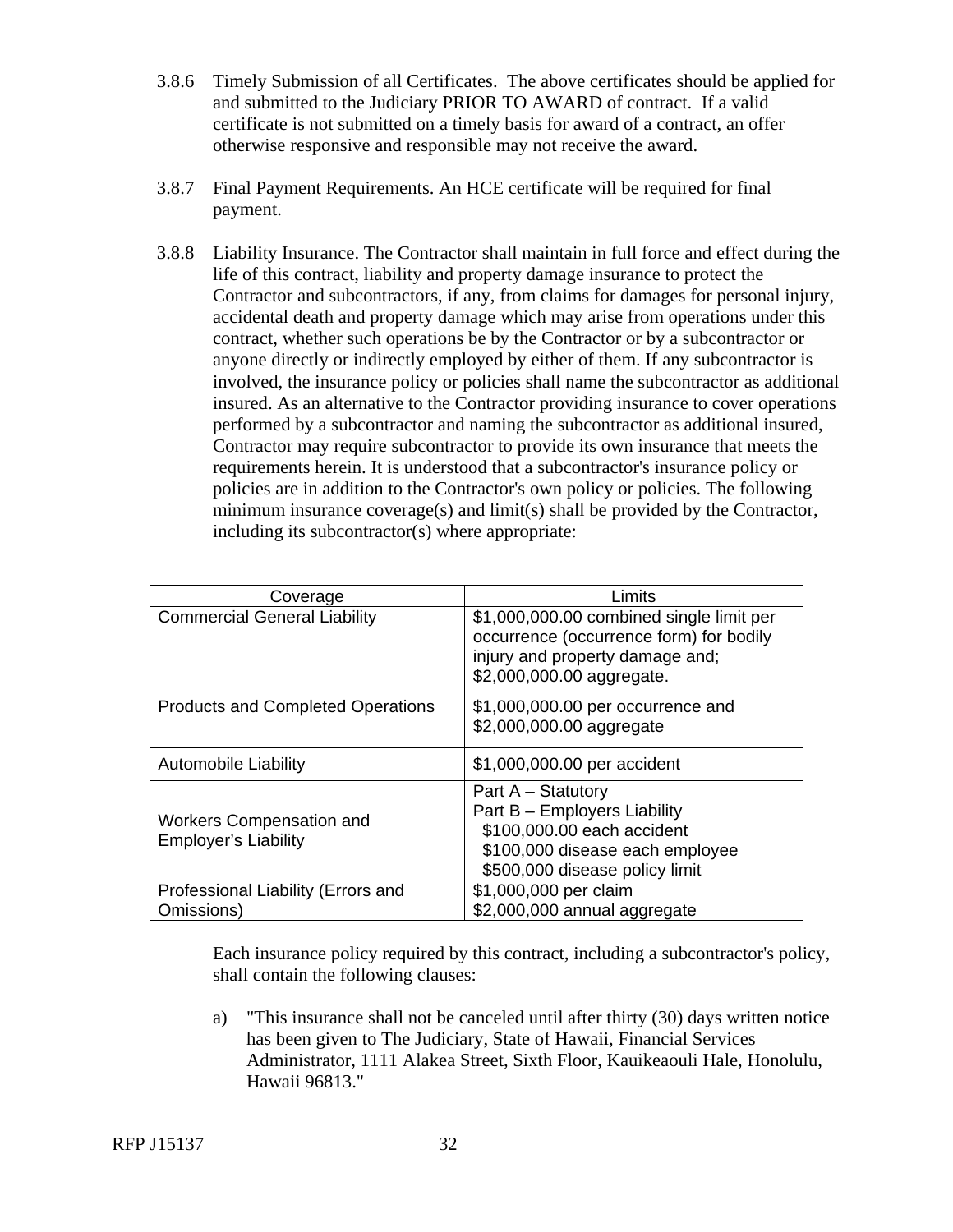- <span id="page-36-0"></span>b) "The Judiciary is added as an additional insured (for general liability and automobile) as respects to operations performed for The Judiciary, State of Hawaii."
- c) "It is agreed that any insurance maintained by The Judiciary, State of Hawaii will apply in excess of, and not contribute with, insurance provided by this policy."

The minimum insurance required shall be in full compliance throughout the entire term of the contract, including supplemental agreements. Prior to execution of the contract, the Contractor agrees to deposit with The Judiciary, State of Hawaii certificate(s) of insurance necessary to satisfy the Judiciary that the insurance provisions of this RFP have been complied with and to keep such insurance in effect and the certificate(s) there on deposit with the Judiciary during the entire term of this contract and its extensions, if any, including those of its subcontractor(s), where appropriate.

Failure of the Contractor to provide and keep in force such insurance shall be regarded as material default under this contract, entitling the Judiciary to exercise any or all of the remedies provided in this contract for a default of the Contractor.

The procuring of such required insurance shall not be construed to limit Contractor's liability hereunder or to fulfill the indemnification provisions and requirements of this RFP. Notwithstanding said policy or policies of insurance, Contractor shall be obliged for the full and total amount of any damage, injury, or loss caused by negligence or neglect connected with this contract.

# **3.9 CONTRACT EXECUTION AND EXTENSION**

- 3.9.1 Execution: Successful Offeror receiving award shall enter into a formal written contract. No performance or payment bond is required for this contract. Upon execution of the contract, the Judiciary shall issue a Notice to Proceed, specifying the contract commencement date. No work shall be undertaken by the Contractor prior to the commencement date specified on the Notice to Proceed. the Judiciary is not liable for any work, contract, costs, expenses, loss of profits, or any damages whatsoever incurred by the Contractor arising prior to the official starting date.
- 3.9.2 Extension: If an option to extend for an additional period is mutually agreed upon, the Contractor shall be required to execute a supplement to the contract. Any contract extension must be executed by the Contractor no less than thirty (30) days prior to the scheduled date of termination, otherwise the contract must be resolicited. All contract extensions are subject to the availability of funds.

# **3.10 PERMITS, CERTIFICATES, AND LICENSES**

The Contractor shall obtain and pay for all permits, certificates, and licenses required and necessary for the performance of the work specified herein, shall post all notices required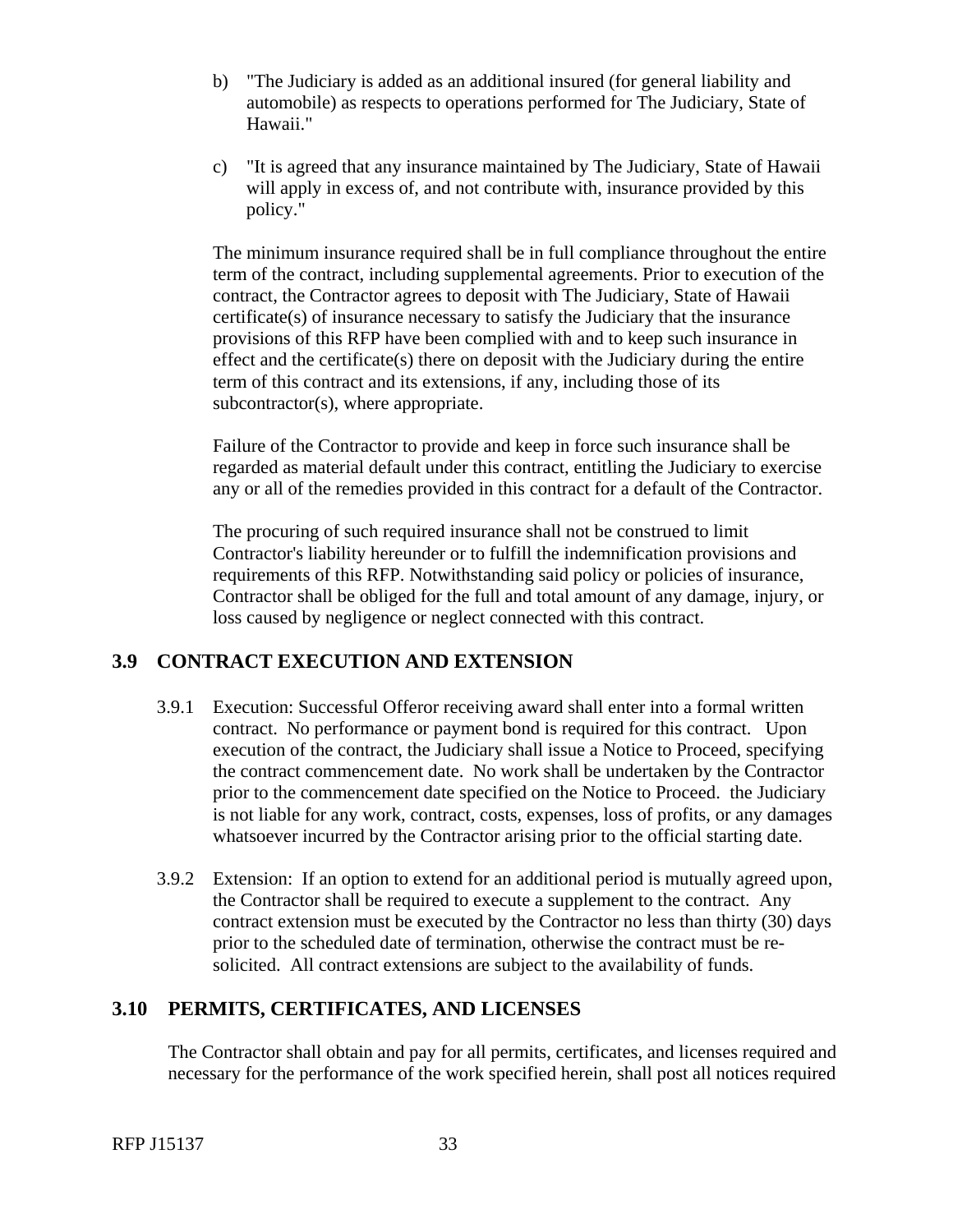by law, and shall comply with all laws, ordinances, and regulations bearing on the conduct of work specified.

## <span id="page-37-0"></span>**3.11 PRICING INFORMATION AND ADJUSTMENTS**

- 3.11.1 No price increase will be allowed during the initial one (1) year period of the contract. However, in the event of a general price decline, the Judiciary will be entitled to reductions given to similar customers.
- 3.11.2 Price escalation, if any, during the extended period shall not be more than five (5) percent for each of the previous years' contract price or is negotiated as set forth in the following provision:

Rate increases that are approved for the same services provided to other government agencies may be negotiated with the Judiciary for consideration.

#### **3.12 INVOICING**

Contractor shall submit, the original and three copies of the invoice to the Fiscal office at the address listed below:

> The Judiciary, State of Hawaii Office of the Administrative Director Administration Fiscal Office Attn: Ms. Naty Butay 1111 Alakea Street, 6th Floor Honolulu, Hawaii 96813

## **3.13 PAYMENT**

Section 103-10, H.R.S., provides that the Judiciary shall have thirty (30) calendar days after receipt of invoice or satisfactory delivery of goods & services to make payment. For this reason, the Judiciary will reject any offer submitted with a condition requiring payment within a shorter period. Further, the Judiciary will reject any offer submitted with a condition requiring interest payments greater than that allowed by Section 103-10, H.R.S., as amended.

The Judiciary will not recognize any requirement established by the Offeror and communicated to the Judiciary after award of the contract which requires payment within a shorter period or interest payment not in conformance with statute.

## **3.14 CONTRACT STAFFING REQUIREMENTS**

Personnel whose names and resumes are submitted in the offer shall not be removed from this contract without prior approval of the OIC. Substitute or additional personnel shall not be used for this contract until a resume is received and approved by the OIC.

a) Personnel changes that are not approved by the Judiciary may be grounds for contract termination.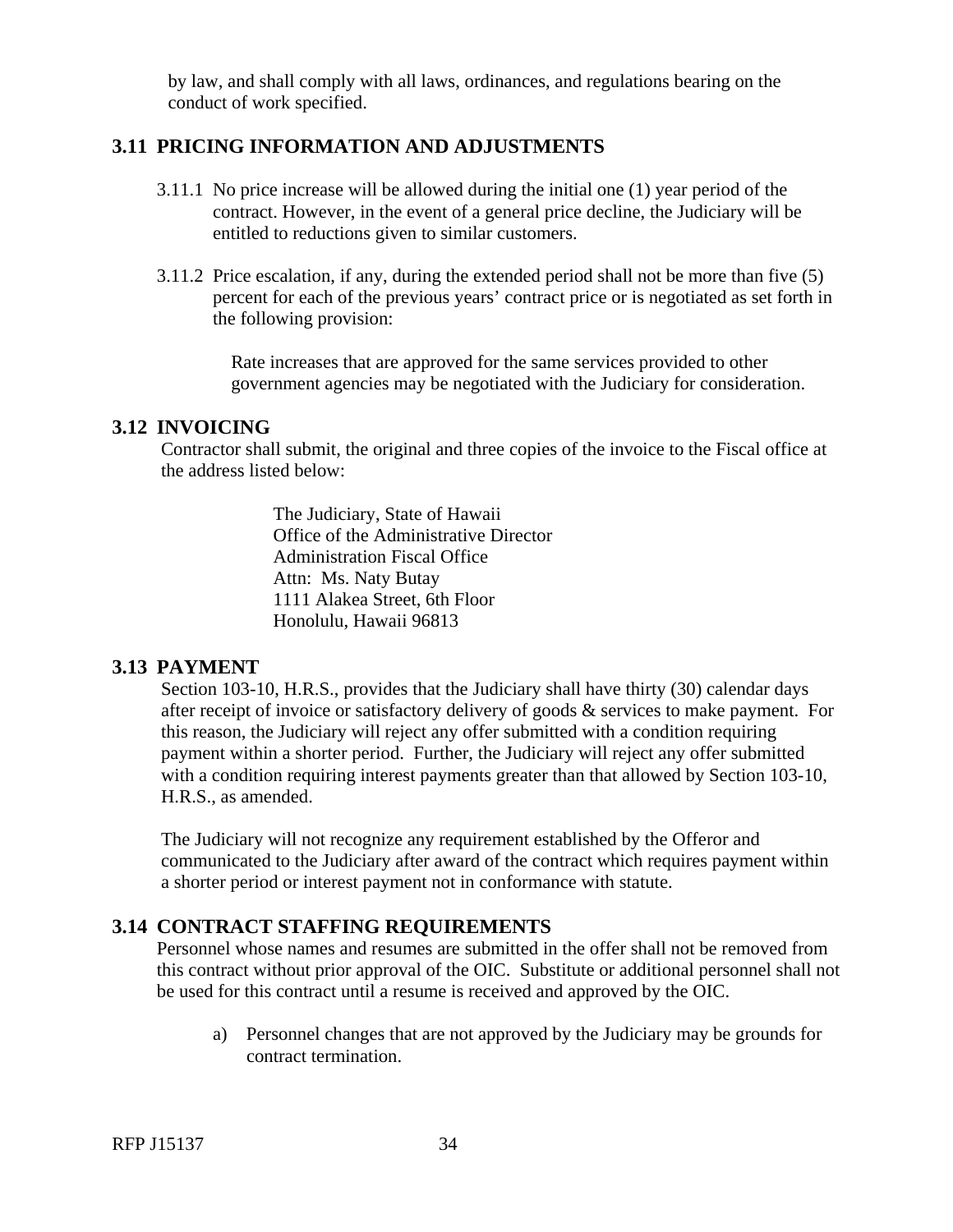b) The Judiciary shall have the right, and the Contractor shall comply with, any request to remove personnel from all work on this contract effective immediately upon notification by the OIC.

## <span id="page-38-0"></span>**3.15 COOPERATION WITH WORK RULES**

The personnel of an Offeror selected as the Contractor to perform the services under this RFP shall comply with all security regulations and other procedures which the Judiciary's staff, subcontractors, etc. are required to follow. The selected Offeror's personnel and subcontractors, while working on the Judiciary's premises, shall observe the working hours, working rules, holiday schedules, and other policies of the Judiciary. The selected Offeror agrees to cooperate fully and provide any assistance necessary to the Judiciary in investigating any security breaches that may involve the Offeror or the Offeror's employees or agents.

# **3.16 CRIMINAL HISTORY BACKGROUND CHECKS**

All employees, agents, or representatives of an Offeror or Offeror's subcontractors who will be performing work on any phase of the contract arising out of this RFP are subject to a criminal history background check by the Judiciary. Such persons must provide to the Judiciary fingerprints and other required information to facilitate such a check, as well as the necessary fees to obtain such a check from the federal or state government, and no work on the contract shall be commenced by these persons until their background check is complete. At the completion of a background check, the Judiciary may, at its sole discretion, decide that a particular employee, agent, or representative of an Offeror or an Offeror's subcontractor shall not be involved in any work under the contract, and the Offeror shall enforce that decision.

# **3.17 TERMINATION FOR CAUSE**

## If the Contractor:

- 3.17.1 Fails to begin the work or services under the contract within or by the time specified.
- 3.17.2 Fails to perform the work with sufficient workmen, equipment, or materials to insure prompt completion of the work.
- 3.17.3 Performs the work or services negligently, or neglects or refuses to remove materials or to perform anew, such work or services that may be rejected as unacceptable.
- 3.17.4 Discontinues the prosecution of the work or services.
- 3.17.5 Otherwise breaches any term of the contract.
- 3.17.6 Becomes insolvent or is declared bankrupt, or commits any act of bankruptcy or insolvency.
- 3.17.7 Allows any final judgment to stand against him unsatisfied for a period of ten (10) days.
- 3.17.8 Makes an assignment for the benefit of creditors.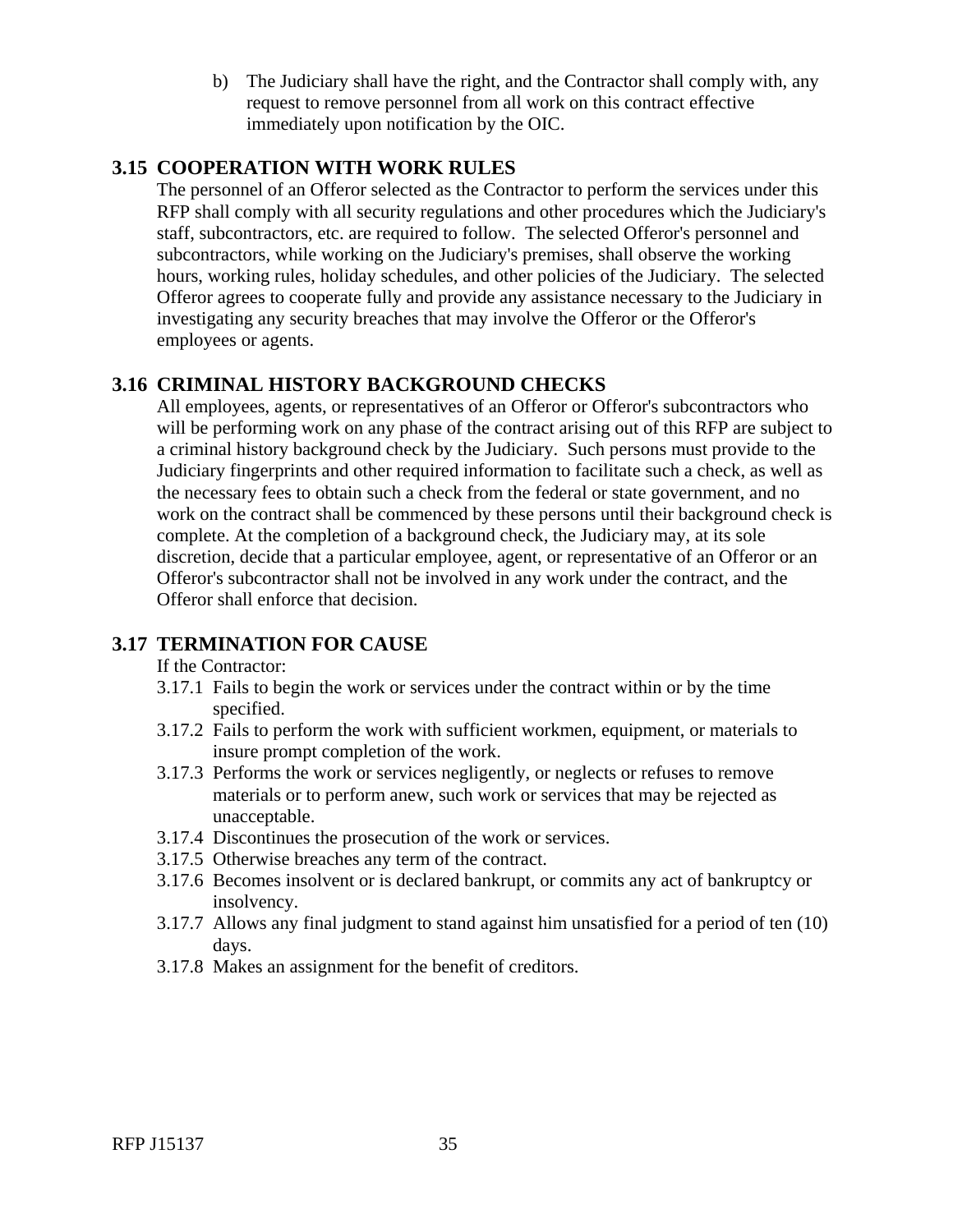- <span id="page-39-0"></span>3.17.9 For any other cause whatsoever, fails to carry out the work or services in an acceptable manner, the Judiciary will give notice to the Contractor of such delay, neglect, or default. If the Contractor within a period of ten (10) days after the date of such notice, shall not proceed in accordance therewith, then the Judiciary will have full power and authorize, without violating the contract, to take the prosecution of the work or services out of the hands of the Contractor, and to use such methods are deemed necessary to complete the contract in an acceptable manner.
	- a) All costs and charges incurred by the Judiciary, together with the cost of completing the work or services under the contract, will be offset from any monies due or which would or might have become due to the Contractor had the Contractor completed the work under the contract. If such expense exceeds the sum which would have been payable under the contract, the Contractor shall be liable and shall pay to the Judiciary the amount of such excess within ten (10) days after demand therefore.

## **3.18 LIQUIDATED DAMAGES**

Failure to complete delivery of any item in the contract within the time proposed will cause damage to the Judiciary. The amounts of said damages being difficult, if not impossible to ascertain, shall be estimated, agreed upon and fixed at the sum of FIVE HUNDRED DOLLARS (\$500.00) for each and every calendar day the Contractor delays in completing any item of the contract after the required date of said completion. Completion dates will be specified in the SOWs. The total sum due for such delay shall be deducted from any payments due or to become due to the Contractor.

## **3.19 CAMPAIGN CONTRIBUTIONS BY STATE AND COUNTY CONTRACTORS**

Contractors are hereby notified of the applicability of Section 11-205.5, H.R.S., which states that campaign contributions are prohibited from specified State or County government contractors during the term of the contract if the contractors are paid with funds appropriated by a legislative body.

## **3.20 INTERPRETATION OF PROVISIONS**

Notwithstanding any other provisions, if there is any doubt as to the interpretation of any of the provisions of this agreement, the interpretation given and made by the OIC with the approval of the Financial Services Administrator, or the interpretation made by the Financial Services Administrator, shall govern and control. In addition, the parties hereto agree that said Financial Services Administrator, shall have the sole power to decide and resolve matters which may come up in the future and which are not covered by this agreement.

## **3.21 CONFLICTS AND VARIATIONS**

In the event of any conflict or variation between the provisions of this document entitled Special Provisions and the General Conditions, as referred to in Attachment 1, the provisions of the document entitled Special Provisions shall control.

## **END OF SECTION THREE**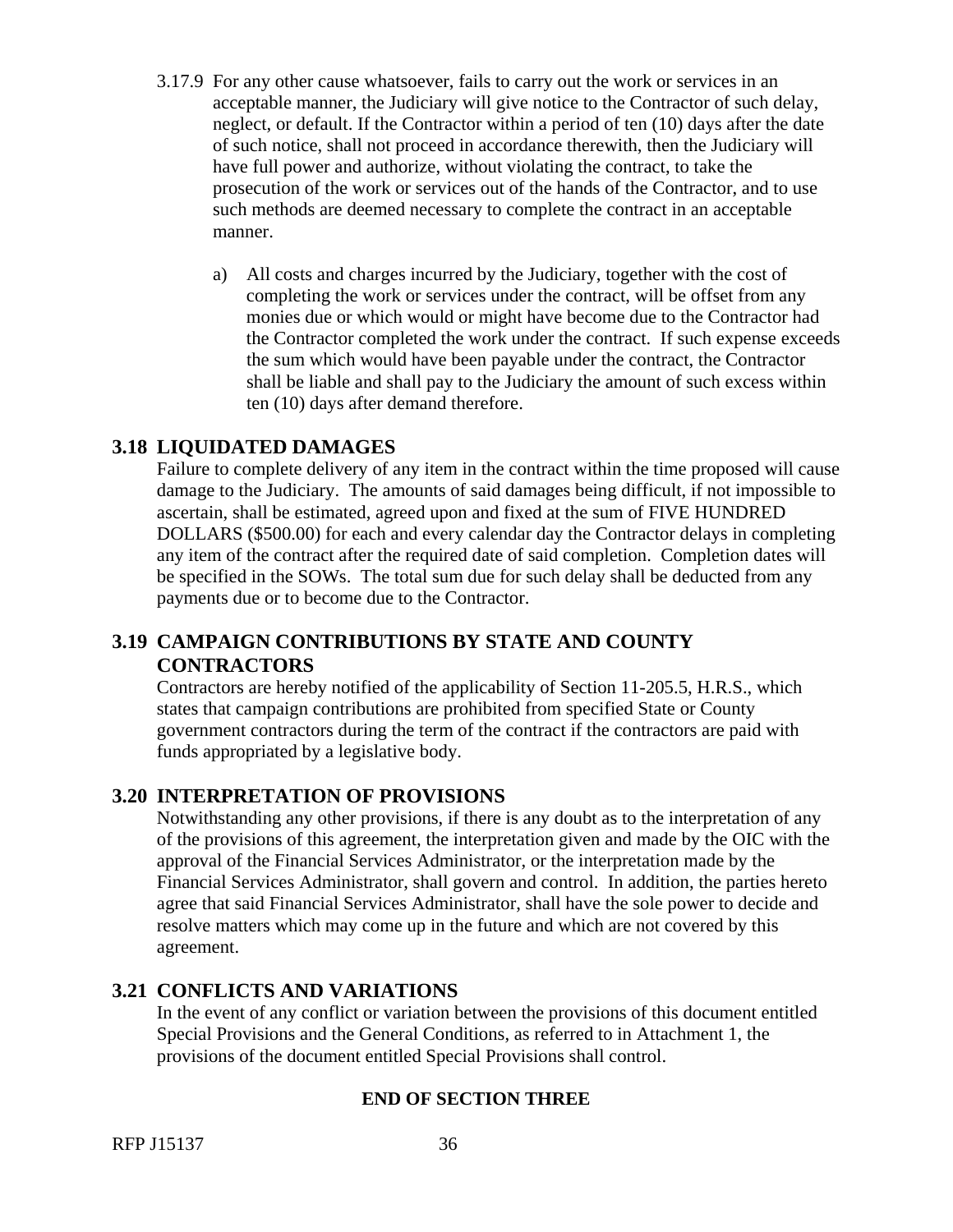# **SECTION FOUR - PROPOSAL REQUIREMENTS**

## **4.1 INTRODUCTION**

In order to effectively and efficiently analyze responses to this RFP, Offerors shall prepare their proposals in accordance with the requirements outlined in this Section 4. The evaluation procedure and points are described in Section 5. Any proposal that significantly deviates from the requirements of Section 4 or 5 may be considered non-responsive and may be disqualified by the Judiciary. The Judiciary reserves the right to require additional documentation to support and/or clarify the information provided.

## **4.2 PROPOSAL CONTENTS**

Proposals shall be written in straight-forward, and concise language, organized into the sections as prescribed in table 1 below. All sections shall be numbered as shown in table 1 and all pages, tables, exhibits, and appendices shall be separately numbered and clearly labeled. At a minimum, the contents of a proposal should address the Specifications provided in section 2. Additional or optional propositions above and beyond the General Requirements made by the Offeror that enhance the effectiveness of the services provided will be evaluated and scored. These additional or optional propositions must be included as appropriate within sections listed below.

| Section                                       | This<br>Section | Proposal<br>Section |
|-----------------------------------------------|-----------------|---------------------|
| <b>Title Page</b>                             | 4.2.1           |                     |
| <b>Table of Contents</b>                      | 4.2.2           |                     |
| Offer Form                                    | 4.2.3           | 3                   |
| Potential Conflicts with State Code of Ethics | 4.2.4           | 4                   |
| <b>Wage Certificate</b>                       | 4.2.5           | 5                   |
| <b>Audited Financial Statements</b>           | 4.2.6           | 6                   |
| Company Information                           | 4.2.7           | 7                   |
| Prior Experience                              | 4.2.8           | 8                   |
| <b>Contract Team and Qualifications</b>       | 4.2.9           | 9                   |
| Price Proposal                                | 4.2.10          | 10                  |
| Management Plan                               | 4.2.11          | 11                  |
| <b>Contract Methodology</b>                   | 4.2.12          | 12                  |
| <b>Training Plan</b>                          | 4.2.13          | 13                  |
| <b>Risk Management</b>                        | 4.2.14          | 14                  |
| <b>Warranty Terms and Conditions</b>          | 4.2.15          | 15                  |
| <b>Additional Materials</b>                   | 4.2.16          | 16                  |

Table 1 Proposal Sections

#### 4.2.1 Title Page

The proposal will start with a simple title page, with the name of the company submitting the proposal, the RFP title and number, and submittal date.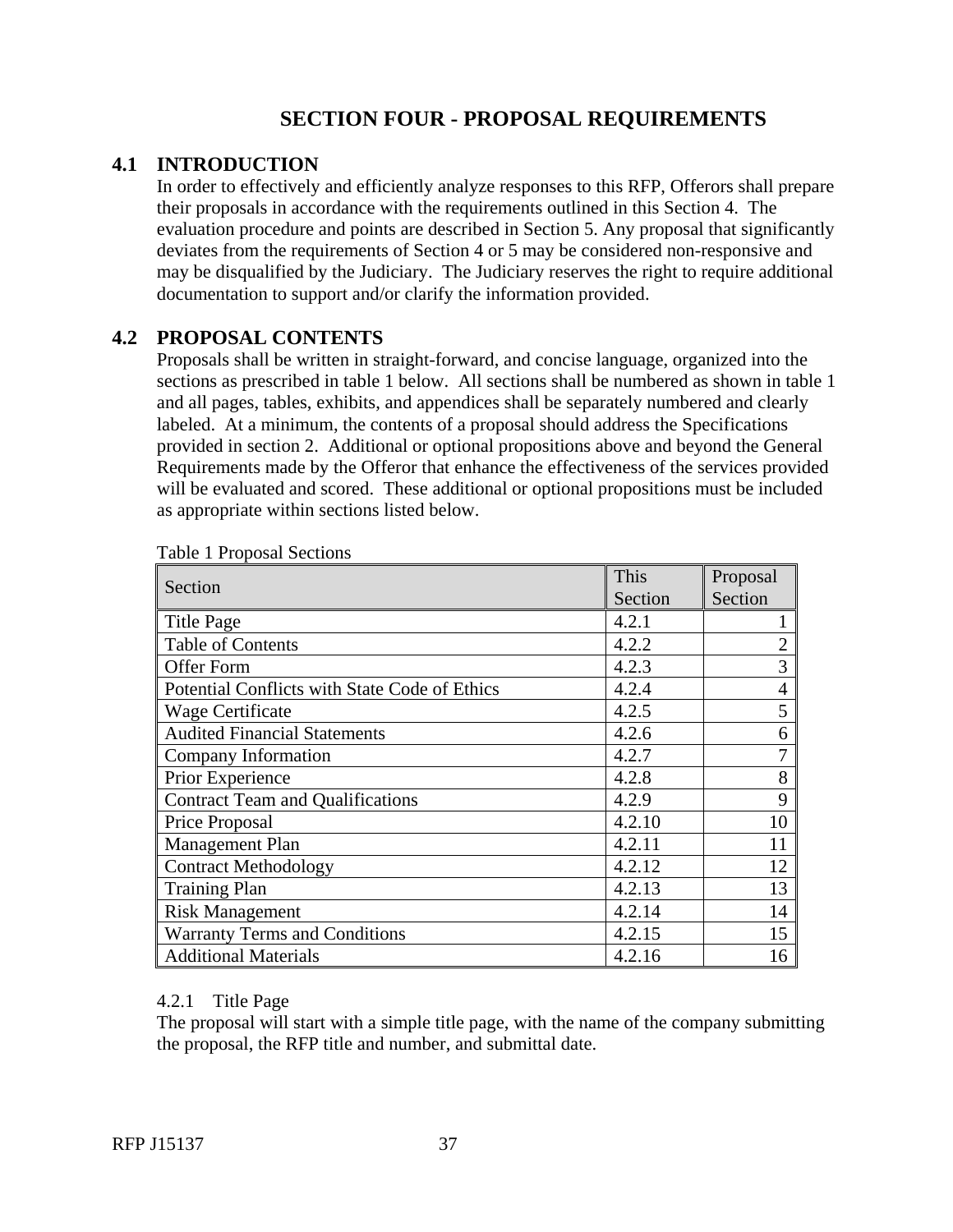### 4.2.2 Table of Contents

The proposal shall include a table of contents with page numbers that at a minimum include the sections shown in Table 1 Proposal Sections above. Although not required, any hardcopy proposal with tabs to separate and identify the different sections would be helpful to the evaluation team.

### 4.2.3 Offer Form

The Offeror shall submit an Offer Form provided in section 6.1 using the Offeror's official letterhead. The offer form shall be signed by an individual authorized to legally bind the Offeror and shall contain the complete name and address of the Offeror's firm, as well as the name, title or position, mailing address, e-mail address, telephone number, and facsimile number of the person the Judiciary should contact regarding the Offeror's proposal. The offer form shall indicate whether the Offeror is an individual, partnership, or corporation, and if the Offeror is a partnership or corporation, the state of its formation or incorporation. If an Offeror is a partnership formed under the laws of any other jurisdiction, it shall certify that it either has or will file with the office of the Hawaii Department of Commerce and Consumer Affairs the registration and annual statements required by H.R.S. §425-1 (Supp. 2000). If the Offeror is a foreign corporation, it shall certify that it either has or will obtain from the Department of Commerce and Consumer Affairs a certificate of authority to transact business in Hawaii, as required by H.R.S. §414-431 (Supp. 2000).

#### 4.2.4 Notification of Any Potential Conflicts with State Code of Ethics

The Offeror shall notify the Judiciary of any potential conflicts with the State Code of Ethics (H.R.S. Chapter 84) in the submission of this proposal. For example, an Offeror should notify the Judiciary if it has an employee or officer whose spouse, child, parent, or sibling is a Judiciary employee. Additionally, an Offeror who employs or is assisted by a former Judiciary employee should alert the Judiciary of that fact. Potential conflicts may require consultation with State ethics. If selected as the Contractor, the Offeror shall be required to sign a Standards of Conduct Declaration.

#### 4.2.5 Wage Certificate

The Offeror shall submit the wage certificate as provided in section 6.2.

#### 4.2.6 Audited Financial Statements

Audited financial statements of the Offeror for the two most recently completed fiscal or calendar years showing annual revenue of at least twenty five million (\$25,000,000.00) dollars and a corporate net worth of at least ten million (\$10,000,000.00) dollars shall be submitted to determine the Offeror's financial stability.

An Offeror that cannot meet the criteria shall provide the following evidence of its financial stability and capability to complete the work specified in this RFP so that the Judiciary can evaluate its financial strength and stability. In this connection, the Offeror shall:

- a) Submit audited financial statements of the Offeror for the three (3) most recent fiscal years;
- b) Provide a breakdown of its revenues and expenditures for each of the past three (3) years;

RFP J15137 38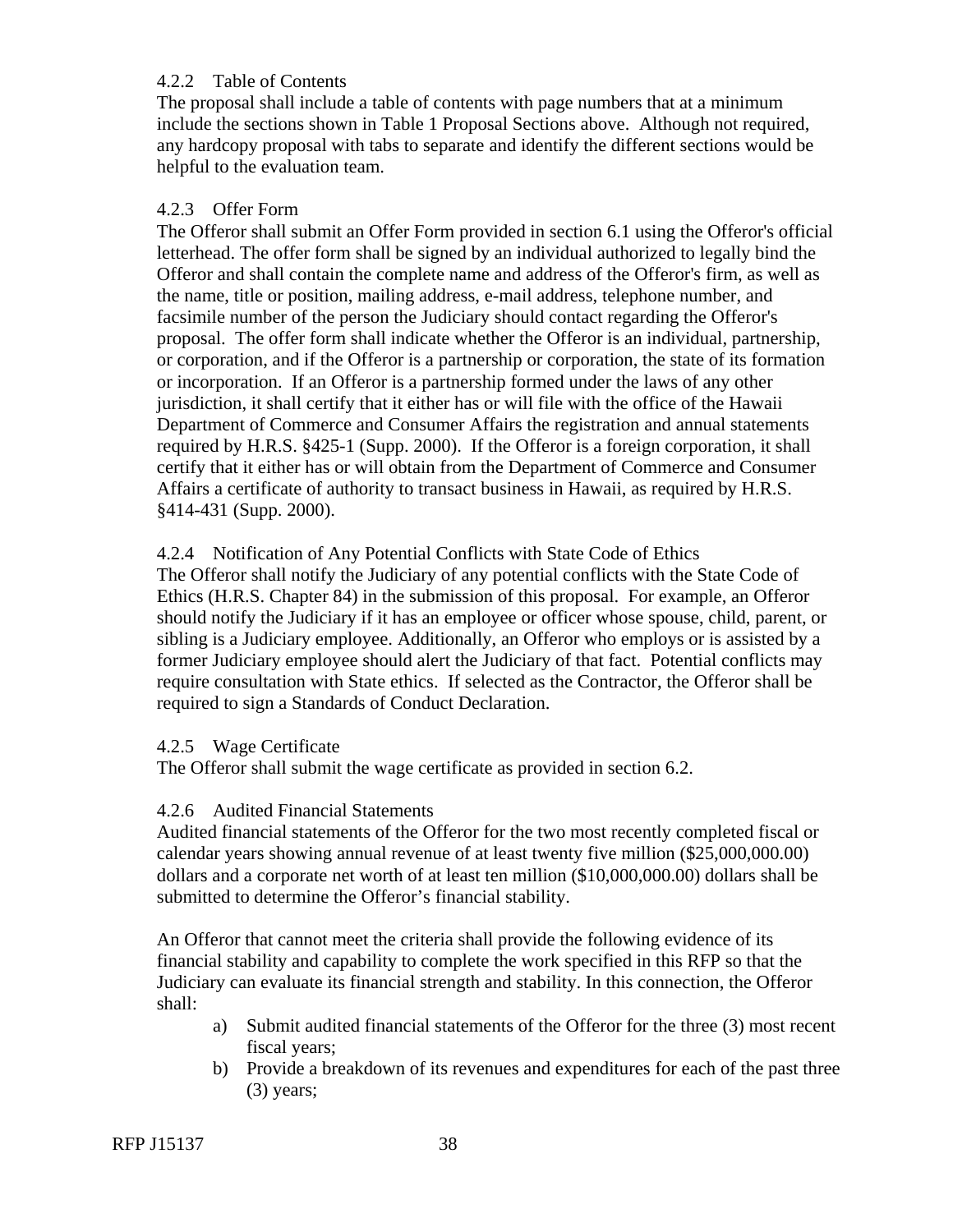#### 4.2.7 Company Information

Offeror shall provide the following information so that the Judiciary can evaluate the Offeror's stability, experience, and ability to fulfill the commitments required by this RFP.

#### a) Company History

In this section, the Offeror shall provide a general history of the company and any subcontractors. Information shall include a description of the core business, number of offices, number of locations, number of years in business, type of business (corporation, partnership, etc.), principal owners, number of years providing the type of services requested by this RFP, the total number of employees, and the breakdown of its employees by job category (e.g., clerical, sales, project management, professional services, help desk, training, etc.) and locations.

#### b) Financial Stability

The Offeror must provide proof of financial stability to ensure that no reasonably foreseeable circumstances could lead to financial problems affecting the ability of the Offeror to perform satisfactorily under a contract arising out of this RFP.

- i) The Offeror shall provide the following items that are deemed risks to the financial stability:
- List any lawsuits that have been filed against it in the past three (3) years, with a brief description of the nature and status of these lawsuits, the amount of damages sought, and whether insurance coverage exists to cover potential losses arising from the lawsuits;
- List any unasserted claims and assessments, including threatened litigation, that have been made against it;
- List any contingent liabilities that the Offeror has incurred; and
- List all contracts exceeding \$500,000.00 that the Offeror has entered into or is about to enter into to provide services similar to those required by this RFP, with a brief description of the status of the contract, expected completion date, and the number of employees committed to the contract.

#### 4.2.8 Prior Experience

This section shall describe similar contracts provided by the Offeror to government or business entities similar to the Hawaii State Judiciary. The Offeror will describe at least one (1) but no more than three (3) contracts of similar size and scope. The Offeror shall:

a) Tabulate the contracts at the beginning of this section providing: the name of contract; description of contract; duration and approximate value of the contract; Infrastructure services provided; and the name of a reference. The contract number, from 1 to 3, can be used in the Contract Team Member section to show contracts that the CTM worked on. List contracts worked on by the Offeror only; not sub-contractors.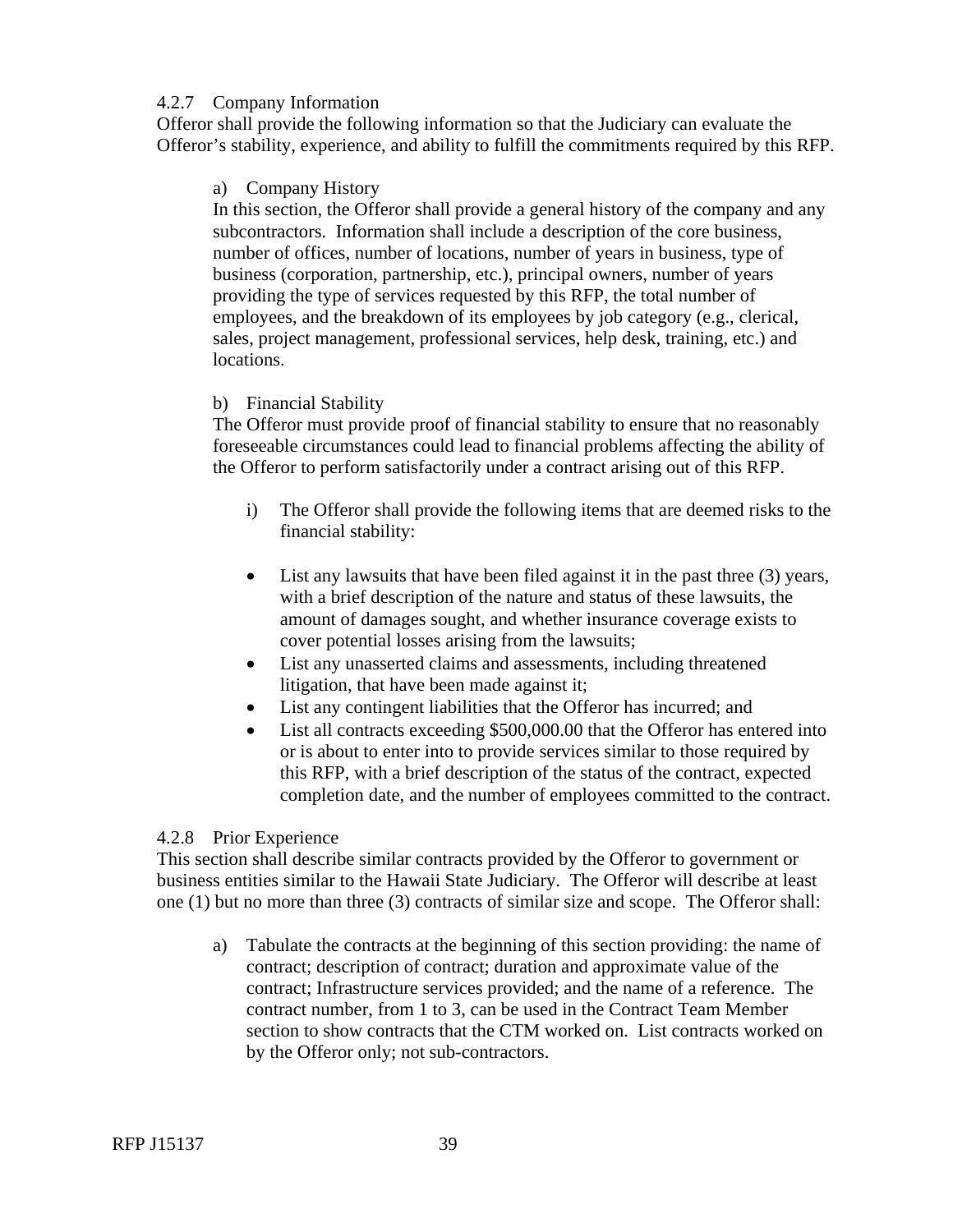Table 2 Prior Experience

| Contract # | Contract | Description | Duration | Value | Infrastructure   Reference |      |
|------------|----------|-------------|----------|-------|----------------------------|------|
|            | Name     |             |          |       | services                   | name |
|            |          |             |          |       |                            |      |

b) Describe the type of government or business entity served and how this entity compares to the Hawaii State Judiciary. Provide the name of the entity and a contact to verify the services described. If the organization does not wish to be named in this public RFP, the name of the entity and contact can be provided in a separate confidential enclosure.

#### Table 3. Reference Contact Information

| Reference | Role | Company/   | <b>Contact Tel</b> | Contact |
|-----------|------|------------|--------------------|---------|
| Name      |      | Gov Agency | Number             | Email   |
|           |      |            |                    | address |

- c) Describe the services provided to the government or business entity following the standard service areas: Planning; System Administration; Network Administration; and Database Administration and the general areas of work: Production Support, Maintenance, and support of Projects described in section 2.4. Provide relevant information that demonstrates the ability to provide these services. Provide approximate annual costs to the entity for the services described, preferably broken down by service.
- d) Describe the benefits provided to the government or business entity in regards to efficiencies and cost savings.
- e) Describe challenges or problems encountered and provide recommendations for the Judiciary to avoid these issues. As needed, the recommendations will be included in the contract as special provisions.

## 4.2.9 Contract Team and Qualifications

At the beginning of this section the Offeror shall list the individuals, including subcontractors who will participate on the contract team using the table format provided below. The "Company" column can be used to indicate the name of the Offeror's company or a subcontractor. The Offeror shall indicate in which contract role each individual will participate, along with each person's participation level (i.e., percentage of time allocated) and whether the participation will be on-site, or off-site. The roles must correspond to the organizational chart provided in section 4.2.11 (a) and the price proposal in section 4.2.10. If the individual worked on a contract referenced in section 4.2.8 (a), the contract numbers can be provided.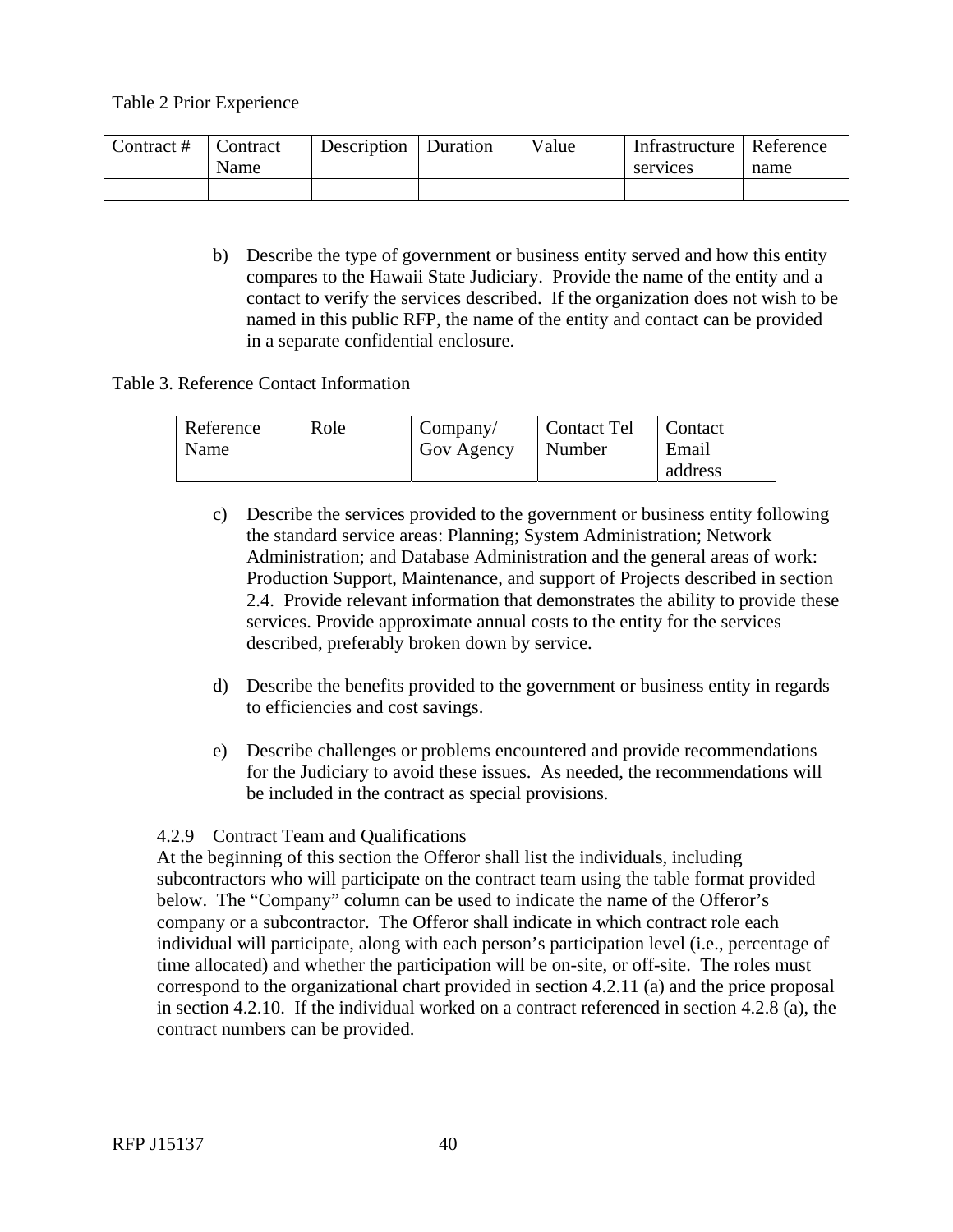Table 4. Contract Team Members

| Name | Company | $Role(s)$ Experience | Participation %   On-site/Offsite |         | Contract |
|------|---------|----------------------|-----------------------------------|---------|----------|
|      |         | (years)              |                                   | or both | #s       |
|      |         |                      |                                   |         |          |

The Offeror shall provide resumes for each individual assigned to the contract, which shall document, at a minimum: 1) educational history (including specific dates and names of educational institutions); 2) employment history (including specific dates, names, addresses, and telephone numbers of employers); 3) experience with specific contracts related to the scope of services defined in this RFP; and 4) experience working with government clients.

The Offeror certifies that the list of Contract Team members is complete list that will be used by the Offeror on the contract. The Offeror further understands that only those listed shall be allowed to perform work on this contract. Any changes to the contract team members shall follow the procedure provided in Section 3.14

There is a preference for an Offeror that has multiple staff with the majority of skills within the Offeror's company that can support the contract and also act as backup in the event of a CTM termination. Use of subcontractors will have a lower preference if the subcontractor provides primary support for a particular skill area. Multiple subcontractors for a specific skill set will offset concerns about terminations by subcontractor staff.

Any modification to this list, subsequent to the award of this contract must be approved by the OIC.

All individuals who will be working on-site through this contract or has access to confidential Judiciary information or computer systems will have a security and background check done by the Judiciary.

Provide the contact information, and roles and responsibilities for subcontractors provided in this section.

Table 5. Subcontractor Contact Information

| Sub Contr. Company Name   Address | Phone/Fax/Email | Roles/Responsibilities |
|-----------------------------------|-----------------|------------------------|
|                                   |                 |                        |

A statement that the subcontractor is willing and able to perform the work indicated shall be executed by an individual authorized to legally bind the subcontractor and shall be included in this section. One such statement is required for each subcontractor that Offeror intends to utilize.

The selected Offeror shall not delegate any duties listed in this RFP or any associated duties to any subcontractor not listed in the Offeror's proposal unless the Judiciary has given its written approval. The Judiciary reserves the right to approve all proposed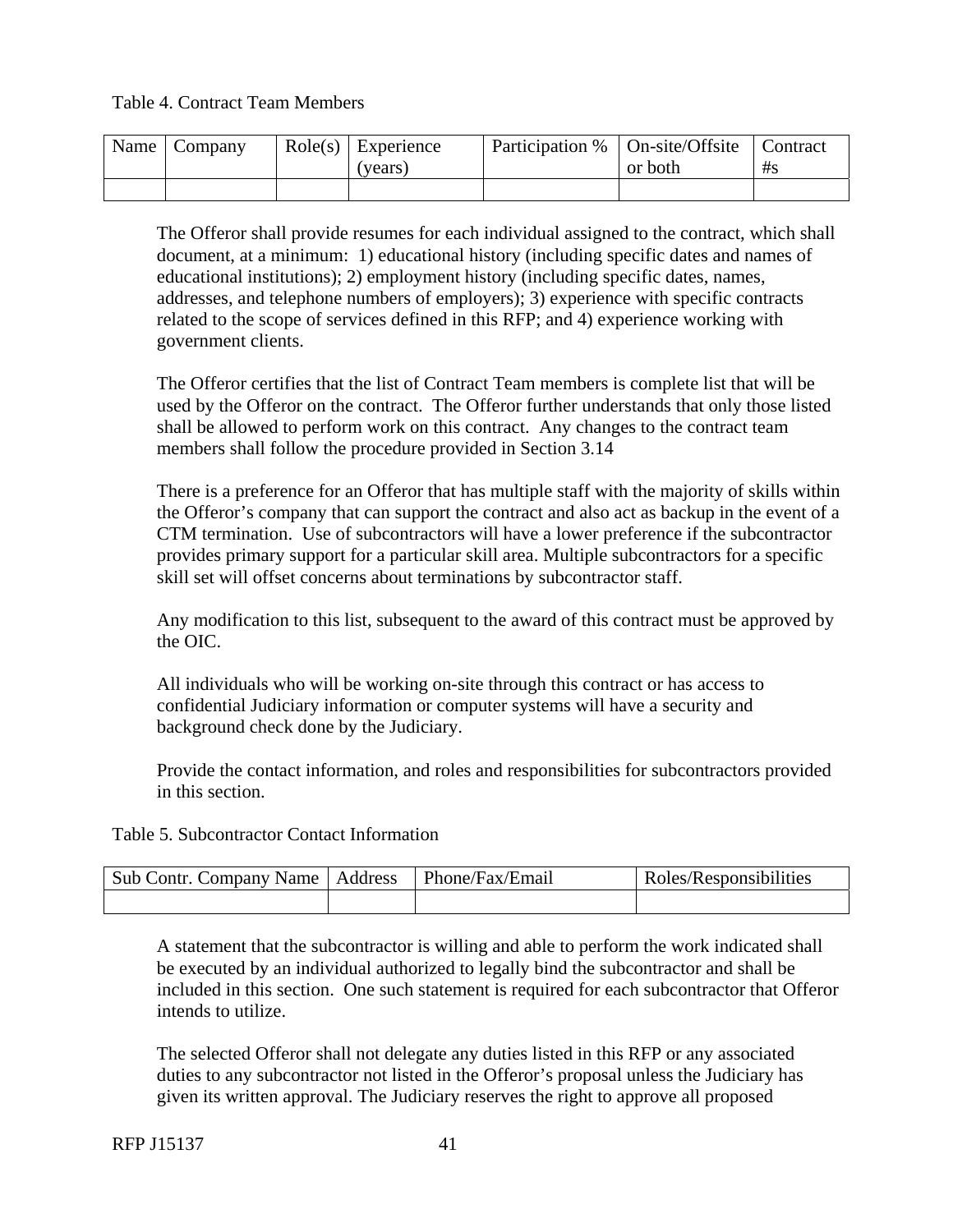subcontractors in advance. The selected Offeror will be the sole point of contact with regard to contractual matters, including payment of any and all charges resulting from the contract, and will be responsible for all services, whether or not the selected Offeror performs them or delegates them to their contractors.

## 4.2.10 Price Proposal

This section shall describe the costs required to provide the services under this RFP, including the cost of any additional hardware or software, over and above what the Judiciary owns, to successfully provide the services offered. Prices shall include any applicable taxes, including Hawaii general excise or use taxes.

## a) Personnel Costs

The Offeror shall provide the Judiciary with a costing table of hourly rate based on the staffing model proposed with this RFP. The costing table will provide three levels of expertise of for each role. If there are different rates for non-normal business hours e.g weekends, nights or holidays, or location the Offeror shall provide a separate table for each rate and list the type of staff that would use that rate. Possible examples of location are: local, near-shore and off-shore.

#### Table 6. Personnel Costs

| $\Delta$ Ole | <b>TNTDV</b><br>. . | $    -$<br>$\blacksquare$<br>,,,<br>- - - | <b>EVDEDT</b>                     |  |
|--------------|---------------------|-------------------------------------------|-----------------------------------|--|
|              | $\mathcal{D}/\ln 1$ | ╓<br>\$/hr                                | $\sqrt{2}$<br>$\mathcal{D}/\ln 1$ |  |

The three levels of expertise shall be described as follows:

- Entry Level Less than 5 years experience
- Intermediate Level 5-10 years experience
- Expert Level  $-10+$  years experience

b) Travel Costs

The Offeror shall include any travel cost assumptions if the Offeror anticipates these costs to be passed onto the Judiciary. The Offeror shall include at minimum a single airfare and the daily costs for lodging, meals, and incidentals.

c) Additional Hardware/Software Costs

The Offeror shall include in a costing table any additional software and hardware that the Offeror proposes to use to support the contract and where they wish to pass the cost along to the Judiciary. For example, if the Offeror plans to purchase laptops or PCs and pass the cost along to the Judiciary. Also if the Offeror's help desk uses a specific monitoring software which would require additional licenses if run at the Judiciary site. The list shall include a general description of how the item shall be used on the contract, the cost (unit price, quantity of units) and whether the purchase is mandatory or optional to perform the services.

Table 7. Additional Hardware/Software Costs

| Type<br>$\vert$ (HW/SW) $\vert$ Name | Item | Description   Qty<br>and | Type of<br>Unit | Cost | Cost | Est. Unit   Est. Total   Mandatory<br>(Y/N) |
|--------------------------------------|------|--------------------------|-----------------|------|------|---------------------------------------------|
|                                      |      | Purpose                  |                 |      |      |                                             |
|                                      |      |                          |                 |      |      |                                             |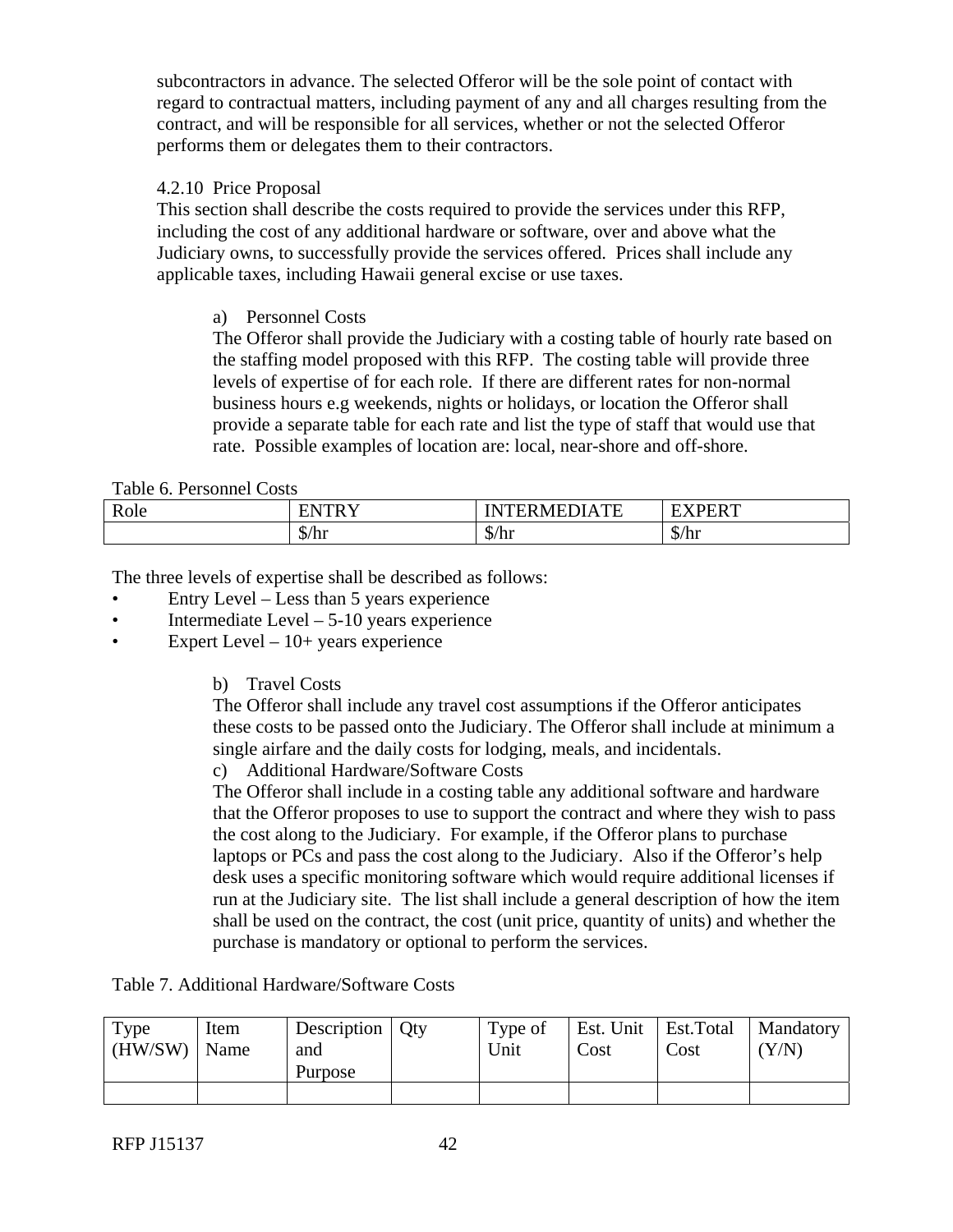#### 4.2.11 Management Plan

In this section, the Offeror shall comprehensively set out its management plan for meeting the requirements of this RFP including the Offeror's understanding of the Judiciary's role in the contract. At a minimum, the management plan shall:

- a) Provide a contract organizational chart indicating the type of personnel assigned to perform the work called for in this RFP. Describe how personnel are backed up in the event that key staff are unavailable.
- b) Describe the roles and responsibilities of the Offeror's personnel and how they will interact with Judiciary IT staff and the expected roles and responsibilities of the Judiciary IT staff.
- c) Describe the chain of command of Offeror's personnel, and the individuals designated to be responsible and accountable for completion of the work required by this RFP.
- d) Describe the communication plan, including recommended organizational groups and meetings.
- e) Describe how the Offeror addresses any gaps in technology knowledge.

#### 4.2.12 Contract Methodology

Starting with a transition plan, in this section, the Offeror shall describe how their approach to providing the contract services.

a) Transition Plan

The Offeror shall provide a transition plan to explain how the Offeror will gain proficiency on the current Infrastructure. The transition plan should include any assumptions made regarding documentation and Judiciary resource availability. In case documentation, resources or other information are not available, potential concerns should be addressed in the Risk Management Section 4.2.14 of the Offeror's Proposal. First and foremost the Offeror must take care of the JIMS infrastructure.

#### b) Production support

In this section, the Offeror shall describe their approach to providing production support for each of the general service areas.

c) Maintenance

In this section, the Offeror shall describe their approach to providing maintenance support for the general service areas.

#### d) Projects

In this section, the Offeror shall describe their methodology to bring Projects to a successful completion on time and within budget.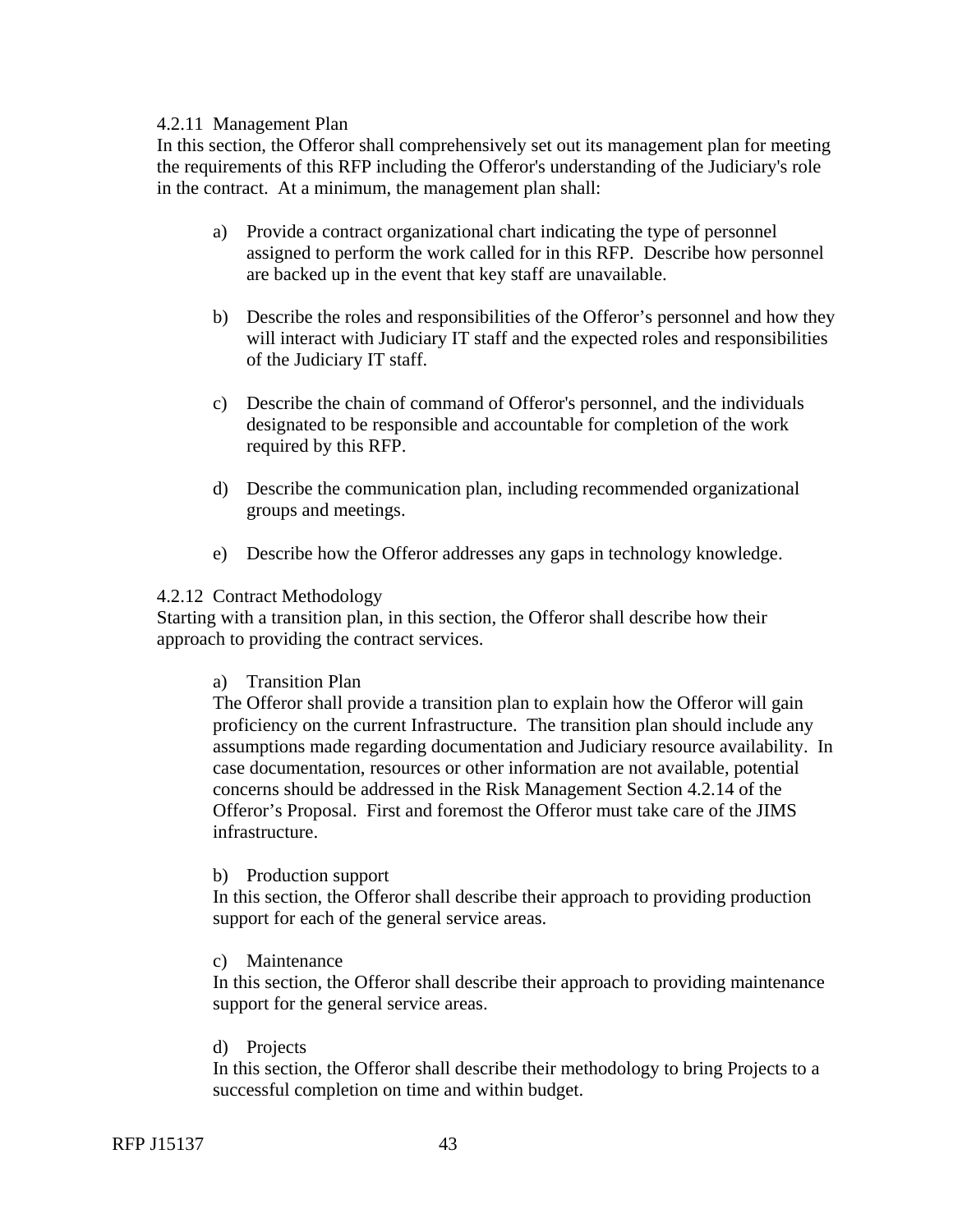#### e) Hardware, Software, Tools

If the Offeror proposes additional hardware, software, or tools to perform the services required by this RFP, the Offeror shall present and justify the added value, along with any other capabilities. Any costs for additional hardware, software, tools and capabilities shall be included in the table of Section 4.2.10 (c) Additional Hardware/Software Costs.

#### 4.2.13 Training Plan

In this section, the Offeror shall describe its approach to provide training to Judiciary IT staff to run and support the Judiciary's Infrastructure. The Offeror shall also describe how their own staff is trained to stay up-to-date with technology changes.

#### 4.2.14 Risk Management

The purpose of this section is to have the Offeror highlight major risks associated with the contract. The Offeror shall describe the impact of these risks, the likelihood of the risks occurring, the Offeror's approach and alternatives to mitigating each risk and/or impact, and the cost ramifications.

#### 4.2.15 Warranty Terms and Conditions

This section shall document the Offeror's warranty period, terms and conditions for deliverables. The minimum period is ninety (90) days from implementation.

#### 4.2.16 Additional Materials

Offerors may submit additional materials including pre-printed marketing materials with their proposals. However, the Offerors are advised that such brochures normally do not address the needs of the evaluation committee with respect to the technical evaluation process and the specific responses which have been requested of the Offeror.

## **END OF SECTION FOUR**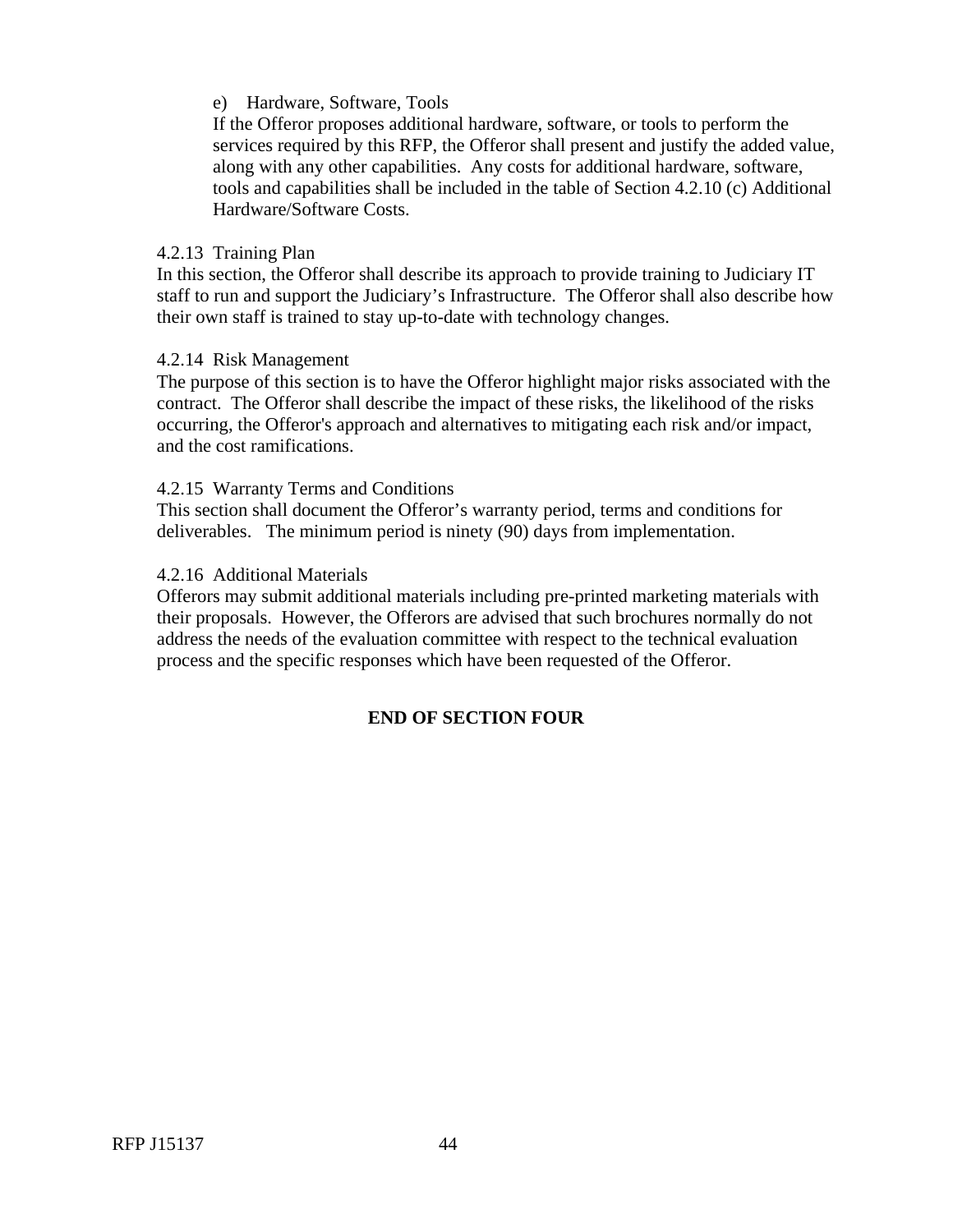# **SECTION FIVE - EVALUATION OF PROPOSALS**

# **5.1 OVERVIEW OF THE EVALUATION PROCESS**

The Procedural Requirements governing RFPs and IFBs is provided as Attachment 2. The specific section for RFPs is Section PR11 Competitive Sealed Proposals. The process for evaluating this proposal has three potential phases. The first phase will involve the evaluation and ranking of all submitted proposals to determine a "priority list" of Offerors. Depending on the number of Offerors and the need for clarification there may be a second phase of discussions with priority Offerors followed by a potential third phase where priority Offerors are requested to submit a best and final offer. Upon submission of the best and file offers the Judiciary will conduct its final evaluation. .

Offerors shall note that any award of a contract pursuant to this RFP will not be based on lowest price. The award, if any, will be made to the responsive and responsible Offeror whose proposal is determined to be most advantageous to the Judiciary, based on the evaluation criteria tabulated in this section and described in Section 5. In addition, the Judiciary reserves the right not to award the contract should it be determined that none of the proposals can meet the requirements of the RFP, none of the Offerors are responsible or responsive, contract negotiations fail to arrive at a mutually acceptable agreement, or any other reason.

# **5.2 PHASE 1: EVALUATION**

5.2.1 Compliance Review and Background Checks

Initially, a core evaluation team consisting of Judiciary employees will review all timely written proposals for completeness, compliance with RFP instructions, and responsiveness to the RFP requirements. Proposals that are incomplete or non-responsive will be considered unacceptable and will not be evaluated further.

The evaluation team will review all acceptable written proposals. The team will also conduct reference checks and telephone interviews to assist in determining an Offeror's experience, qualifications, capability, financial strength and stability.

| Criteria                                 | Section | Proposal Section | Pts |
|------------------------------------------|---------|------------------|-----|
| Company Information                      | 4.2.7   |                  |     |
| Company History                          | 4.2.7a  |                  | 100 |
| <b>Financial Stability</b>               | 4.2.7b  |                  | 100 |
| Prior Experience                         | 4.2.8   | 8                | 250 |
| <b>Contract Team and Qualifications</b>  | 4.2.9   | 9                | 250 |
| Price Proposal                           | 4.2.10  | 10               |     |
| <b>Personnel Costs</b>                   | 4.2.10a |                  | 100 |
| <b>Travel Costs</b>                      | 4.2.10b |                  | 50  |
| <b>Additional Hardware/Software Cost</b> | 4.2.10c |                  | 25  |

Evaluation criteria for this phase shall be as follows: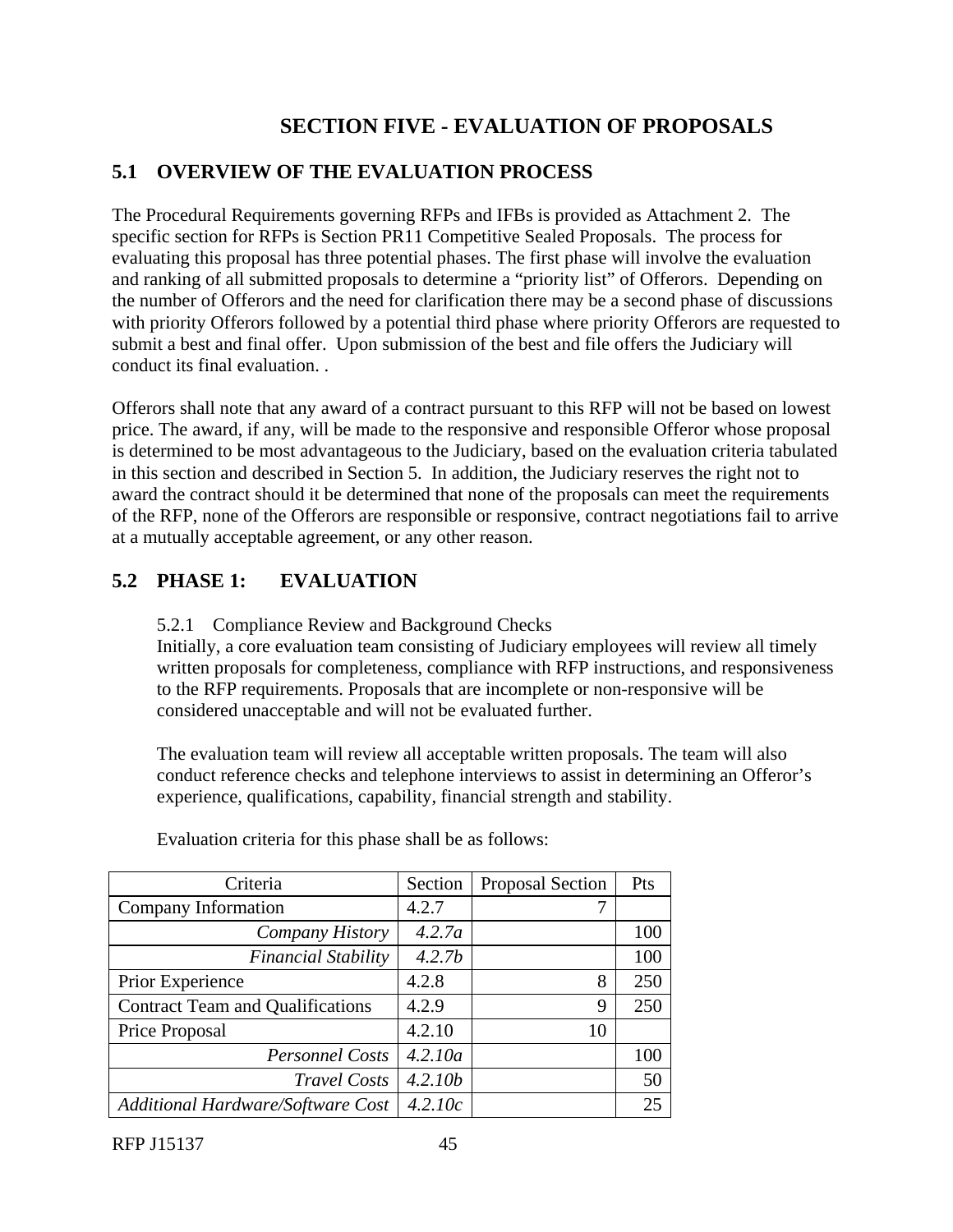| Management Plan                      | 4.2.11  | 11 | 100  |
|--------------------------------------|---------|----|------|
| <b>Contract Methodology</b>          | 4.2.12  | 12 |      |
| <b>Transition Plan</b>               | 4.2.12a |    | 50   |
| <b>Production support</b>            | 4.2.12b |    | 50   |
| Maintenance                          | 4.2.12c |    | 50   |
| Projects                             | 4.2.12d |    | 50   |
| Hardware, Software, Tools            | 4.2.12e |    | 25   |
| <b>Training Plan</b>                 | 4.2.13  | 13 | 50   |
| <b>Risk Management</b>               | 4.2.14  | 14 | 100  |
| <b>Warranty Terms and Conditions</b> | 4.2.15  | 15 | 50   |
|                                      |         |    |      |
| Total                                |         |    | 1400 |

# **5.3 PHASE 2: DISCUSSIONS WITH OFFERORS**

If needed, the evaluation team may create a priority list of Offerors based on their evaluation scores. The evaluation team may hold discussions with the priority-listed Offerors and thereafter may invite them to submit their best and final offers before conducting a final evaluation. These discussions are intended to:

- Seek answers to any questions the evaluation team has regarding an Offeror's written proposal and any perceived deficiencies, ambiguities, or weaknesses in the Offeror's proposal;
- Explore and clarify issues related to task responsibilities, timing, staffing, etc., and
- Identify contractual issues that must be negotiated.

The core evaluation team will not indicate to an Offeror a price that it must meet in order to obtain further consideration, nor will it advise an Offeror of its price standing relative to another Offeror. However, the team may inform an Offeror that its price is considered to be too high or too low to be realistic. The core evaluation team will attempt to disclose all deficiencies noted in the proposal. These deficiencies may include:

- Proposed personnel considered to be unqualified;
- Unrealistically low or high pricing;
- Unrealistically low or high estimated efforts; and
- Questionable technical or management approaches.

The intent of the discussion is not to initiate a price or service auction, but rather to give the Offeror the opportunity to clarify and/or correct proposal deficiencies.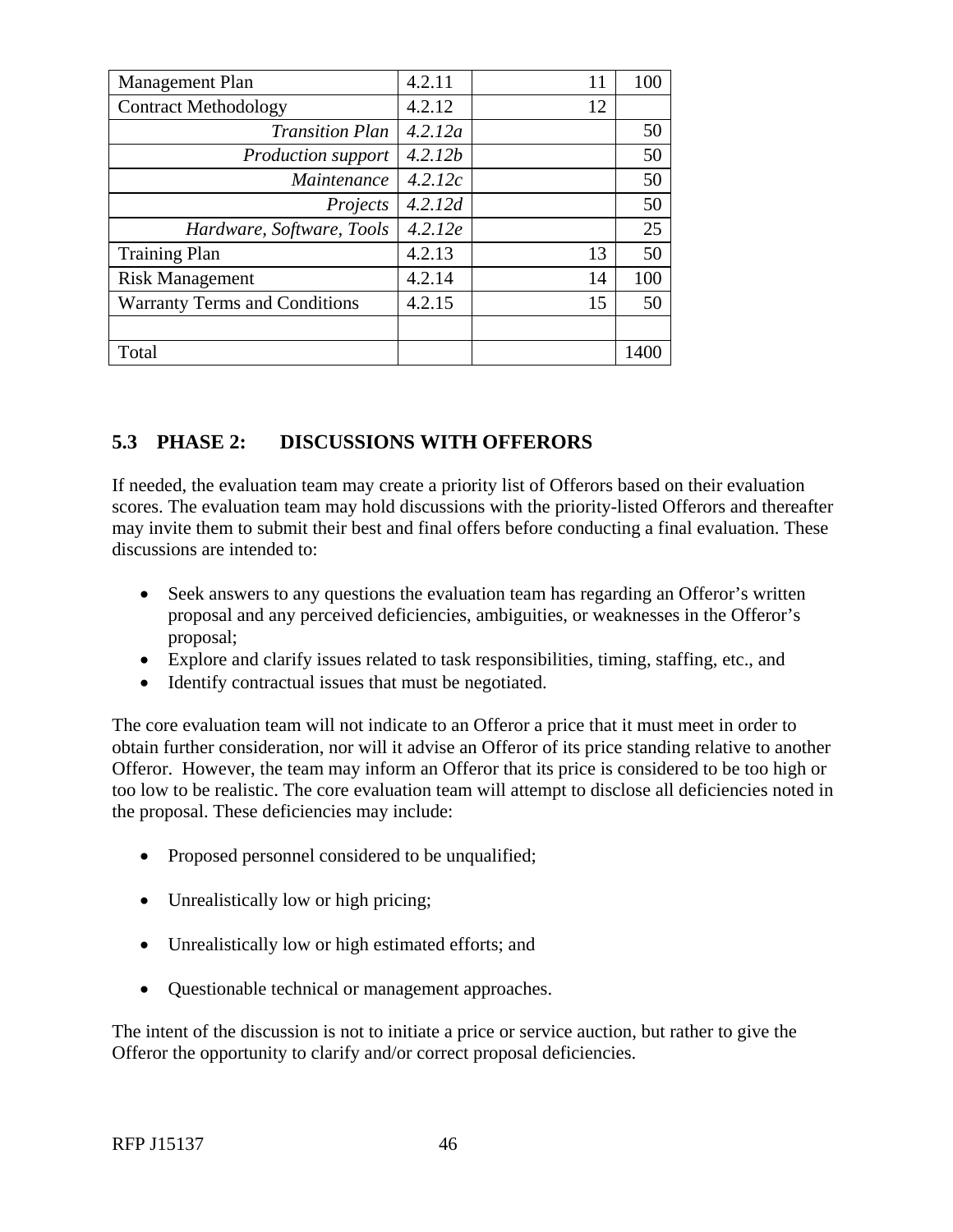<span id="page-50-0"></span>The core evaluation team shall establish procedures and schedules for conducting discussions and keep a record of the date, place, purpose and those attending. Priority-listed Offerors shall be accorded fair and equal treatment with respect to any opportunity for discussions and revision of proposals.

# **5.4 PHASE 3: BEST AND FINAL OFFER**

If discussions with the priority-listed Offerors reveal a need for a substantial clarification or change in the RFP, the RFP shall be amended by an addendum to incorporate such clarification or change. Addenda to the RFP shall be distributed only to priority-listed Offerors. These Offerors shall be permitted to submit new written proposals in response to the RFP, as amended, that reflect their "best and final offers" or to amend their previously submitted written proposals.

If best and final offers are solicited by the Judiciary, the core evaluation team shall establish a date and time for Offerors to submit their offers. The content and format of the best and final offer shall be identical to the proposal content and format specified in the RFP. The Offerors shall highlight the terms of their best and final offers which vary from their original offer.

If an Offeror does not submit a withdrawal or an amendment to its initial proposal, or does not submit a best and final offer, the Offeror's initial written offer shall be considered its best and final offer. After the best and final offers are received, final evaluations will be conducted.

The best and final offers shall be reviewed by the evaluation team, using scoring criteria listed above. For final evaluation purposes, the Offeror's price shall be determined by totaling the Offeror's price, both direct and indirect and one-time and annual (over a seven-year period), to enable the Judiciary to complete the integration of all case types.

# **END OF SECTION FIVE**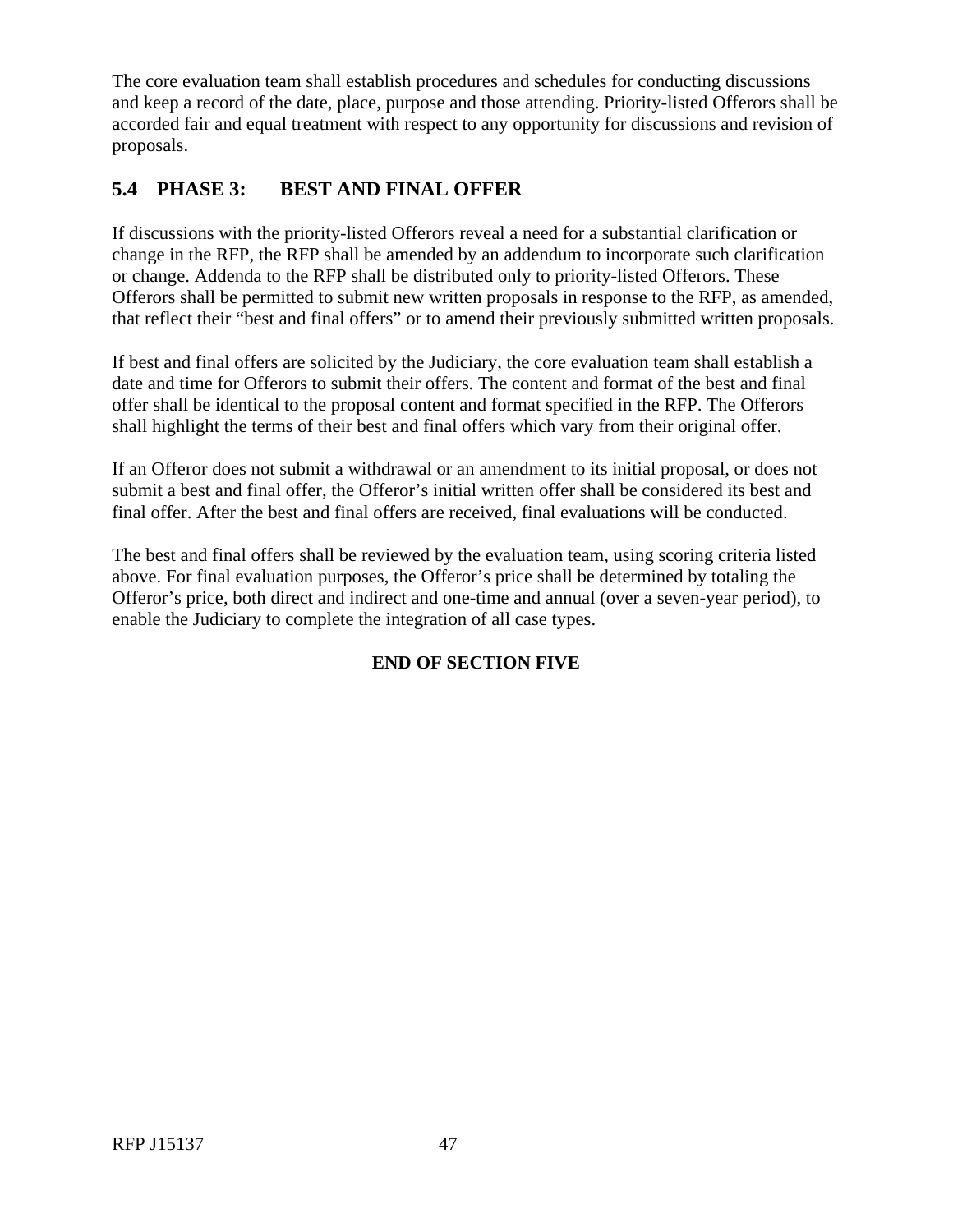## **SECTION SIX - FORMS**

#### **6.1 OFFER FORM**

## **Request for Proposals No. J15137 To Provide Computer Infrastructure Consulting and Support Services to The Judiciary, State of Hawaii**

Offeror:

Honolulu, Hawaii

\_\_\_\_\_\_\_\_\_\_\_\_\_\_\_\_, 2014

Financial Services Director The Judiciary, State of Hawaii Kauikeaouli Hale 1111 Alakea Street, 6th Floor Honolulu, Hawaii 96813

Dear Financial Services Director:

The undersigned has carefully read and understands the terms and conditions specified in the Specifications and Special Provisions attached hereto, and in the General Conditions dated February 2001 by reference made a part hereof and available upon request; and hereby submits the following offer to perform the work specified herein, all in accordance with the true intent and meaning thereof. The undersigned further understands and agrees that by submitting this offer, 1) he/she is declaring his/her offer is not in violation of Chapter 84, Hawaii Revised Statutes, concerning prohibited State contracts, and 2) he/she is certifying that the price(s) submitted was (were) independently arrived at without collusion.

The undersigned hereby proposes to Competitive sealed proposals **To Provide Computer Infrastructure Consulting and Support Services to The Judiciary, State of Hawaii** 

The undersigned represents: **(Check one only)** 

A **Hawaii Business** incorporated or organized under the State of Hawaii; **OR** 

 A **Compliant Non-Hawaii business** not incorporated or organized under the laws of the State of Hawaii, but registered at the State of Hawaii Department of Commerce and Consumer Affairs Business Registration Division to do business in the State of Hawaii. State of incorporation: \_\_\_\_\_\_\_\_\_\_\_\_\_\_\_\_\_\_\_\_\_\_\_\_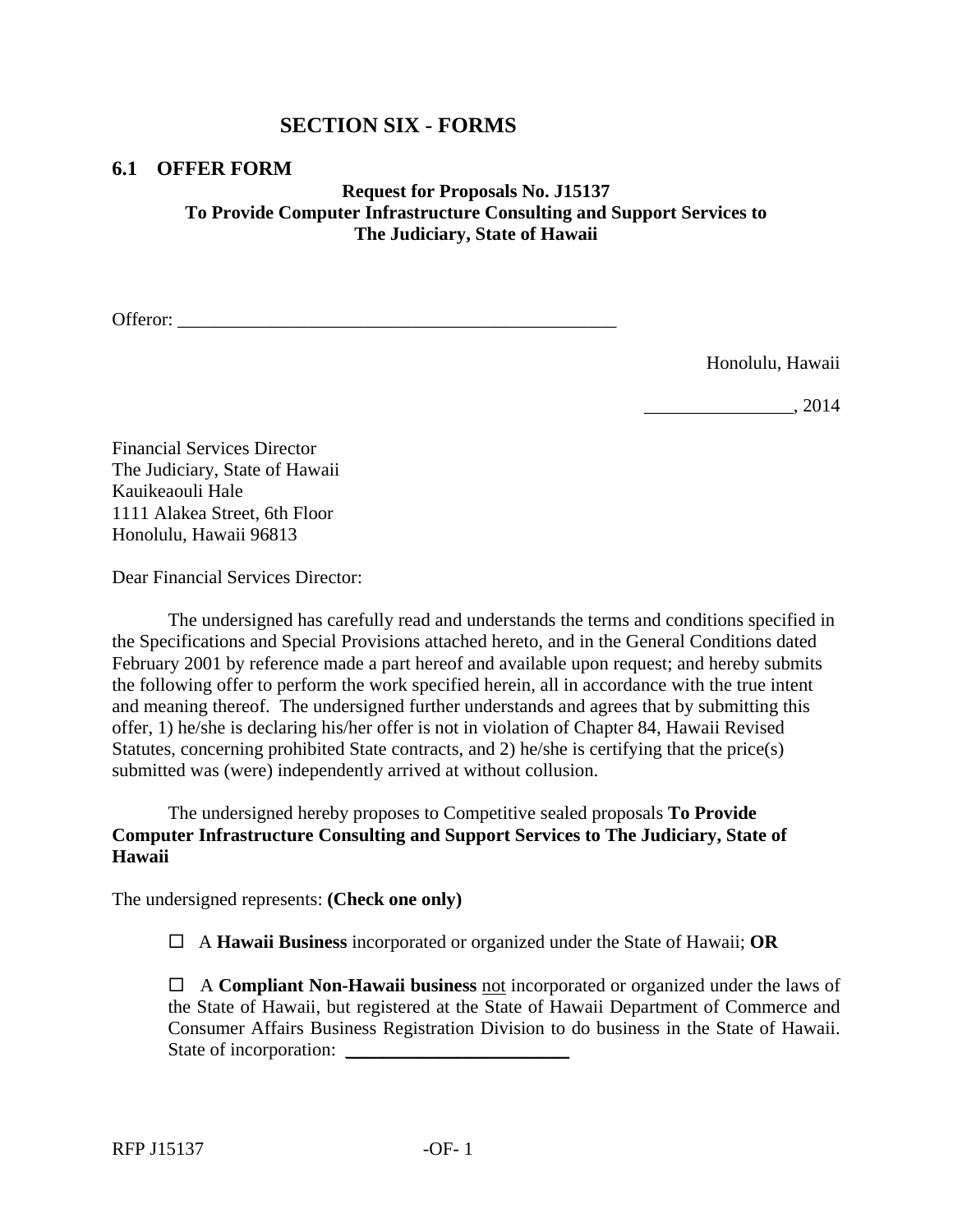Offeror is:

| $\Box$ Sole Proprietor $\Box$ Partnership $\Box$ Corporation $\Box$ Joint Venture $\Box$ Other |  |                         |                                                    |                                                                                                                     |  |
|------------------------------------------------------------------------------------------------|--|-------------------------|----------------------------------------------------|---------------------------------------------------------------------------------------------------------------------|--|
| Federal I.D. No. ________________ Hawaii General Excise Tax License I.D. No. _______           |  |                         |                                                    |                                                                                                                     |  |
| Business address:                                                                              |  |                         |                                                    |                                                                                                                     |  |
|                                                                                                |  |                         |                                                    |                                                                                                                     |  |
| City, State, Zip Code                                                                          |  |                         |                                                    |                                                                                                                     |  |
| Payment address:                                                                               |  |                         |                                                    |                                                                                                                     |  |
|                                                                                                |  |                         |                                                    |                                                                                                                     |  |
| City, State, Zip Code                                                                          |  |                         |                                                    |                                                                                                                     |  |
| Date: $\qquad \qquad$                                                                          |  | Respectfully submitted: |                                                    |                                                                                                                     |  |
|                                                                                                |  |                         |                                                    |                                                                                                                     |  |
|                                                                                                |  |                         | Authorized (Original) Signature                    |                                                                                                                     |  |
|                                                                                                |  |                         |                                                    |                                                                                                                     |  |
| <b>Email Address:</b>                                                                          |  |                         | Name and Title (Please Type or Print)              |                                                                                                                     |  |
|                                                                                                |  |                         |                                                    |                                                                                                                     |  |
|                                                                                                |  | ∗                       | <b>Exact Legal Name of Company (Offeror)</b>       |                                                                                                                     |  |
|                                                                                                |  |                         | under which the awarded contract will be executed. | * If Offeror is a "dba" or a "division" of a corporation,<br>please furnish the exact legal name of the corporation |  |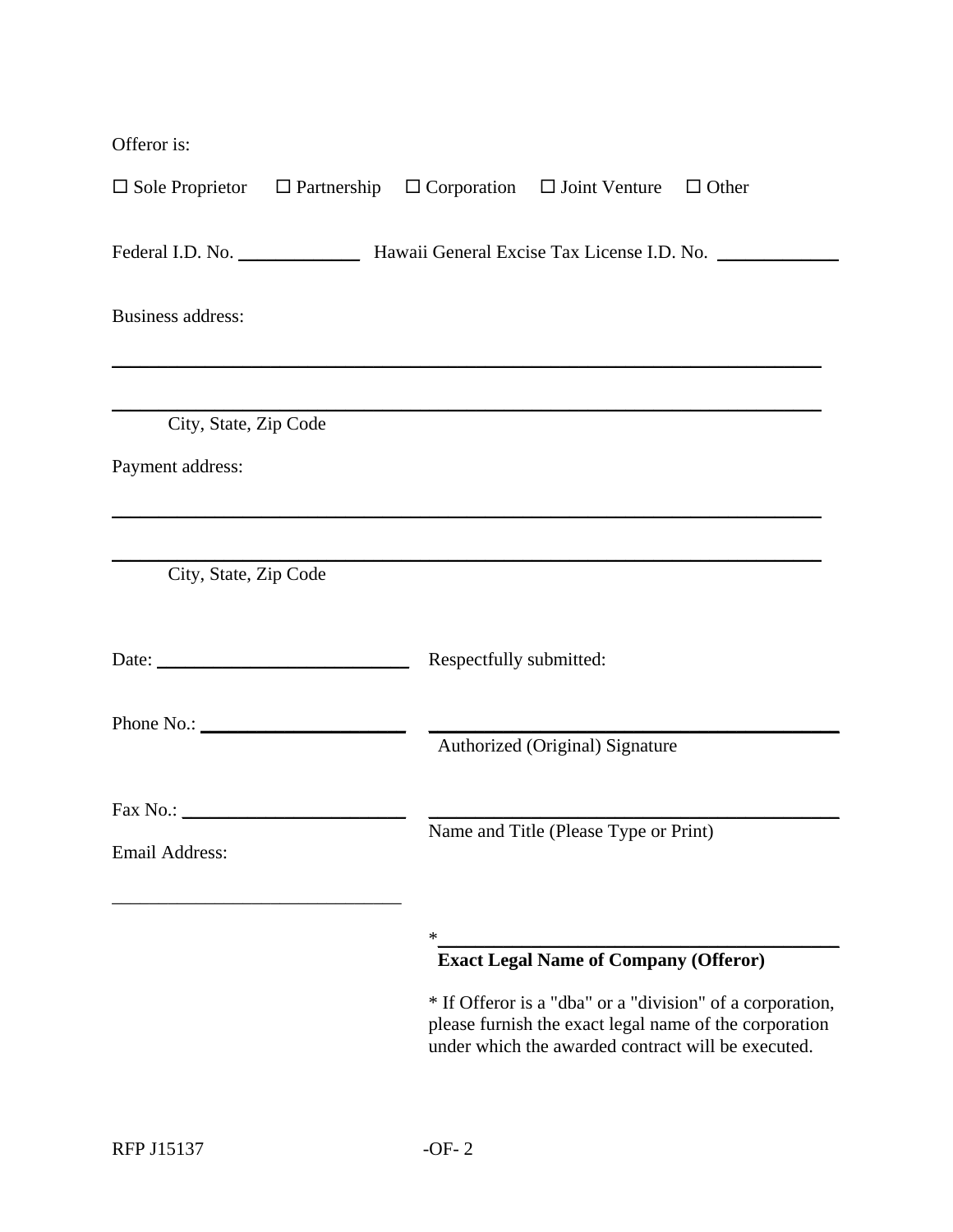## **6.2 WAGE CERTIFICATE**

#### Subject: REQUEST FOR PROPOSALS NO. J15137

Contract Description: To Provide Computer Infrastructure Consulting and Support Services to The Judiciary, State of Hawaii

Pursuant to Section 103-55, Hawaii Revised Statutes, I hereby certify that if awarded the contract in excess of \$25,000.00, the services to be performed will be performed under the following conditions:

- 1. The services to be rendered shall be performed by employees paid at wages or salaries not less than wages paid to public officers and employees for similar work.
- 2. All applicable laws of the Federal and State governments relating to workers' compensation, unemployment compensation, payment of wages, and safety will be fully complied with.

I understand that failure to comply with the above conditions during the period of the contract shall result in cancellation of the contract, unless such noncompliance is corrected within a reasonable period as determined by the procurement officer. Payment in the final settlement of the contract or the release of bonds if applicable, or both shall not be made unless the procurement officer has determined that the noncompliance has been corrected; and

I further understand that all payments required by Federal and State laws to be made by employers for the benefit of their employees are to be paid in addition to the base wages required by Section 103-55, Hawaii Revised Statutes.

| Signature: |
|------------|
|            |
| Title:     |
|            |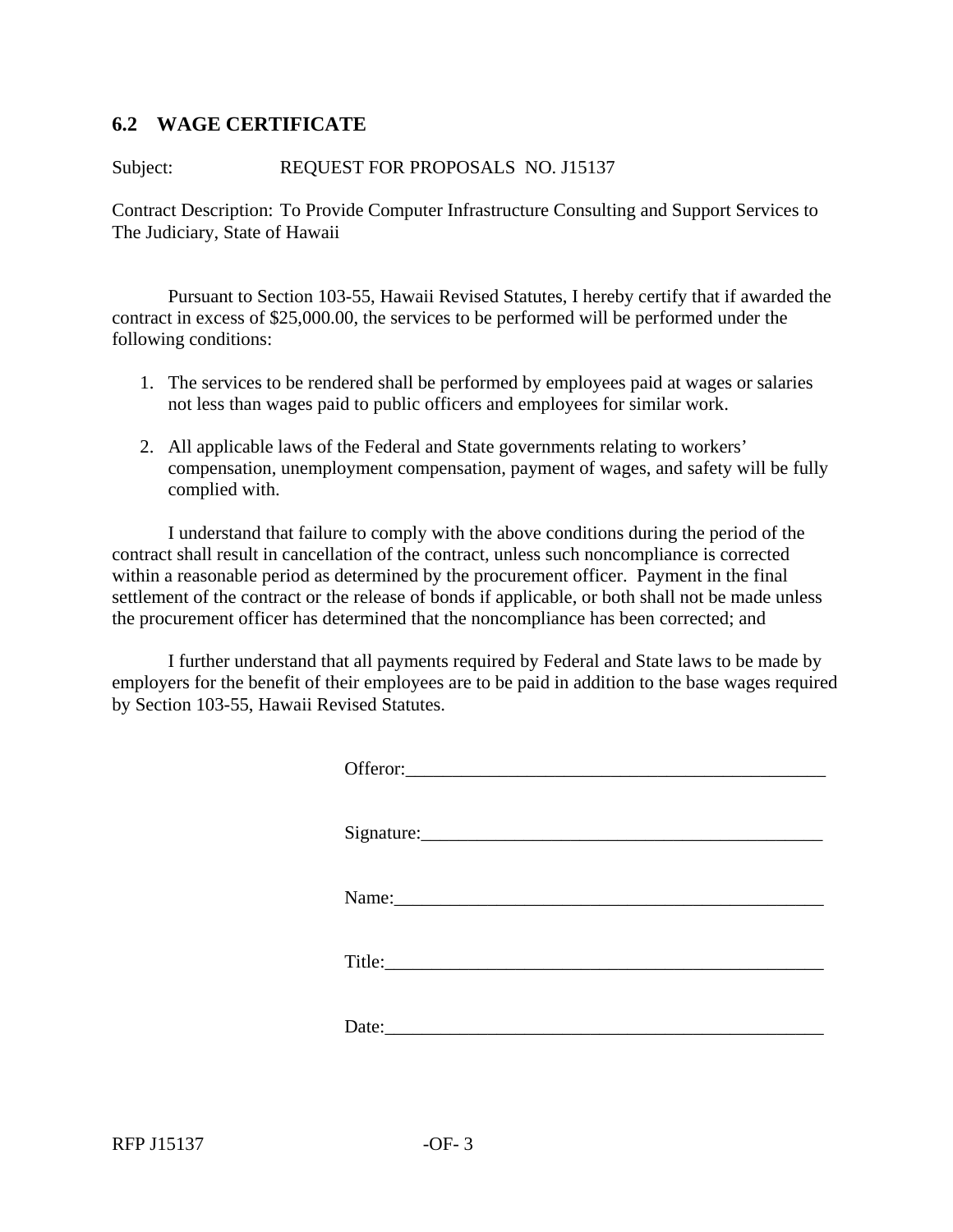# **6.3 CONTRACTOR STAFF SECURITY FORM**

All individuals who will be working on-site through this contract shall have a security and background check done by the Judiciary. The following form shall be required to be filled out by contractor and subcontractor staff at the time of award.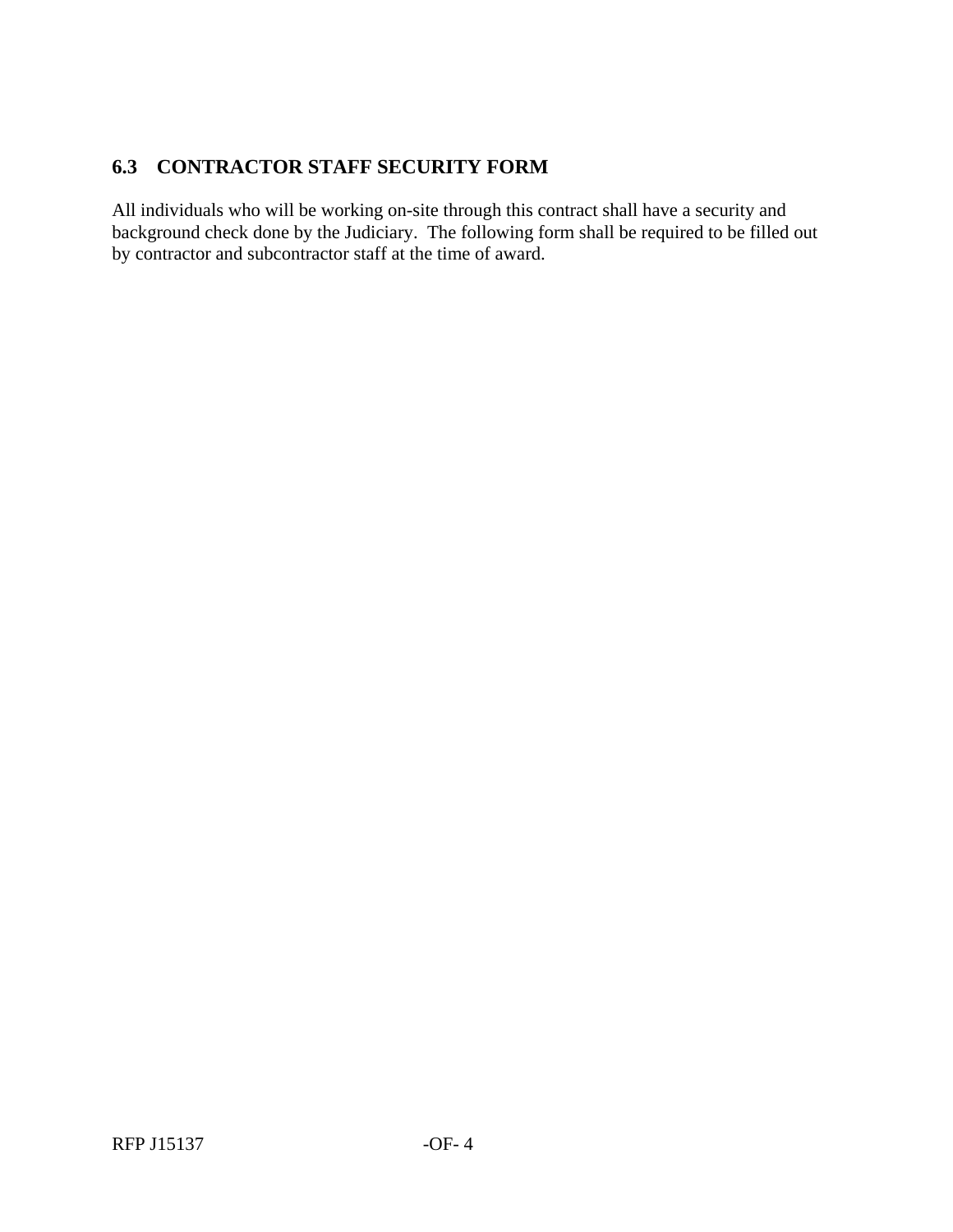| <b>Contractor Staff Security Form</b>                                                                                                   |  |  |
|-----------------------------------------------------------------------------------------------------------------------------------------|--|--|
|                                                                                                                                         |  |  |
| Social Security Number - TO BE PROVIDED IF AWARDED THE CONTRACT.                                                                        |  |  |
|                                                                                                                                         |  |  |
|                                                                                                                                         |  |  |
|                                                                                                                                         |  |  |
|                                                                                                                                         |  |  |
|                                                                                                                                         |  |  |
| Residential Address - TO BE PROVIDED IF AWARDED THE CONTRACT.<br>Residential Telephone Number - TO BE PROVIDED IF AWARDED THE CONTRACT. |  |  |
| Date of Birth - TO BE PROVIDED IF AWARDED THE CONTRACT.                                                                                 |  |  |
|                                                                                                                                         |  |  |
|                                                                                                                                         |  |  |

6.3.1